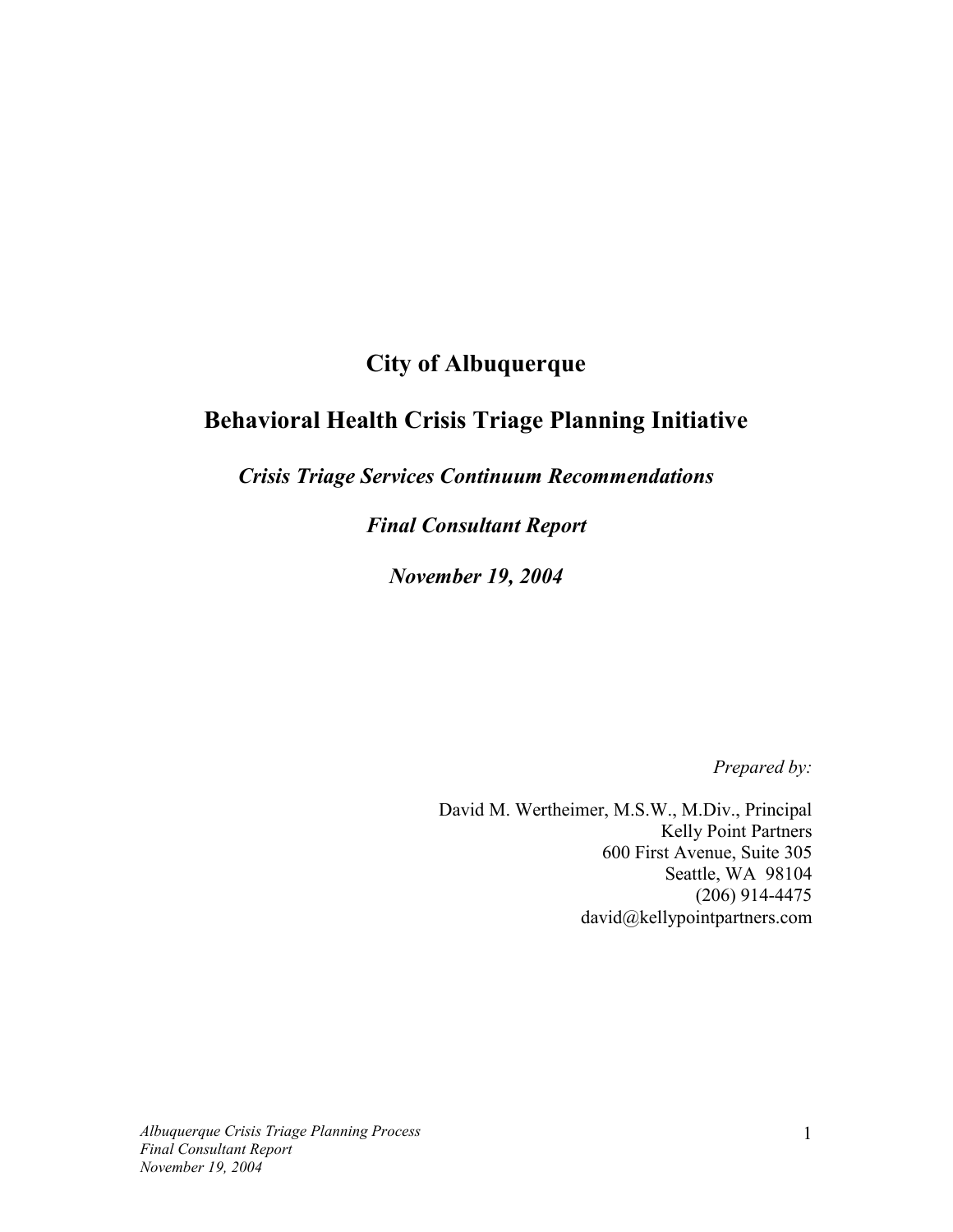# **Preliminary Draft Outline Albuquerque Crisis Triage Program Model**

# *Contents*

| <b>Section</b>                                                       | Page |
|----------------------------------------------------------------------|------|
| <b>Summary of Consultant Recommendations</b>                         | 3    |
| <b>Consultation Background</b>                                       | 10   |
| <b>Consultation Methodology</b>                                      | 12   |
| Review of Existing Reports and Planning Documents<br>$\bullet$       |      |
| Discussions with Newly Convened Triage Work Group<br>$\bullet$       |      |
| Data Collection and Analysis<br>$\bullet$                            |      |
| Program Site Visits                                                  |      |
| <b>Envisioning a Crisis Triage Services Continuum</b>                | 14   |
| <b>Description of Continuum Components</b>                           | 16   |
| <b>System Entry Points</b>                                           |      |
| <b>Front Doors</b><br>$\bullet$                                      |      |
| Stabilization<br>$\bullet$                                           |      |
| <b>Back Door Linkages</b><br>$\bullet$                               |      |
| <b>Creation of the Albuquerque/Bernalillo County Integrated Hub</b>  | 22   |
| <b>Facility</b>                                                      |      |
| <b>Determining Program Design, Staffing Configuration and Costs</b>  | 23   |
| <b>Facilitating a Staged Approach to Triage Services and the Hub</b> | 28   |
| <b>Facility</b>                                                      |      |
| • Existing Services                                                  |      |
| New Services Funded with Public Safety Tax Revenues<br>$\bullet$     |      |
| Potential Future Revenues and Treatment System Growth<br>$\bullet$   |      |
| Strategies to Begin Mobilizing a Crisis Services Continuum           |      |
| Before All Available Resources Are In Place                          |      |
| <b>Creating a Hub Facility Master Plan</b>                           | 31   |
| <b>Attachment 1: Systems Mapping Exercise Documents</b>              | 33   |
| <b>Attachment 2: Triage Work Group Participants</b>                  | 37   |
| <b>Attachment 3: Summary of Available Data</b>                       | 38   |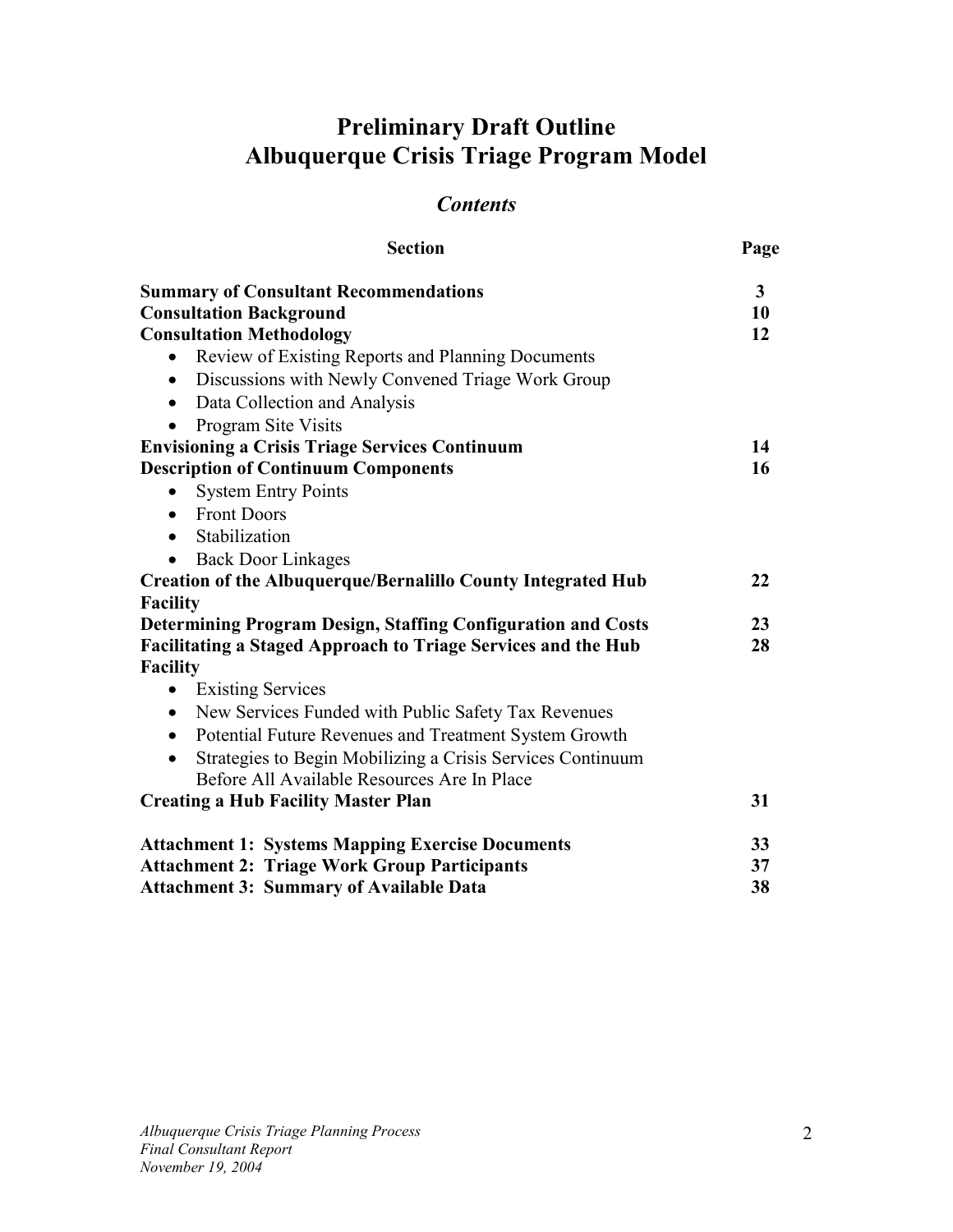# **Summary of Consultant Recommendations**

The report that follows is the product of a three-month consultation with the City of Albuquerque's Department of Family and Community Services concerning the potential for development and mobilization of a behavioral health crisis triage services continuum. The specific focus of the consultation was to determine the feasibility and desired configuration of a crisis triage service rooted in evidence-based practices that could achieve both client and system-oriented goals that include:

- Increasing the capacity of individuals to regain stability and move towards recovery in the wake of acute problems created by mental illness, substance use disorders and/or developmental disabilities.
- Increasing the efficiency and effectiveness of the Albuquerque community treatment system to promote recovery-oriented alternatives to jail incarceration or psychiatric hospitalization for persons experiencing a behavioral health crisis.

Stimulated by the availability of resources for triage services created by the city's new Public Safety Tax, this consultation included review of existing reports and planning documents, meetings of a newly convened triage work group, site visits to relevant services and programs and ongoing dialogue with key stakeholders from multiple systems.

A description of the work completed during the consultation is included in the body of this report, along with detailed recommendations for Albuquerque to consider related to the desired staff configurations and projected expenses for new each component of the crisis triage services continuum. The specific consultant recommendations related to the creation of crisis triage programming are reviewed in abbreviated format in the summary that follows.

#### *Recommendation #1: Establish consensus on the need for a comprehensive crisis triage services continuum in Albuquerque*

Envisioning a formal plan rooted in a broad-based stakeholder consensus for the development of a comprehensive community-based crisis triage services continuum is well within Albuquerque's reach. The recommended configuration for this continuum, outlined in Chart I on page 15 of this report, would provide clear entry and exit points offering a "no wrong door" system of care for individuals experiencing a behavioral health crisis. The continuum would bring together existing and new treatment, supportive service and housing components, creating clear pathways from system entry points through multiple system "front doors," stabilization services, and "back door" linkages to an array of community treatment services and supportive housing. Such a continuum would be well worth the investment of precious human services resources; savings realized from hospital and jail diversion and reduced use of other crisis services can assist in justifying the costs.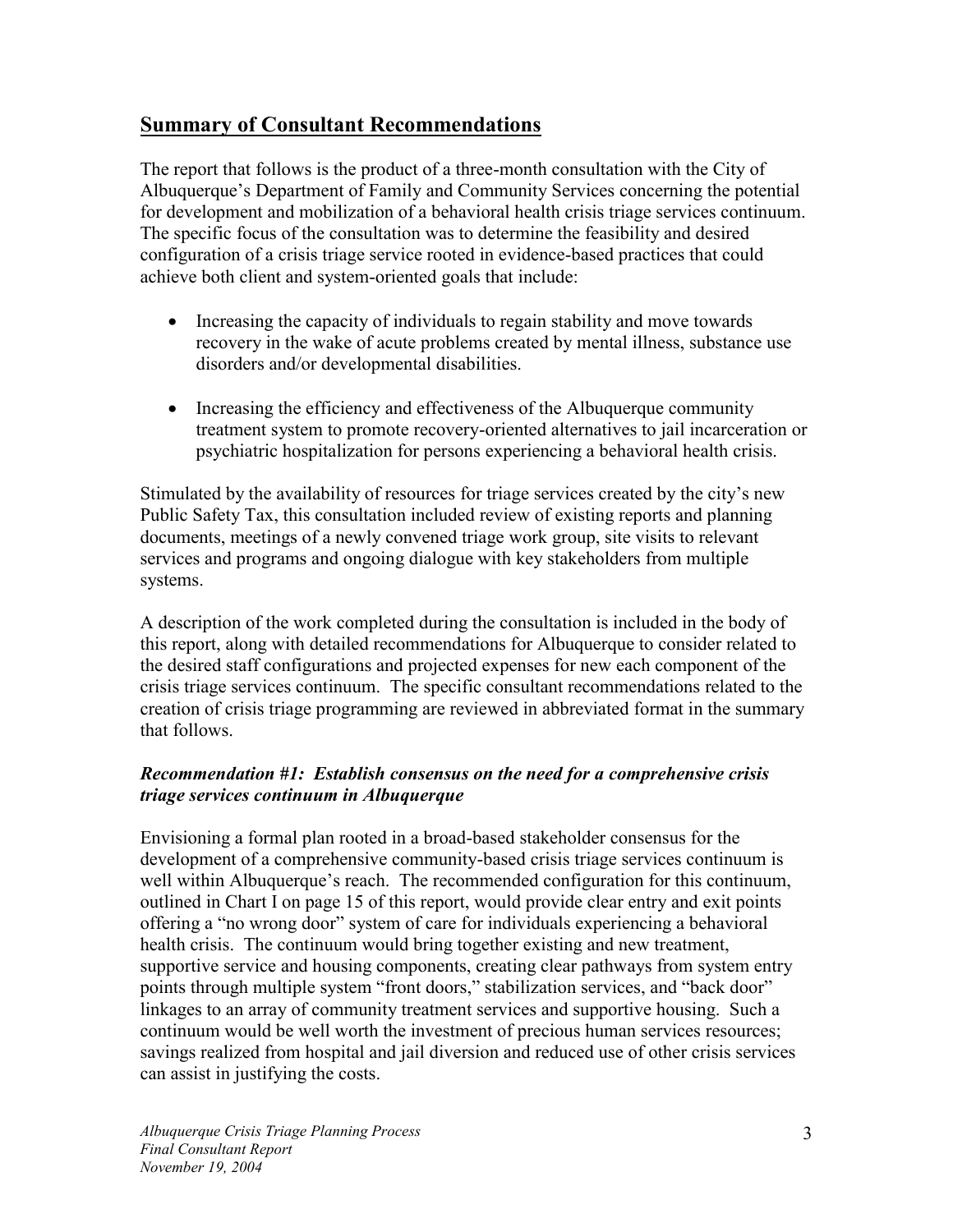Although creation of the complete triage continuum may not be fiscally feasible at the present time, the continuum can be conceptualized in a fashion that encourages mobilization of prioritized components of the system of care as required resources become available. The triage work group that was convened to assist in the crafting of the recommendations contained in this report would serve as an excellent forum for continuing discussion and the triage planning process. Because no one system of care has the capacity or resources to mobilize a comprehensive crisis triage services continuum on its own, the participation of multiple systems and stakeholders willing to promote integration of funding streams and services will be essential to Albuquerque's success in this endeavor.

#### *Recommendation #2: Collect and Analyze Relevant Local Data Across Multiple Systems*

Ideally, the precise configuration, scope and scale of a triage services continuum will be rooted in careful analysis of local data from all components of the current systems that encounter individuals experiencing a crisis related to mental illness, substance use disorders and/or developmental disabilities. The process of generating an unduplicated count and clinical profile of the clients within and across existing systems and programs who seek or need help during times of crisis will assist Albuquerque to further describe current system gaps and barriers (including "revolving doors"), identify the number and nature of those making repeated use of services ("frequent flyers") and provide a firm foundation on which to base the desired size and specific nature of new components of the triage services continuum. At the present time, complete, accurate and integrated data concerning the highest users across the multiple crisis system entry points in Albuquerque and Bernalillo County are difficult, if not impossible, to collect. The lack of this data has somewhat hampered the current triage planning process.

#### *Recommendation #3: Coordinate Existing, Multiple Pathways ("Front Doors") to Stabilization Services*

Integrating and enhancing the existing "front doors" to crisis stabilization services is an essential first step to ensuring the success of Albuquerque's triage array. The triage work group was clear on the importance of maintaining multiple points of access for people in crisis; while single doorways to services tend to limit access, multiple doorways increase the likelihood that individuals in distress will find and connect to the assistance they need to promote recovery. The existing systems and stakeholders that have regular contact with individuals in crisis (individuals, family members, police and other first responders, treatment and housing providers, homeless service providers, etc.) include:

- The Albuquerque Police Department Crisis Intervention Team
- The University of New Mexico Health Sciences Center Emergency Department
- The University of New Mexico Health Sciences Center Psychiatric Emergency Services
- Albuquerque Metropolitan Community Sobering Services (AMCSS)
- Albuquerque Metropolitan Central Intake (AMCI)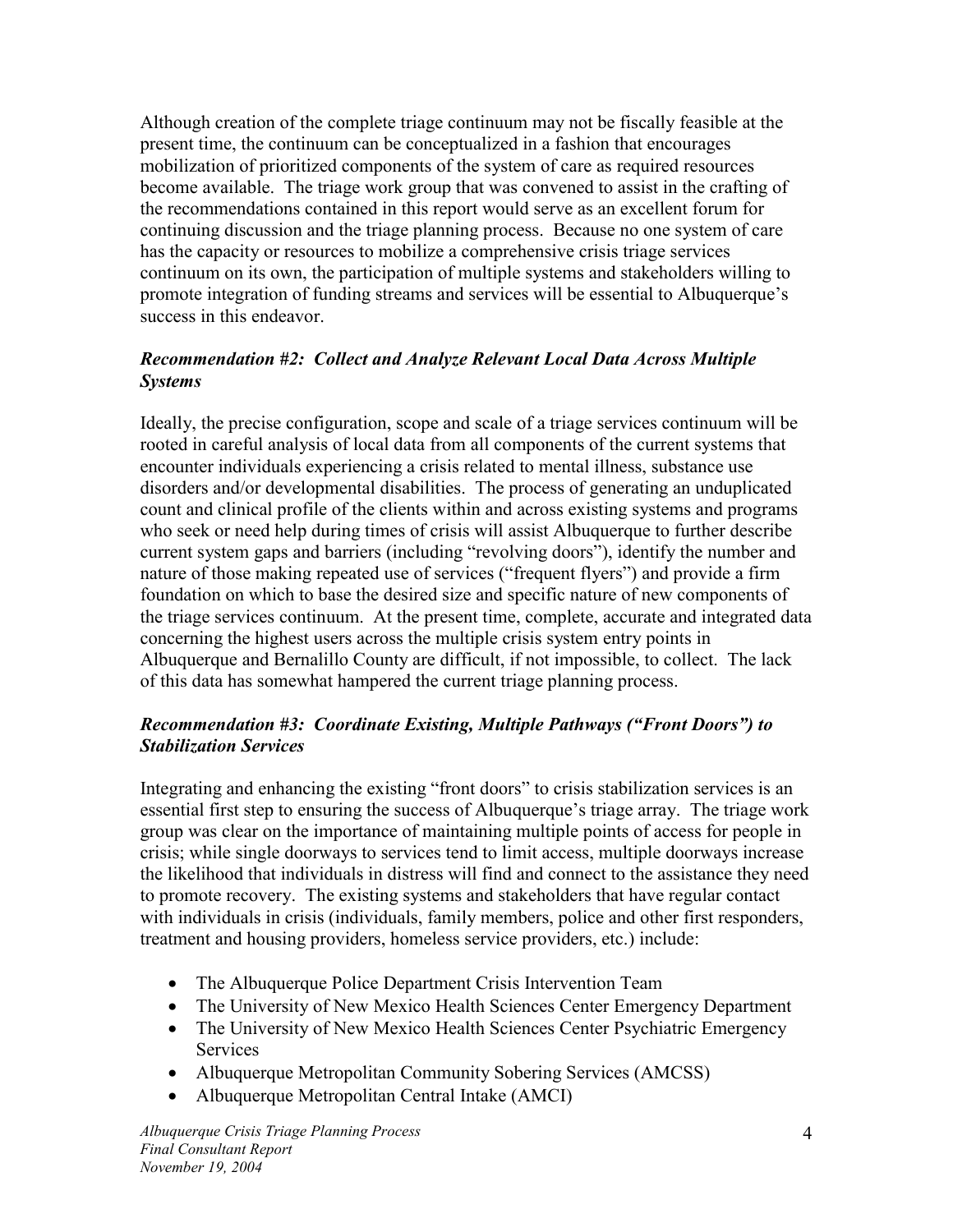These different programs will be most effective when they are linked by both physical and electronic mechanisms that promote seamless exchange of information on a real-time basis and referrals across programs that increase the likelihood a person will be able to access the precise services they require to promote stability, regardless of their presenting problem or the place in the system that they first appear for assistance. Creating effective mechanisms for communication across "front door" programs will also enable the Albuquerque system to develop and implement protocols to collect information critical to other, related systems planning efforts. For example, data assembled from multiple sources could help to facilitate and inform the process of prioritizing those clients with the highest levels of need for receipt of the most intensive ongoing, community-based services, such as the new Assertive Community Treatment Team (ACT).

Enhancing existing relationships and forging new linkages will require time and effort. Formal Memoranda of Understanding (MOUs) and Qualified Service Organization Agreements (QSOAs) may be required to facilitate this work.

#### *Recommendation #4: Prioritize Development of Missing Stabilization Services that Promote Recovery*

As noted above, many essential components of a comprehensive crisis triage services continuum are already in place in Albuquerque. The addition of a number of core services to this existing service array will eliminate the existing gaps and barriers in the crisis response system – particularly in the arena of stabilization services that can help to promote recovery. These currently missing core services include:

- *Sub-Acute Mental Health Triage*: Stabilization services for individuals in crisis whose needs can be managed in a less intensive setting than the UNM-PES and over a period of 72 hours or less
- *Mental Health Respite Beds*: Short-term (2-3 week) respite beds for persons whose crisis is resolving but either are without housing or cannot immediately return to existing community placements
- *Alcohol/Drug/Co-Occurring Disorder Residential Treatment:* 28-30 day treatment options for individuals who have completed their stay at detoxification
- *Alcohol/Drug/Co-Occurring Disorder Transitional Housing*: Intermediate term (6 months to 2 years) housing opportunities for persons who are homeless and in recovery from substance use disorders and co-occurring mental illnesses
- *Integrated Outreach, Case Management, and Linkage Services*: A transitional case management service that can provide essential supports to individuals moving from the crisis stabilization system to mainstream services and housing in the community

#### *Recommendation #4a: Mobilize A New Sub-Acute Mental Health Crisis Triage Unit*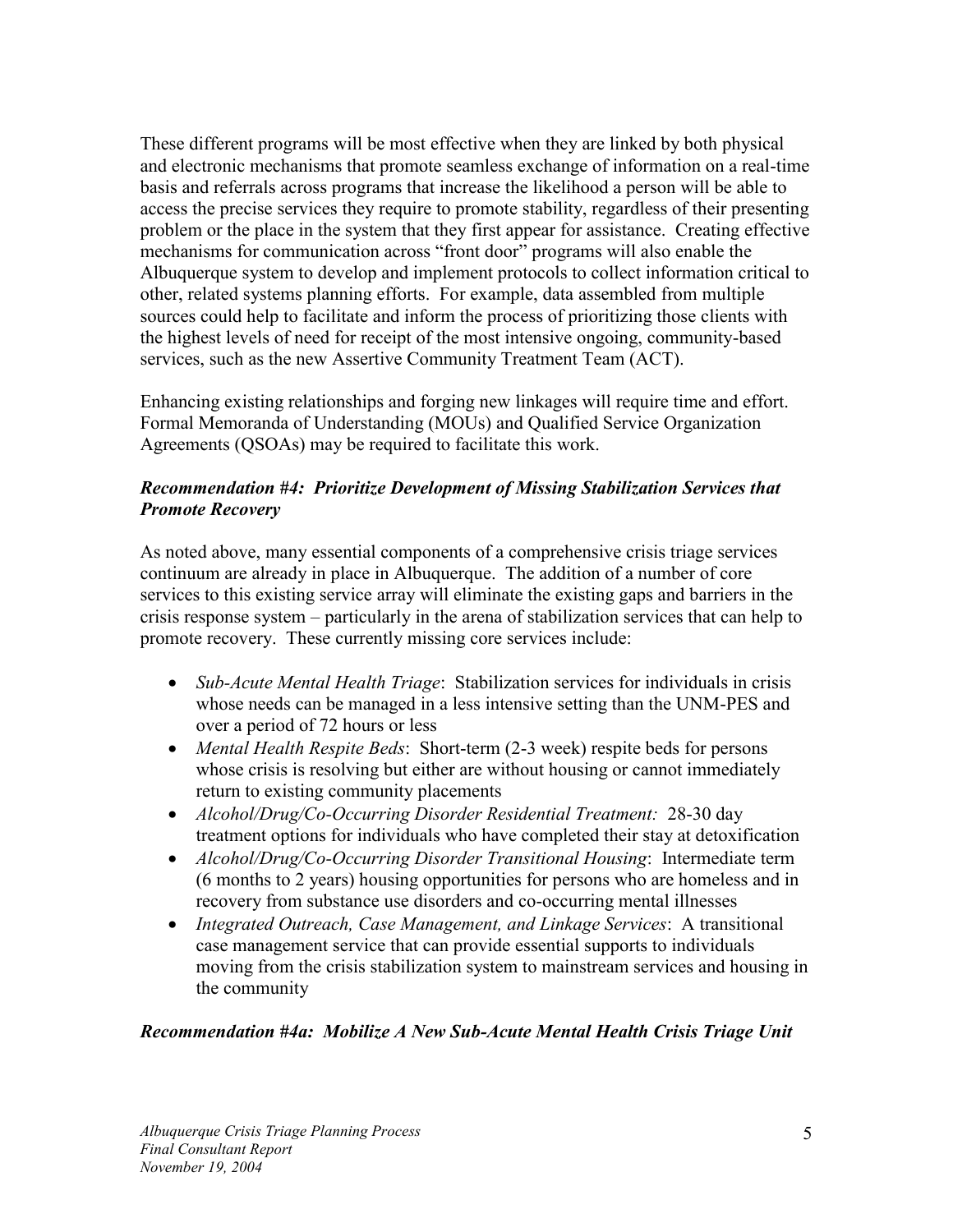One of the most important missing components of the current crisis services array is a sub-acute mental health crisis triage unit. Such a unit would serve multiple functions, including:

- Creation of service efficiencies that yield additional capacity at the UNM-PES through the provision of a less expensive, alternative stabilization setting for individuals who are currently being referred to the PES but are not in need of the level of acute crisis services offered in the hospital setting
- Provision of step-down and hospital diversion services for individuals initially admitted to the UNM-PES who are still in need of additional stabilization assistance at the end of the 23-hour PES length of stay limit and could be referred to triage as a clinically appropriate and less expensive alternative to in-patient placement
- Provision of jail diversion services for individuals with co-occurring mental illness and substance use disorders encountered by the police and who require stabilization of a behavioral health crisis prior to being referred for sobering/detoxification services

This mental health crisis triage unit is described in detail in the body of this report. It would provide 10-12 beds with a recommended length of stay of less than 72 hours. It would be staffed at a sub-acute level, with nursing and mental health staff on site 24 hours a day, 7 days a week.

#### *Recommendation #4b: Mobilize A New Mental Health Crisis Respite Unit*

Currently, Albuquerque has limited resources capable of providing short-term, emergency housing alternatives for individuals recovering from a behavioral health crisis who either do not have access to housing or who have not yet achieved a level of stability that facilitates a return to existing housing or residential placements. The creation of a 10-12 bed crisis respite unit offering 2-3 week lengths of stay would facilitate the careful planning and appropriate timing of community re-entry for these individuals. This respite unit is described in greater detail in the body of this report. If these beds are colocated with the sub-acute crisis triage unit and because many respite clients will be transferring from the triage unit as they achieve increased stability, core services required by respite clients could be provided by staff from the triage unit. Configured in this fashion, the respite beds would generate minimal additional costs within the overall crisis services array while creating a valuable new stabilization resource.

#### *Recommendation #4c: Mobilize Intensive "Back Door" Transitional Support Services to Individuals Moving from Crisis Services to Ongoing Mainstream System Care*

The effectiveness of a comprehensive array of "front door" crisis stabilization services will be thwarted without formal, functional linkages between stabilization activities and ongoing supportive services for those who need them. A team of outreach, engagement and linkage specialists is essential to helping clients recovering from a crisis to bridge the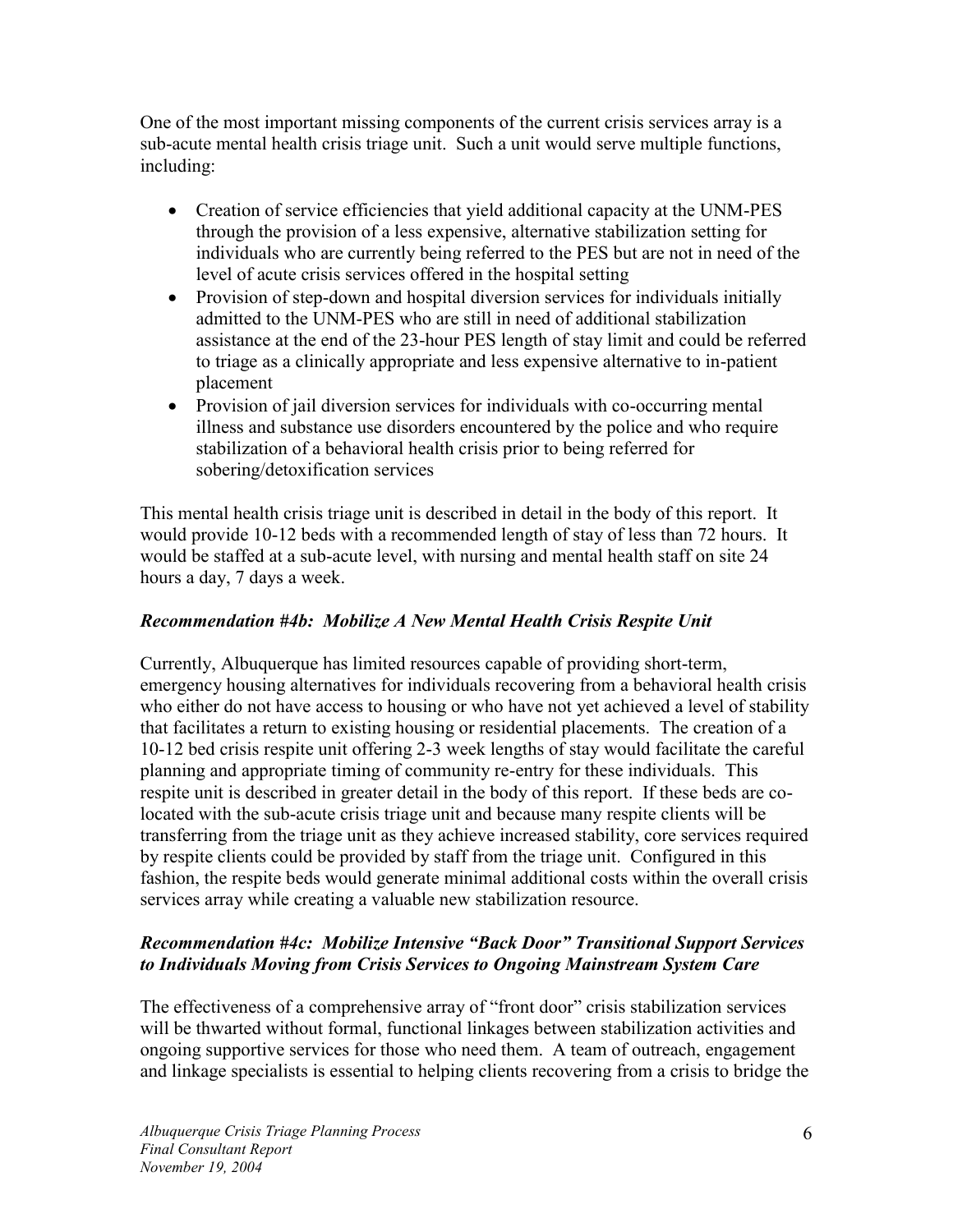gap between triage services and mainstream systems. Services provided by this team would include:

- Development of a discharge plan for each individual admitted to crisis triage services, in consultation with the client and targeted service systems
- Re-linkage of clients to existing providers that have been serving triage clients, including those clients who may be on an inactive status with a designated provider entity
- Linkage of clients who are new to the system to the appropriate community-based services entity
- Assistance with transportation needs in getting to and from appointments with community-based providers
- Identification of housing options for triage clients without stable housing, and assistance in securing access to the desired housing alternative

Because many of the clients seen by both the mental health and alcohol/drug stabilization services have co-occurring disorders and/or require similar types of assistance in accessing ongoing care in the community, this outreach, engagement and linkages team should be cross-trained in both disciplines and maintain the capacity to service clients in either or both system(s).

#### *Recommendation #5: Co-Locate a Broad Range of Crisis Stabilization Services*

As described in the body of this report, co-location of behavioral health crisis stabilization services would not only provide service efficiencies that reduce program costs, but create a fully integrated, "one stop shop" for many different types of behavioral health crises that greatly enhance the effectiveness of a "no wrong door" system. Programs that would benefit from co-location at this site include:

- Sub-acute mental health crisis triage
- Mental health respite beds
- Sobering and detoxification
- Substance abuse and co-occurring disorders residential treatment
- Integrated outreach, engagement and linkage services

Co-location of these services would offer opportunities for the sharing of staff presence and expertise across programs, reducing the need for duplicative staff roles that exist in free-standing programs as well as promoting opportunities for cross-training that greatly enhance staff skills and abilities to assist individuals with multiple problems that typify the crisis triage client. Co-location also provides a less confusing, more user-friendly environment to individuals in crisis; co-located services offering multiple program modalities are better equipped to handle whatever problems a person brings with them through the front door.

#### *Recommendation #6: Create a Hub Facility Master Planning Process to Maximize Opportunities at the Old Charter Hospital*

*Albuquerque Crisis Triage Planning Process Final Consultant Report November 19, 2004*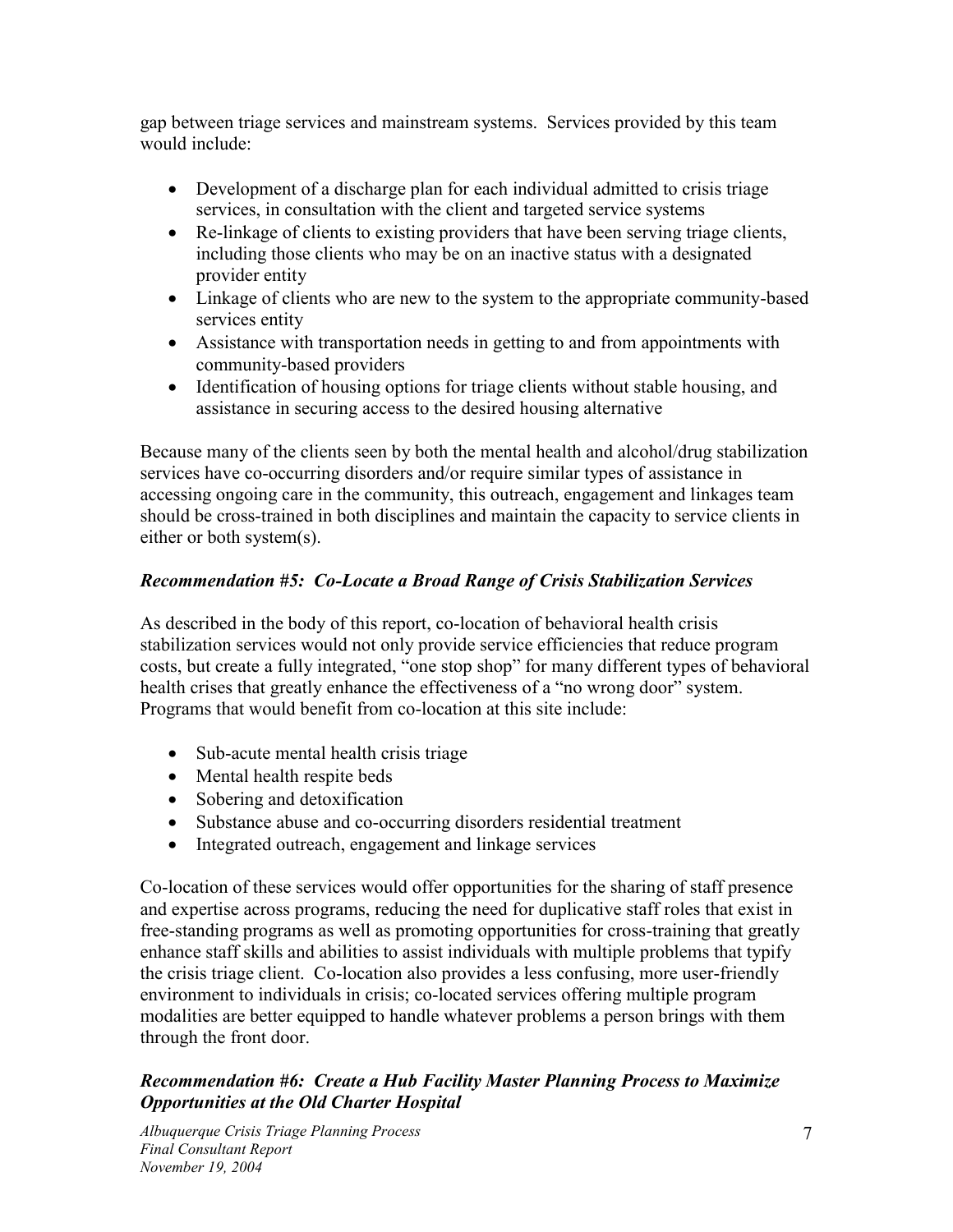The acquisition of the old Charter Hospital facility in Albuquerque on Zuni SE presents an extraordinary opportunity to create a multi-service hub facility that conjoins an array of crisis stabilization programs activities at a single location. The 86-bed capacity of this well situated building, combined with the space on the grounds that make it suitable for future expansion, offer enormous potential for service co-location of all of the services identified in recommendation #5, above.

Because of the complex issues involved in each of these programs and the need to maximize the efficiencies that can be realized through co-location, a careful and deliberate planning process for uses of the old Charter Hospital facility is critical. Stakeholders from all of the systems that could potentially site or offer services at this hub facility must engage in an extensive collective planning initiative, ideally before the footprint of the facility is significantly altered for any one component of the multi-service site that is envisioned.

#### *Recommendation #7: Blend Resources From Multiple Systems to Achieve Crisis Triage Continuum Goals*

The task of mobilizing the crisis triage services array described in this report and the goal of co-locating many components of the array at a hub facility are well beyond the capacity of any one system to fund and operate on its own. Achieving the vision of a comprehensive crisis triage continuum will require addressing the barriers that separate many of the funding streams that currently pay for components of the crisis services system in an independent and disintegrated fashion.

Braiding existing funding streams in ways that can help the local system to move forward with the mobilization of fully coordinated, integrated crisis triage services will require examining what funding streams are currently being used for crisis services and how resources from multiple sources can be combined. These resources should include:

- City of Albuquerque Public Safety Tax revenues
- Existing Medicaid resources
- Additional Medicaid resources that could be captured through new service modalities using new sources of local match funds
- Existing alcohol and drug abuse treatment and prevention resources
- Resources that may become available as a result of funding coordination activities underway at the state level
- Other funding sources, including specialized federal and state grants and local and regional philanthropic entities

A review of available and potential sources of support could be identified as one of the work areas for the hub facility master planning process described in recommendation #6.

#### *Recommendation #8: Evaluate Both Client and System Outcomes Related to Crisis Stabilization Activities*

*Albuquerque Crisis Triage Planning Process Final Consultant Report November 19, 2004*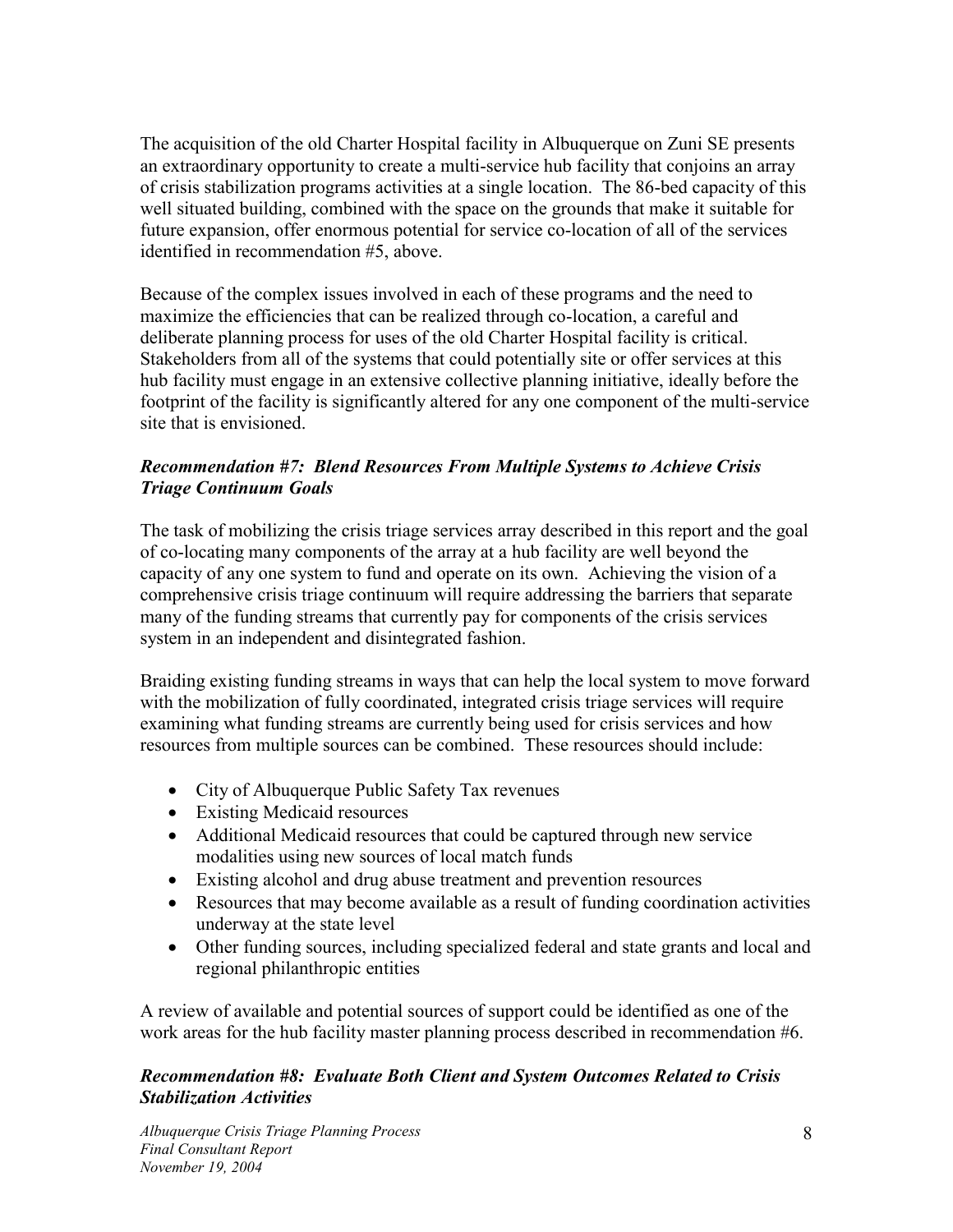Ongoing evaluation of outcomes related to the crisis triage services continuum will be essential to justify the ongoing support of triage programs. Outcomes for which data will be collected and reports generated must be carefully selected to reflect the identified goals of triage services. Outcomes must also reflect the broad range of goals attached to the triage initiative, including client goals related to regaining stability and moving towards recovery as well as system goals to promote efficient and effective use of public resources.

Outcomes worthy of consideration at *client level* might include:

- Increase in diversion of individuals from jail bookings
- Increase diversion of individuals from inpatient hospitalization
- Increase in re-linkage of clients to existing relationships with treatment providers
- Increase in effective linkages of clients who are new to the system to ongoing, mainstream services
- Decrease in utilization of expensive crisis service modalities by identified "high utilizers"

Outcomes worthy of consideration at a *systems level* might include:

- Increase in co-location of "front door" crisis stabilization services
- Increase in cross-training of staff from multiple systems and the capacity to respond to multiple-problem clients
- Increase in ability to share information and clients across multiple systems to promote effective communication and enhanced service planning and delivery
- Increase in funding that is braided across systems to promote fiscal efficiencies in the delivery of crisis services

**\*\* \*\* \*\***

The current level of stakeholder interest in crisis stabilization services and the acquisition of the old Charter Hospital facility, when combined with the new resources made available by the Public Safety Tax, suggests that a rare alignment of energies and opportunities has occurred in Albuquerque that can serve as the catalyst for real systems change. It is rare that a community faces such a remarkable opportunity to enhance its service system to increase the effectiveness with which it can respond to those who are among its most fragile residents.

It is hoped that the current consultation will serve as one more source of stimulation that will help to sustain excitement about and commitment to the emerging potential to enhance Albuquerque's continuum of behavioral health services.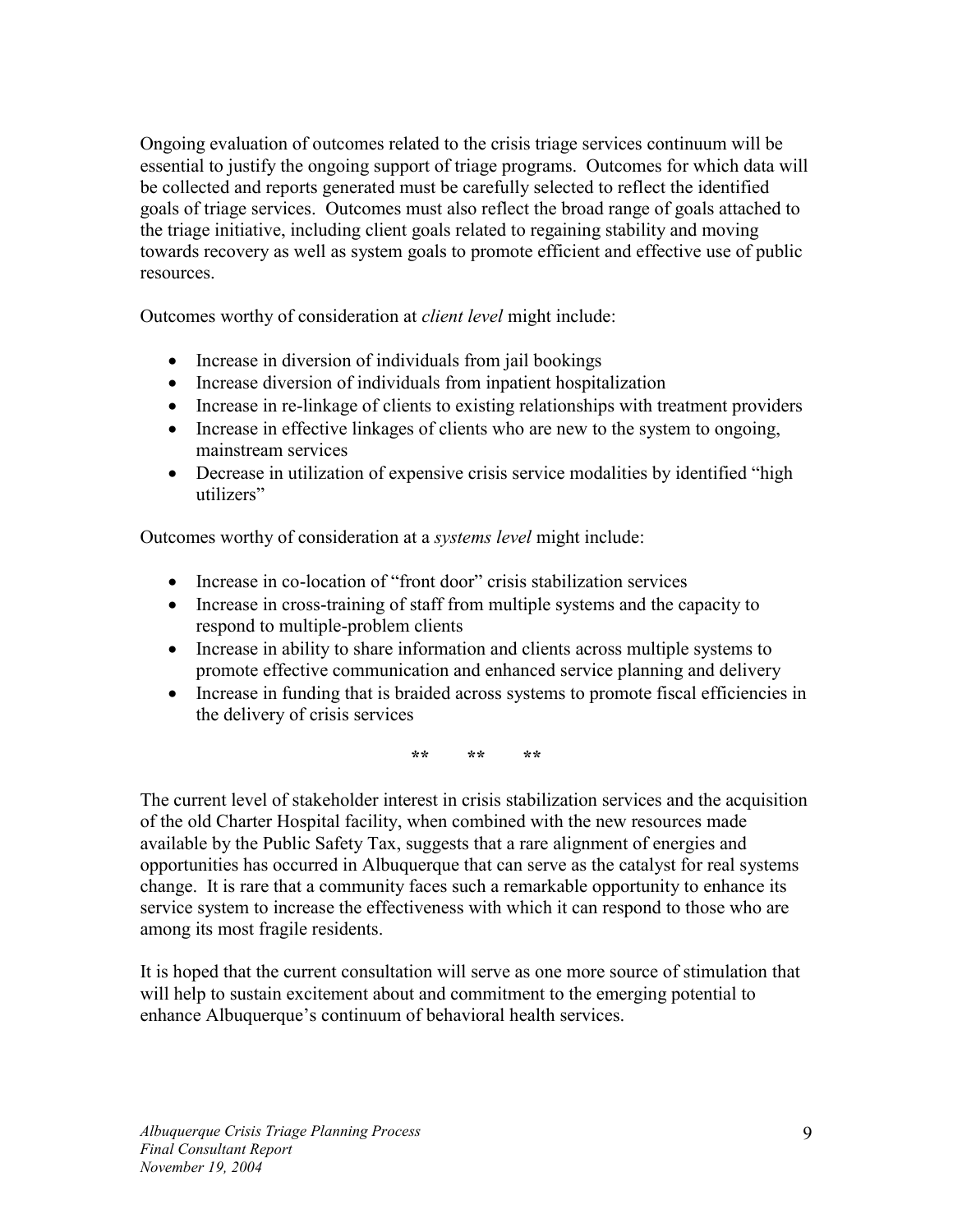# **Consultation Background**

In 2003, the citizens of the City of Albuquerque voted to approve a new "Public Safety Tax." In his "*State of the City Address*" on November 6, 2003, Mayor Martin Chavez identified behavioral health issues that intersect with law enforcement activities and public safety concerns as one of issues that the resources made available from this tax would help to address. On December  $4-5<sup>th</sup>$ , 2003, the Mayor hosted a symposium to address in a comprehensive fashion the full spectrum of behavioral health issues in Albuquerque, especially as they impact public safety.

Speaking of this symposium, Mayor Chavez stated:

*"I believe that much of the intervention monies from the recently passed public safety tax would be well utilized to enact the work product of this symposium. And, while we address mental illness as it affects public safety, I want also to address mental illness as it simply affects day-to-day life in Albuquerque. We need to raise our awareness of the problem and reach out with compassion and understanding to those suffering from mental illness. It is in this fashion that they will be liberated and we will be made more complete and safe as a community….I do not want our jail to be a place where we needlessly lock up those who are really there for behavioral health or brain injury issues and who, with a proper system of support in the community, could return to lives of working, paying taxes, building relationships and adding positively to the fabric of our community."<sup>1</sup>*

This symposium identified a range of behavioral health system gaps and barriers in the local system of care, the responses to which require careful planning and a high strategic approach. As part of this response targeting specifically the relationship of behavioral health care and criminal justice system services, the City requested and received technical assistance from the National GAINS Center for People with Co-Occurring Disorders in the Criminal Justice System. David M. Wertheimer, a Senior Consultant at the GAINS Center, visited Albuquerque on June  $7<sup>th</sup>$ -8<sup>th</sup>, 2004. Working with a large group of stakeholders assembled by the City's Department of Family and Community Services, Mr. Wertheimer helped to facilitate the development of a comprehensive "systems map" illustrating the interface between the behavioral health and criminal justice systems, highlighting five key "intercept points" at which critical linkages across systems can be established to promote diversion from arrest and/or incarceration to community based treatment and support services. A copy of the materials developed during this systems mapping process is included as *Attachment 1* to this report.

This systems mapping exercise helped to highlight that Albuquerque already has in place many of the key components at or near the "front end" of a behavioral health crisis response system. These include:

 $\overline{a}$ 

*Albuquerque Crisis Triage Planning Process* <sup>1</sup> Albuquerque Mayor Martin Chavez, "State of the City" address, November 6, 2003, West Mesa High School, Albuquerque, New Mexico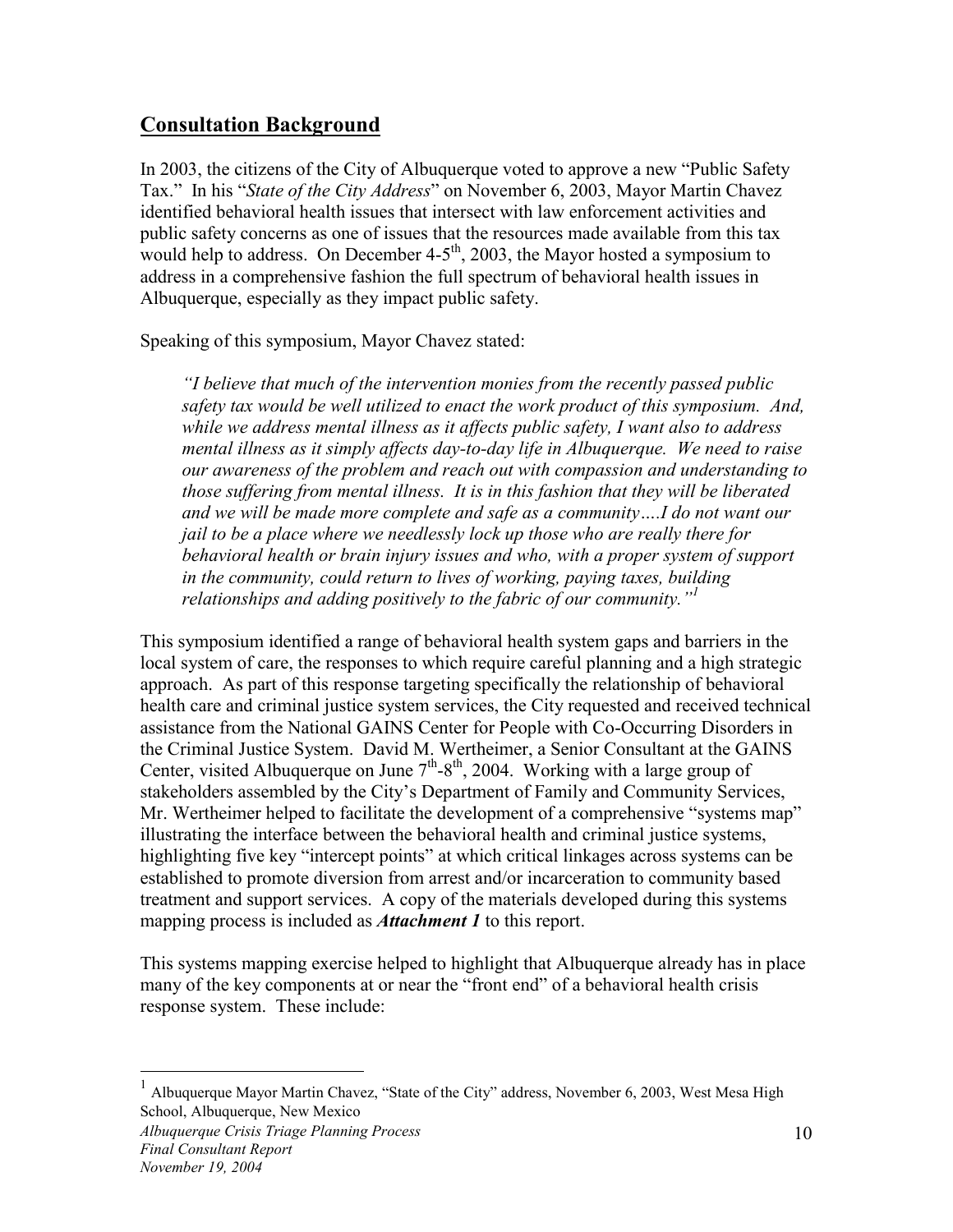- *The Albuquerque Police Crisis Intervention Team (CIT) Program:* Following an evidence-based practice model first developed in Memphis, Tennessee, the Albuquerque Police Department has trained many of its patrol-level officers in crisis response techniques. The goal of the CIT program is to provide an informed, humane and appropriate response to individuals experiencing a behavioral health crisis who are encountered by the police. Police officers receive specialized training in mental illness and substance use disorders, de-escalation of individuals in crisis and how to connect citizens to available social service resources. The CIT program seeks to promote diversion of individuals who do not pose significant risks to public safety from arrest, incarceration and ongoing involvement with the criminal justice system.
- *The University of New Mexico Health Sciences Center Psychiatric Emergency Service (PES):* The PES reports that it is the only 24-hour a day, 7-days a week Psychiatric Emergency Room in New Mexico. Psychiatric emergency services are provided to all clients who present in PES with an acute psychiatric need. A referral is not required for clients to be seen at PES. Albuquerque Police Department, primary care physicians, emergency rooms, teachers, counselors, other behavioral health facilities, self-referrals and a variety of other sources can refer to PES; anyone in the community feeling unsafe can walk into the service at any time and be seen. If and as needed, referral into the inpatient service or 23 hour crisis stabilization service will occur. Once stabilized, individuals may be referred to the appropriate outpatient level of care; medication management services are available on a daily basis until an outpatient treatment appointment is obtained.
- *The Albuquerque Metropolitan Community Sobering Services (AMCSS):* The AMCSS provides 24-hour supervision, observation and support for clients who are intoxicated or experiencing withdrawal. The agency offers clinically managed detoxification characterized by peer and social support structures. AMCSS follows the American Society of Addiction Medicine (ASAM) criteria for treatment and detoxification services. The normal length of stay is 3-5 days, but under certain individual circumstances, an increased length of stay may be authorized. The goal of AMCSS is to not refuse detoxification services to anyone who desires to become clean and sober and meets the core agency admissions criteria.
- *Albuquerque Metropolitan Central Intake (AMCI):* The AMCI serves as a first point of contact for clients in need of chemical dependency treatment. A team of substance abuse professionals that include licensed mental health counselors, social workers and a registered nurse are available to conduct the assessment interviews. AMCI assessments seek to match client needs with referrals to appropriate treatment providers in the community. Individuals are eligible for AMCI services only if they are not currently receiving chemical dependency treatment or if 30 days have not passed since the individual was discharged from treatment.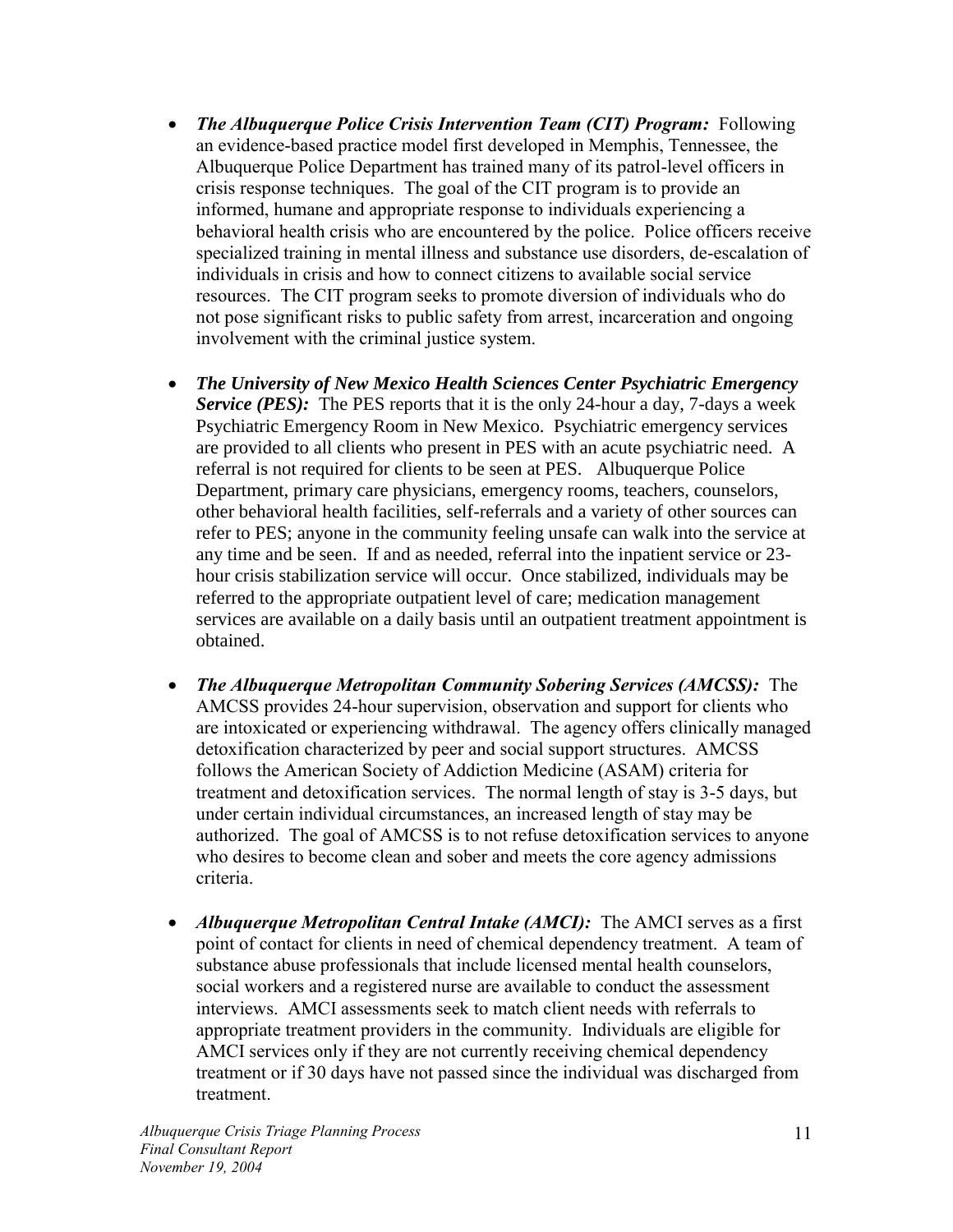The systems mapping exercise also identified a number of missing components of the behavioral health crisis response system that are essential to a seamless continuum of services – especially "front end" services that are essential to the goal of diversion from the criminal justice and/or inpatient psychiatric treatment systems and linkage to ongoing treatment and supportive services. Among these missing components is a crisis stabilization service referred to in many communities as "Behavioral Health Crisis Triage." $2$ 

In order to assist Albuquerque in the development of a plan for crisis triage services to be funded within the context of resources generated by the new Public Safety Tax, Mr. Wertheimer returned to Albuquerque to facilitate a focused, short-term planning process. On October 28<sup>th</sup>, Mr. Wertheimer presented an interim consultant report that contained initial recommendations for a behavioral health crisis triage program to serve the residents of Albuquerque and Bernalillo County. This document, representing the consultant's final report, incorporates the input and recommendations made in response to the October  $28<sup>th</sup>$  interim report document, and has been expanded to include financial and cost estimate data related to the recommended triage services.

# **Consultation Methodology**

The crisis triage consultation process incorporated information gathered from a range of different sources and methods. These included:

# *1. Review of Existing Reports and Planning Documents*

The consultant reviewed available reports and data on the Albuquerque mental health and chemical dependency treatment systems provided by staff from the Department of Family and Community Services. This included the results of the June systems mapping exercise conducted in Albuquerque, as well as material documenting extensive research related to persons with mental illness incarcerated in the Bernalillo County Detention Center that had been prepared for the Metropolitan Criminal Justice Coordinating Council between 1999 and 2002.<sup>3</sup>

# *2. Discussions with Newly Convened Triage Work Group*

The consultant met on several occasions with a Triage Work Group convened by DFCS for the purpose of informing this planning process. This Work Group included

 2 See, for example, D. Wertheimer, "*Creating Integrated Service Systems for People with Co-Occurring Disorders Diverted from the Criminal Justice System,"* published by the National GAINS Center for People with Co-occurring Disorders in the Justice System, (Summer 2000)

<sup>3</sup> See, for example, E. Derkas and P. Guerin, *"Mental Health Survey: Final Report,"* (August 1999); and, P. Guerin et al., *"Snap Shot Study of the Bernalillo County Detention Center Psychiatric Services Unit Population,"* (September 1999); and, P. Guerin & W. Pitts, *"An Analysis of Individuals Who Received Services in the Psychiatric Services Unit in the Bernalillo County Detention Center Between January 1999 and December 2000,"* (July 2002).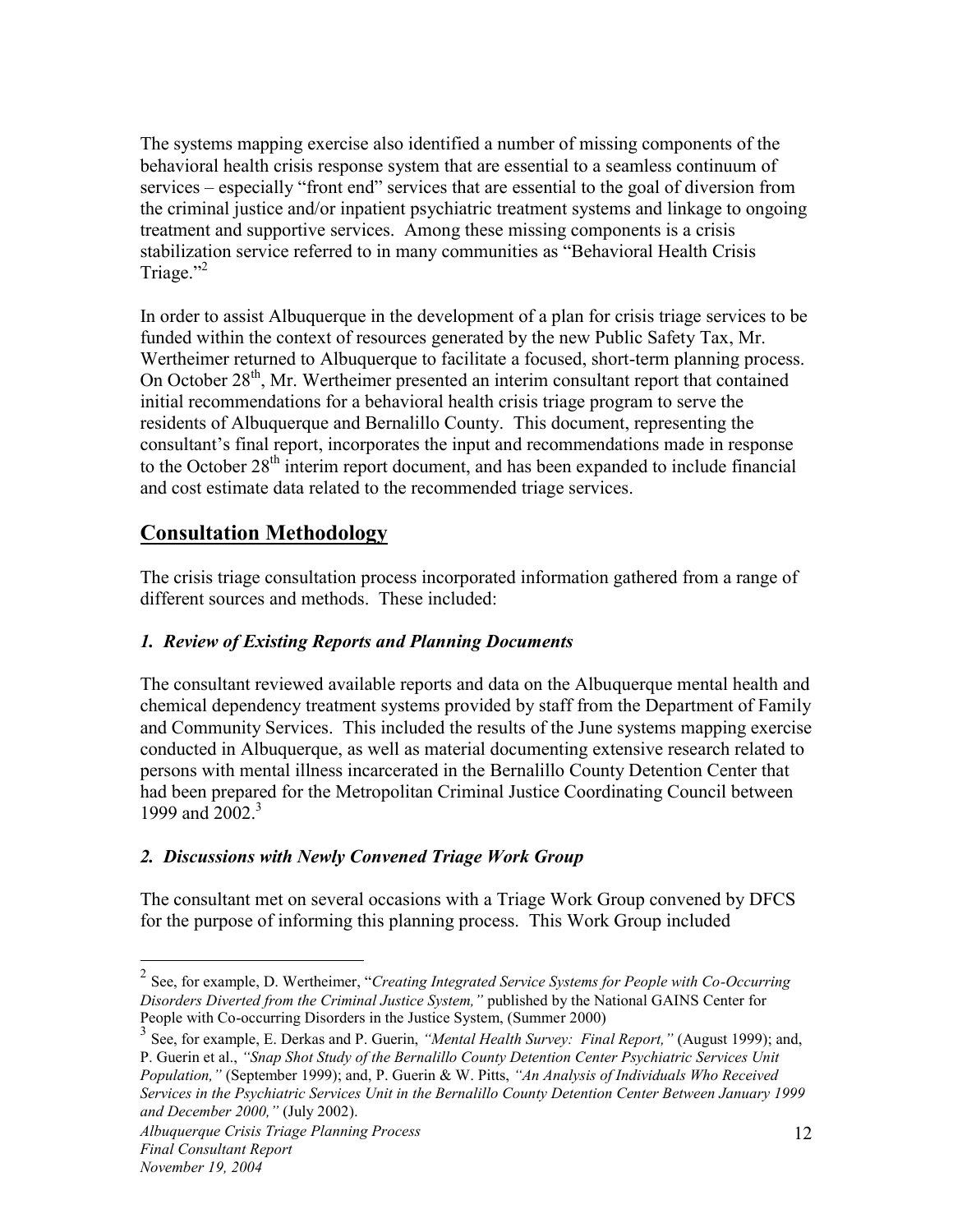stakeholder representatives from the many systems that become involved with persons experiencing behavioral health crises in Albuquerque/Bernalillo County. A list of those who participated in the Work Group is included as *Attachment 2* to this report. The Work Group assisted the planning process by:

- Describing existing program services and system strengths
- Identifying existing gaps and barriers in the "front end" crisis response services continuum
- Providing anecdotal information about the local service system
- Offering feedback on concepts and options related to enhancing or expanding triage services.

# *3. Data Collection and Analysis*

Members of the Triage Work Group were asked to provide additional data to the consultant to help in determining the array, scope and capacity of crisis triage services required in the Albuquerque/Bernalillo County community. Data that was used to inform this work was provided by the following sources:

- Albuquerque Metropolitan Community Sobering Services
- Mental Health Psychiatric Emergency Services of the University of New Mexico Health Sciences Center
- Bernalillo County Metropolitan Court Mental Health Court Program
- Albuquerque Health Care for the Homeless
- Bernalillo County Detention Center

The most current available summaries of the relevant data provided are included as *Attachment 3* to this report.

#### *4. Program Site Visits*

The consultant visited many of the programs and services currently operating in Albuquerque/Bernalillo County to provide assistance to persons with mental illnesses and/or substance use disorders who are in crisis and may be involved with the criminal justice system. Consultant site visits included:

- Albuquerque Metropolitan Central Intake (AMCI)
- Albuquerque Metropolitan Community Sobering Services
- University of New Mexico Health Sciences Center/Psychiatric Emergency Services
- University of New Mexico Health Sciences Center/Inpatient Psychiatric Services
- Bernalillo County Detention Center
- Bernalillo County Detention Center/Psychiatric Services Unit
- Metropolitan Assessment and Treatment Services Program (MATS To be located at the old Charter Hospital facility 5901 Zuni SE)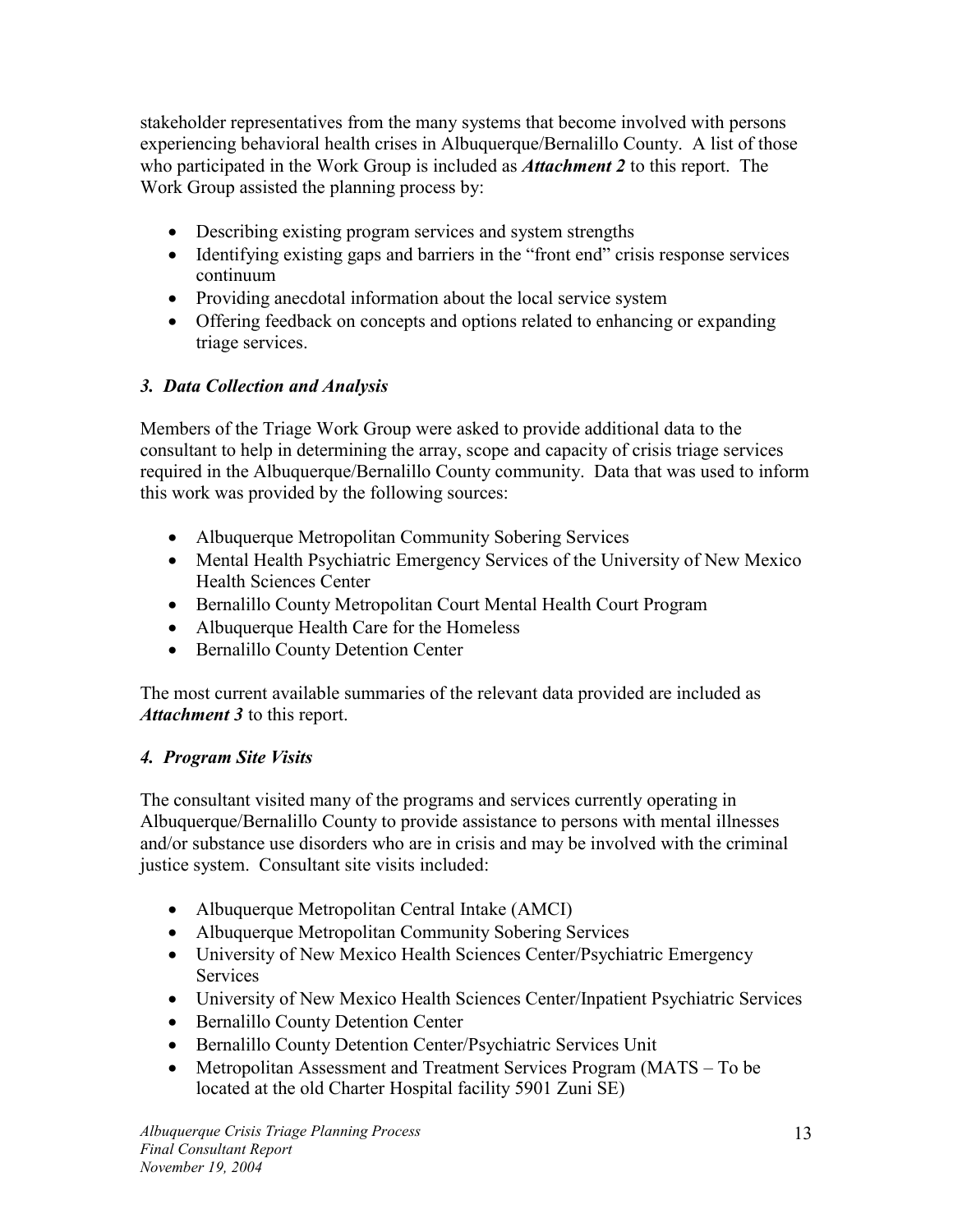- Albuquerque Health Care for the Homeless
- St. Martin's Hospitality Center

Information gathered from all four components of the planning process was incorporated into the initial draft consultant recommendations contained in this report.

## **Envisioning a Crisis Triage Services Continuum**

At the core of the recommendations that follow is the vision of a comprehensive continuum of "front door" services that can meet the needs of any individual in Albuquerque/Bernalillo County who is experiencing a behavioral health crisis. In addition, the continuum proposed here prioritizes key system goals of maximizing diversion from jail for individuals with mental illnesses and substance use disorders who do not pose a significant risk to public safety and diversion from inpatient psychiatric hospitalization for those that can be stabilized and supported in the community.

The "front door" described here seeks to offer a "no wrong door" approach to the system: For any individual in the system, any doorway into the system should be the "right" door, regardless of their initial presenting problem or issue. No matter where in the system a person appears, or what the specific nature of their needs are determined to be, the "no wrong door" system should function to connect that individual to the services that they need to promote stability, linkage to ongoing care and a pathway to recovery. Additionally, from the perspective of a person in crisis seeking assistance, the complex cross-system relationships required for a "no wrong door" system should ideally be transparent. The system should be easy to access and free of any barriers to essential services.<sup>4</sup>

The proposed Crisis Triage Services continuum is diagrammed in the chart that appears on the following page. The chart is structured to identify key points in the continuum as follows: System Entry Points, "Front Door," Stabilization, "Back Door" and "Mainstream Services. " The chart is color coded as follows:

- The blue boxes indicate components of the existing service array that are currently in place.
- The yellow boxes indicate components of the continuum that would be mobilized using the specific Public Safety Tax resources that have been prioritized for triage services.
- The purple box indicates new chemical dependency treatment services currently under development.

<sup>&</sup>lt;sup>4</sup> It is recognized that, if this continuum is created and functions efficiently, it will itself become a successful case-finding mechanism, bringing individuals into the continuum of services and supports who were previously unknown to the system and not receiving care. The implications of this case-finding process include an increase in demand for the resources available for ongoing community-based services in Albuquerque. The implications of this increasing demand for services are complex and will require additional discussion and strategic planning.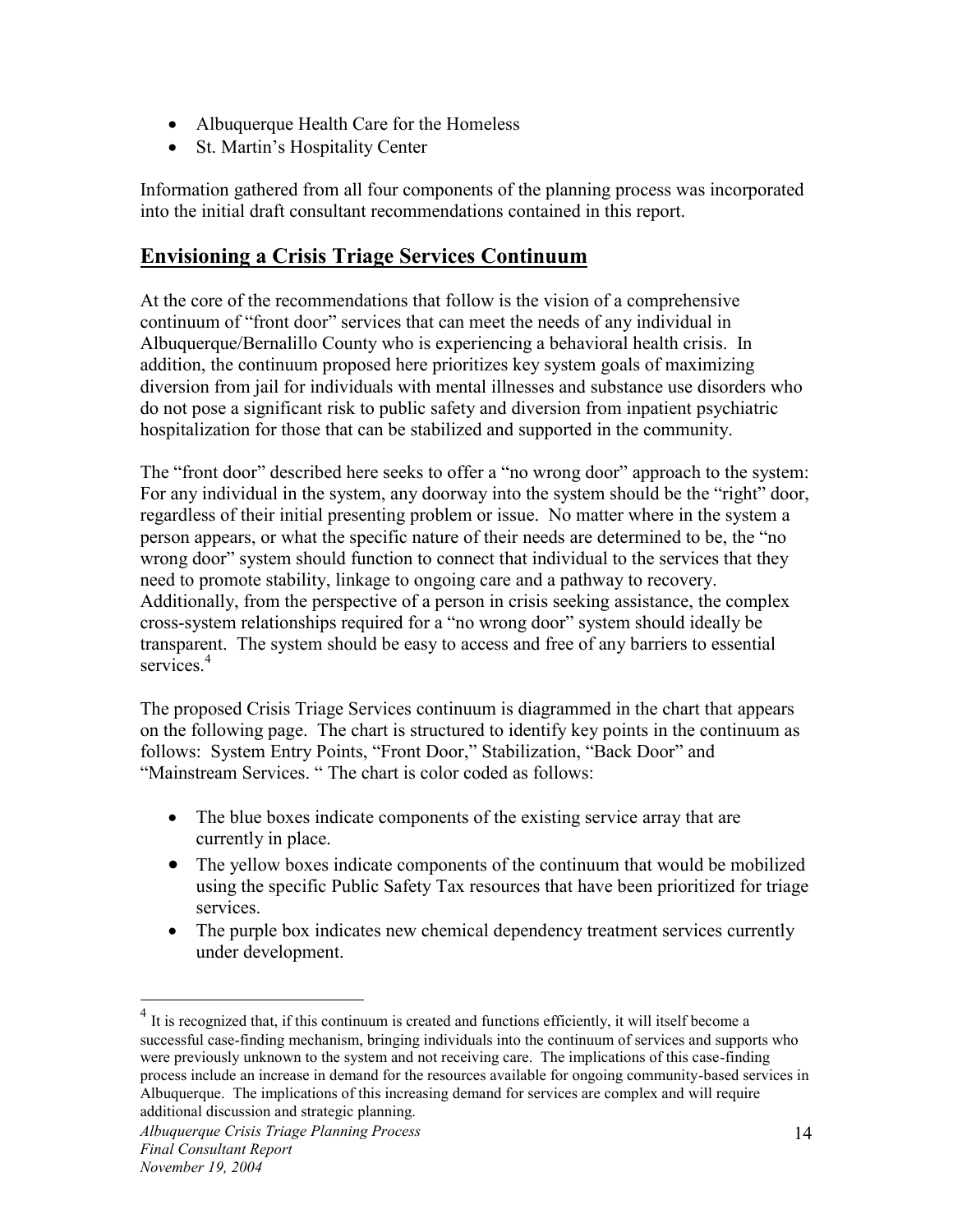*Albuquerque Crisis Triage Planning Process Final Consultant Report November 19, 2004*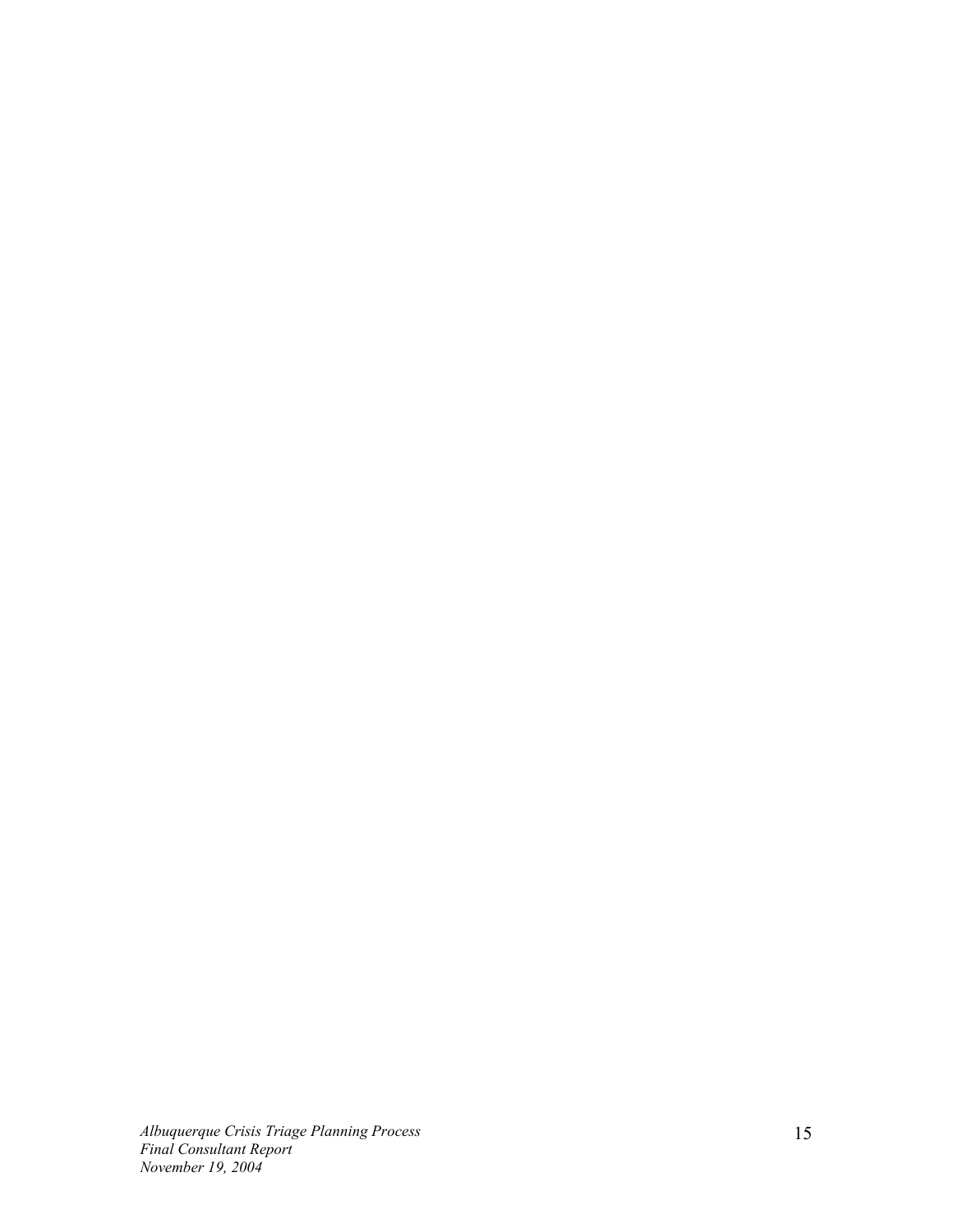

#### **Chart 1: Albuquerque/Bernalillo County Community-Based Crisis Triage Services Continuum**

*Albuquerque Crisis Triage Planning Process Consultant Recommendations November 19, 2004*

Supported Housing, with transportation linkages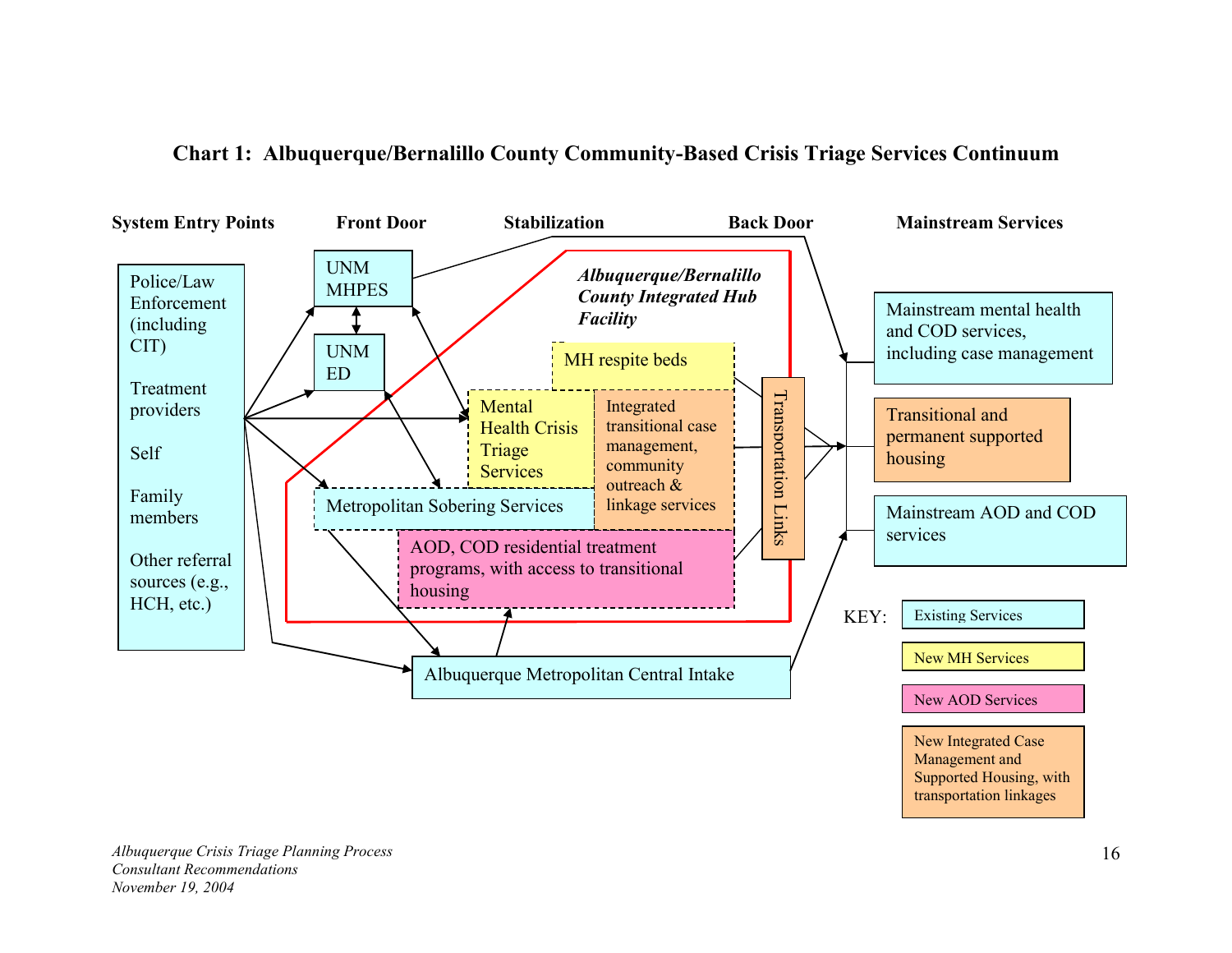- The tan boxes include new mental health/co-occurring disorders treatment services, transportation and supported housing that are, in part, currently under development utilizing Public Safety Tax resources.<sup>5</sup>
- The area inside the red lines indicates components of the triage continuum that would be co-located at a proposed "Hub Facility." (See description, below.)

Specific components of the continuum are described in detail in the following section of this report.

# **Description of Continuum Components**

### *System Entry Points*

Entry points to the continuum include all of the current sources of referrals to crisis services, such as local police, treatment providers, individual clients, family members and other referral sources (such as Health Care for the Homeless). Of particular importance is the creation of the capacity to receive referrals from law enforcement professionals in settings that are police-friendly, easy to access, secure enough to assure police that individuals diverted from jail will not return immediately to the streets and efficient enough to ensure that client drop-off will require less officer "down time" than the process of arresting and booking into jail.

# *Front Doors*

The model specifically identifies multiple front doors to crisis and stabilization services in order to maximize the "reach" of the continuum into the community. Single doorways to services often create the unanticipated consequence of making help more difficult to find and/or limiting access to essential help to persons in crisis. The proposed continuum offers different front doors for use at different times by different referral sources. These include:

- *University of New Mexico Health Sciences Center Psychiatric Emergency Services:* The PES would serve as a receiving center for individuals experiencing extremely acute psychiatric crises. Although the PES is currently stretched very close to or beyond its capacity limits, it is anticipated that rapid stabilization and referral from the PES to Crisis Triage Services at the Hub Facility would increase the ability of the PES to manage the volume of referrals coming to its own front door.
- *University of New Mexico Health Sciences Center Emergency Department:* The ED would continue to provide a front door option for individuals experiencing acute symptoms related to substance-related intoxication and

<sup>&</sup>lt;sup>5</sup> The new PACT Team and "Housing First" program are included in this category, although it is recognized that neither of these programs, at their current projected levels of funding and operation, may provide sufficient capacity to meet the demand for treatment services and supported housing that may be created by crisis triage services over time.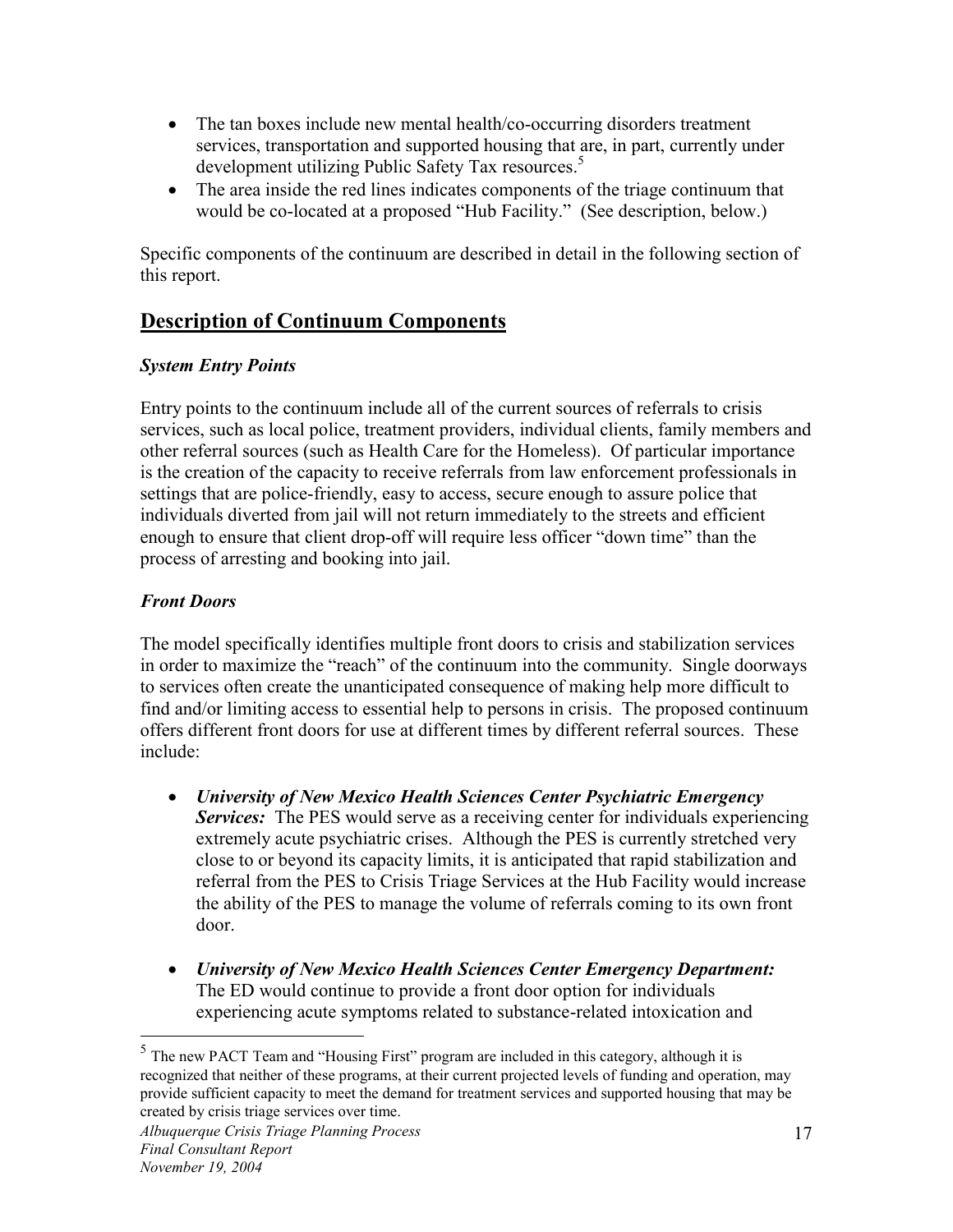withdrawal. Referrals would continue to flow from the ED to Community Sobering Services scheduled for re-located at the Hub Facility.

- *Mental Health Crisis Triage Services (new service)*: The CTS would provide a sub-acute environment suitable for receiving individuals experiencing a crisis related to mental illness or co-occurring disorders. The CTS would accept referrals both from the PES (of individuals who are stabilized sufficiently to "step-down" to sub-acute services) and from other referral sources that have contact with clients in crisis who do not require the intensity of services provided by the PES. (The CTS would function as both a "front door" and "stabilization" service, and so is further described in the next component of the triage continuum.)
- *Albuquerque Metropolitan Community Sobering Services:* AMCSS would continue to provide sobering and detoxification to those in need of these services being referred from any of a number of sources in the community.
- *Albuquerque Metropolitan Central Intake:* AMCI would continue to function as a central clearinghouse and front-door linkage service for individuals in need of community chemical dependency treatment referrals who are not currently receiving services.

Ongoing communication across and among these front door services will be crucial, both to expedite referrals on a case-by-case basis to the most appropriate resources available, as well as to coordinate stabilization activities and back door linkages to the next set of services an individual may need. The Front Door components of the system should develop a formal cross-system Qualified Service Organization Agreement (QSOA) and client Release of Information (ROI) procedures that comply with both 42 CFR Part 2 and HIPAA requirements.<sup>6</sup>

# *Stabilization*

Stabilization activities begin both at system entry points and the various "front doors" to the triage services continuum. For example, CIT officers are trained to de-escalate potentially violent or criminal situations, and to assist in promoting sufficient stability to avoid arrest and incarceration. Front door services such as UNM Psychiatric Emergency Services offer services that can result in decreasing client acuity to levels that facilitate diversion from inpatient hospitalization. Albuquerque Metropolitan Community Sobering Services offer individuals a drug and alcohol-free environment to begin the process of recovery from active substance use disorders.

 $\overline{a}$ 6 See, for example, DHHS Technical Assistance Publication (TAP) Series 13, *"Confidentiality of Patient Records for Alcohol and Other Drug Treatment,"* Chapter 2, *"Confidentiality of Alcohol and Other Drug Treatment Records and Communicable Disease: Options for Successful Communication and Collaboration,"* DHHS Publication No. (SMA) 95-3018, 1994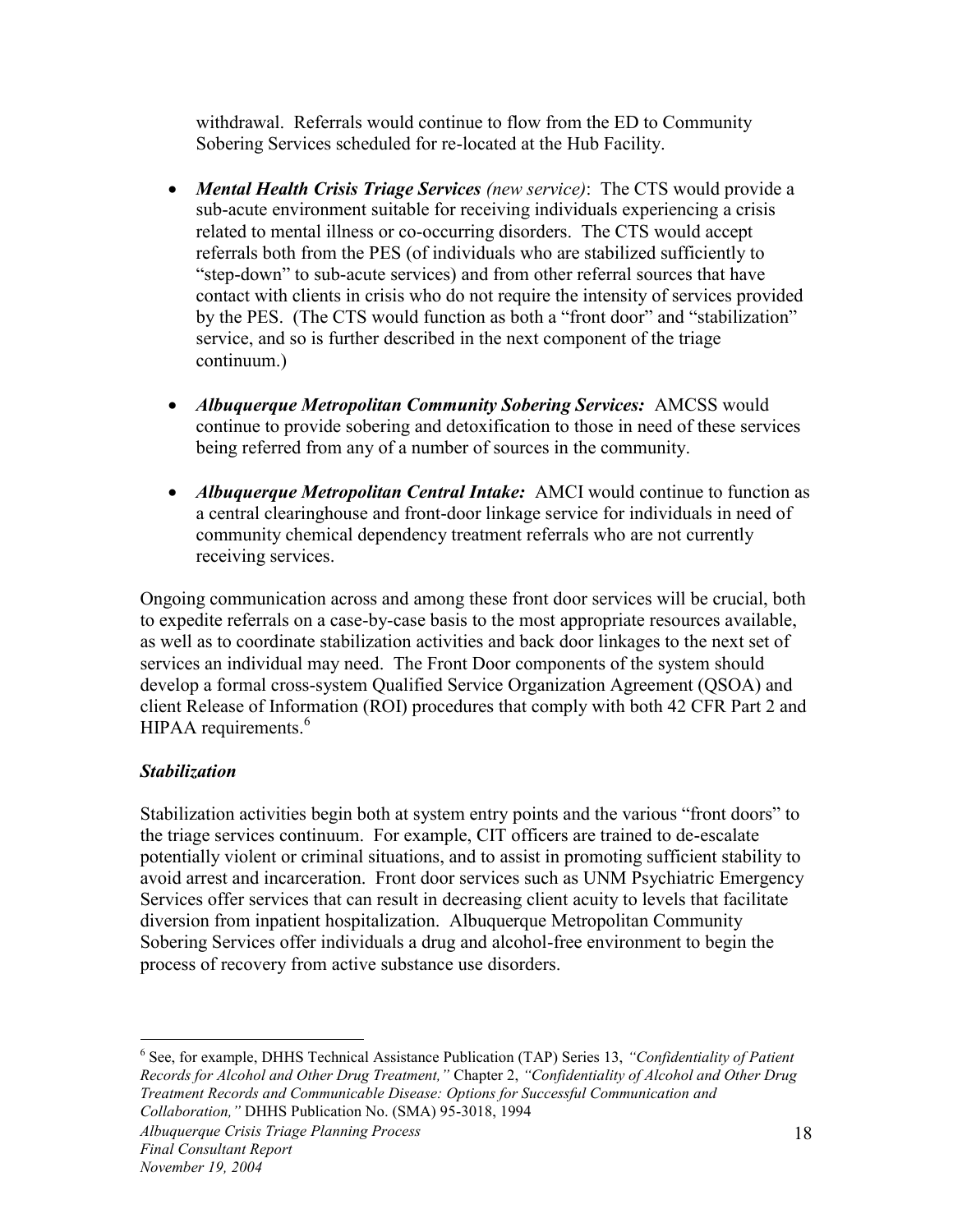However, within Albuquerque's current continuum of services, there are limited stabilization services available that provide the supportive environment required to facilitate ongoing recovery activities. CIT officers are, by design, involved with individuals in crisis for only brief periods of time until they are able to "hand off" the client to the next stabilization setting. Because of its hospital setting, the UNM PES maintains length of stay limits of 23 hours, and has very limited bed capacity. The average length of stay at Sobering Services is 3-5 days, and the absence of appropriate discharge options often results in rapid relapse and re-admission to Sobering for individuals who have barely begun their own recovery process.

The triage consultant strongly recommends that Albuquerque consider a significant expansion of the stabilization component of the crisis triage services continuum. Specific programs that would be included in this stabilization component would include:

• *Sub-Acute Mental Health Crisis Triage Services (CTS):* Staffed by a nurse (including a psychiatric nurse practitioner), a mental health counselor and a case aide, the CTS would provide stabilization as well as "front door" services in several different ways. First, the CTS would provide a step-down environment for individuals referred to the UNM-PES who are not yet ready to return to their own places of residence but are no longer in need of the highly intensive level of services provided by the PES. The CTS would offer a secure, sub-acute setting in which to continue stabilization activities that have started at the PES but require a longer period of time to complete. Based on the experiences of other communities that have instituted similar programming, it is anticipated that the average length of stay at the PES would be between  $\overline{48}$  and  $\overline{72}$  hours<sup>7</sup>, but no minimum or maximum lengths of stay would be imposed. Second, the CTS could provide an alternative setting for direct referrals from the system entry points for individuals whose crisis does not appear to present the severity that would require a PES-level of intervention, but who nevertheless require a safe stabilization environment. The creation of a sub-acute CTS unit would both help to alleviate the capacity issues and related pressures on the PES by offering them an alternative to jail or hospital referrals as well as provide a less restrictive diversion option for helping professionals who encounter individuals in crisis who do not require an emergency room-like environment for stabilization.

In their discussion of this recommendation, the triage work group considered whether access to the sub-acute CTS should be restricted to referrals from the UNM-PES, or whether a more open door policy should be maintained. The group determined that multiple doorways for individuals in crisis are desirable, and that the appropriateness of referrals to the CTS or the PES should be determined on a case-by-case basis. An individual referred to the CTS with more acute needs than the CTS is equipped to handle would be transported to the PES; similarly, individuals ready for sub-acute care at either the front or back end of a PES

 $<sup>7</sup>$  The Pierce County (Tacoma), Washington Crisis Triage Service provides variable lengths of stay for</sup> individuals in crisis, with the goal of discharging individuals within 72 hours. For further information on the Pierce County model, see: http://www.co.pierce.wa.us/text/services/health/mental/services.htm#CTC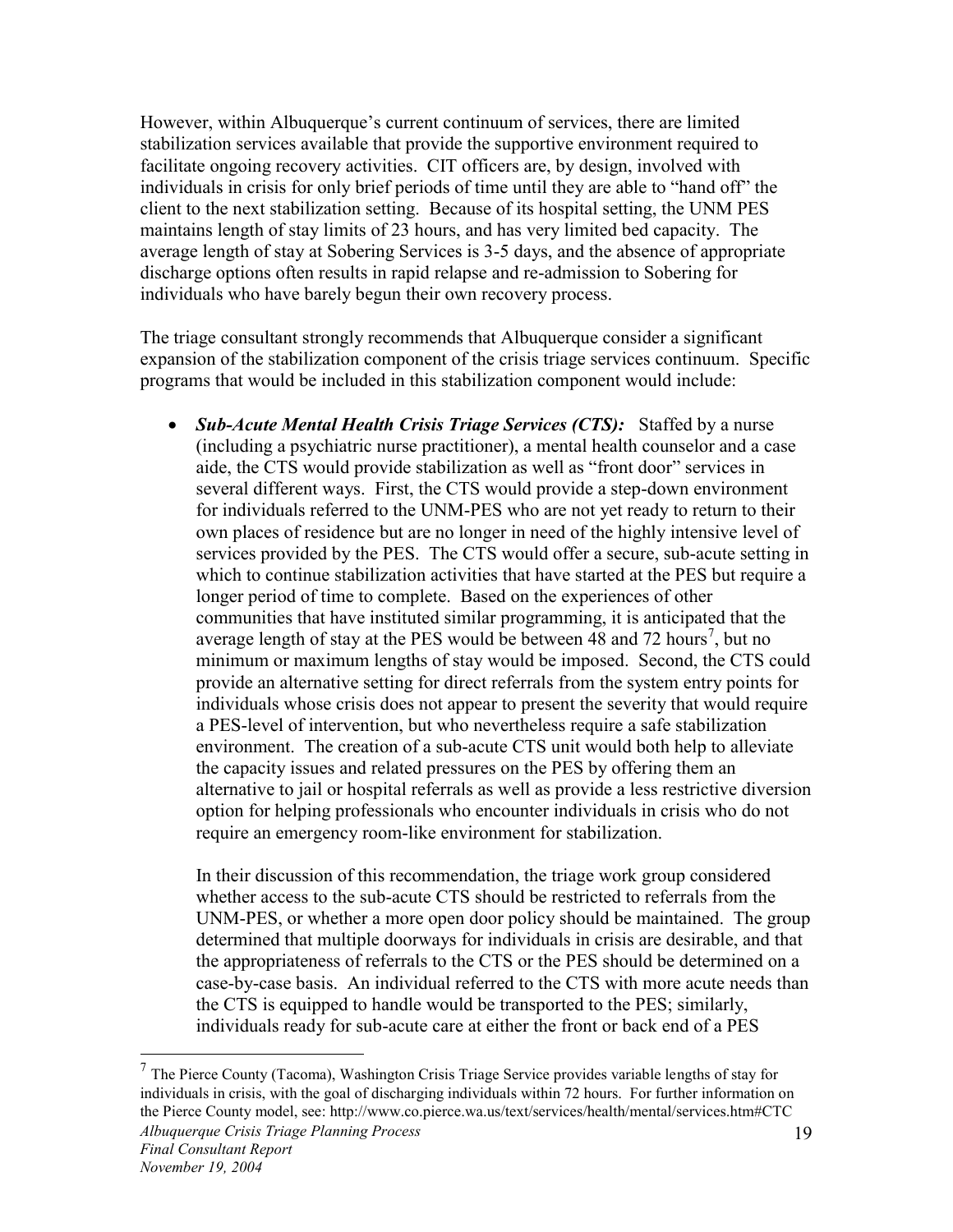encounter would be transported to the CTS. This process will, of necessity, require an expedited screening process at the front ends of both the CTS and the PES. Individuals will need to be evaluated immediately at the time they present to either program to determine each person's needs and level of acuity and a speedy referral to the most appropriate treatment setting should follow.

Preference for this multiple entry point system for individuals in crisis was identified by the triage work group with the understanding that police officers will likely continue to make most of their referrals to the PES; where law enforcement procedures are concerned, clarity and efficiency are essential. The more userfriendly the process for diverting an individual from jail to treatment, the more likely it is that the policy will be utilized on a regular basis.

The triage work group also discussed the feasibility and desirability of using the triage program (and potentially the respite beds described below) for referrals of individuals exiting from the county correctional facility. Although it is tempting to consider triage as a valuable back door resource for the jail, the consultant strongly discourages making referrals from the jail to respite or triage a regular practice. The availability of triage (or respite beds) in the community should not displace the process of jail discharge planning. Triage is intended for individuals in crisis; ideally, individuals exiting the jail are not in crisis, have been stabilized by the mental health program in the jail and are ready for more permanent housing and treatment options than triage and respite can provide. Furthermore, once triage and respite are identified by the criminal justice system as a viable post-incarceration alternative, both programs run the risk of being rapidly swamped by jail referrals, thereby reducing the accessibility of these services to individuals in the community who are experiencing a crisis.

• *Mental Health Respite Beds:* An effective array of front door and crisis stabilization services is not particularly helpful to a continuum of care if there is insufficient capacity to provide ongoing support to individuals who are identified and diverted from more restrictive settings such as hospitals and jails. During discussions of the Triage Work Group, Albuquerque stakeholders agreed that the absence of this capacity is a critical system gap that must be addressed if the continuum is to succeed in achieving its identified goals. One strategy for addressing this gap/need would be to attach a limited number of longer-stay respite beds to the Crisis Triage Service, creating an environment that can facilitate longer lengths of stay for individuals whose immediate crisis has been substantially resolved but who are either without community-based housing that they can return to or are not yet ready for independent living. These beds would maintain ongoing linkages to the housing programs to which respite residents either would be returning or entering for the first time. Creating a relationship with existing 24-hour shelter programs would also be useful, in order to provide for overflow options when the respite beds are at capacity as well as emergency shelter for individuals leaving respite without a formal housing plan in place.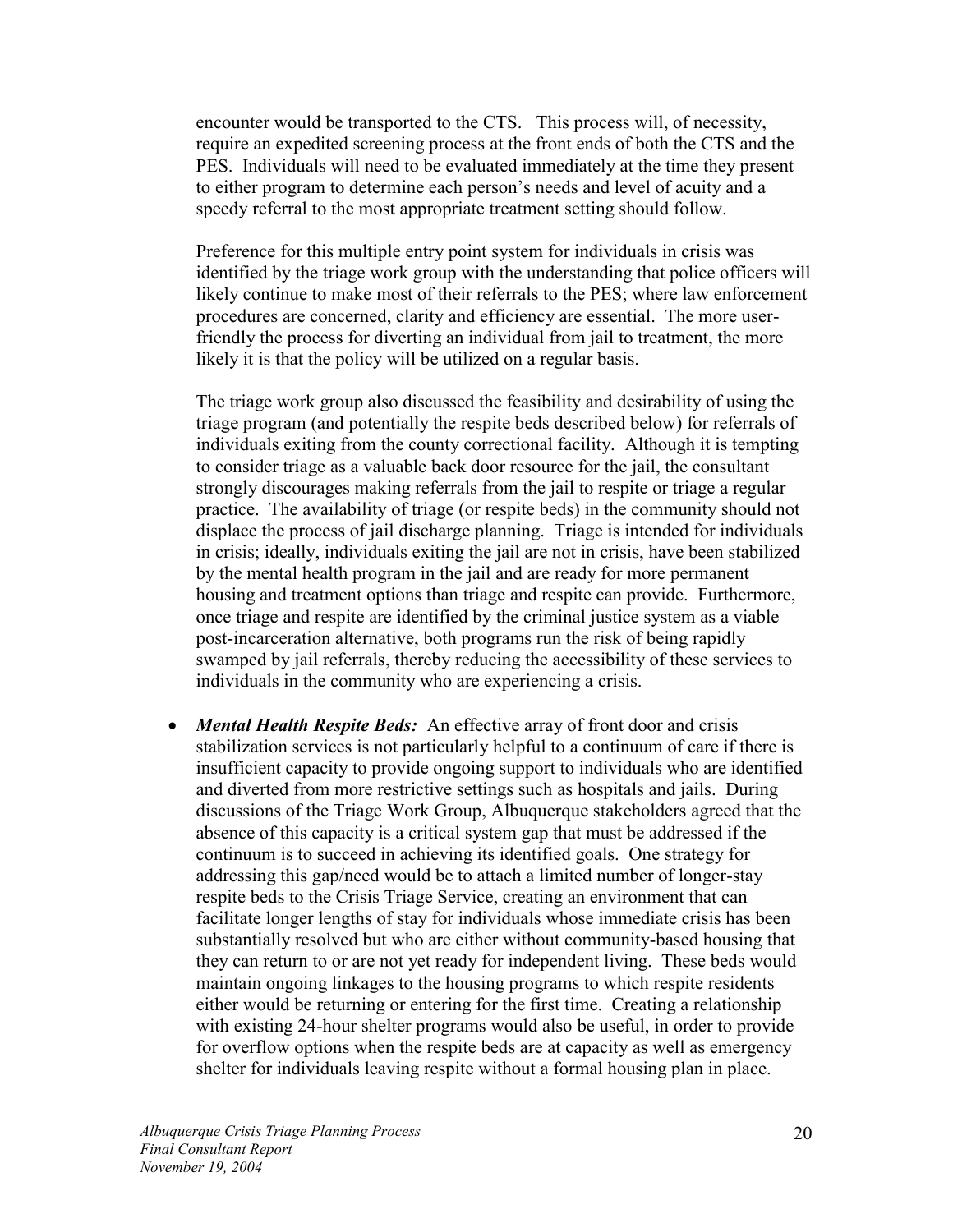These respite beds, if located contiguous to the CTS, could be staffed by the crisis triage service. Individuals in the respite beds will no longer need the level of supervision provided in the sub-acute setting. In addition, because individuals in the respite beds will, for the most part, have come from the CTS, staff will already be familiar with the issues and needs of this client group. Using the CTS to staff the respite beds creates significant fiscal efficiencies that are outlined in the cost summaries contained in a later section of this report.

• *Alcohol/Drug and Co-Occurring Disorders Residential Treatment:* The crisis triage services continuum should assure access to an intermediate-stay (28-30 day) residential treatment setting in which clients can continue the process of stabilization and recovery that has begun at Sobering Services.<sup>8</sup> Without this type of treatment option, the gains made through successful detoxification are difficult to sustain. The creation of this additional residential treatment capacity in Albuquerque will help to close the documented revolving door at Sobering Services. Fiscal year 2003 data indicates that 53% of those using Sobering Services were repeat customers; consequently, the triage continuum should give priority to creating a viable back door resource for those completing detoxification that reduces the risk of relapse and helps to prepare clients for transitional housing, community case management and community outreach services that can continue to promote stabilization and movement towards recovery. Ideally, this resource would include the capacity for meeting the needs of individuals dealing with both substance use disorders and co-occurring mental illnesses.

#### *Back Door Linkages and Transportation to Community-Based Services*

The effectiveness of both the front door and stabilization services and the viability of the crisis triage services continuum will be dependent on successful completion of the transition from stabilization activities to the ongoing, community-based services that may be needed.

Some individuals who experience a behavioral health crisis will not need additional follow-up, aftercare or maintenance services once their crisis has stabilized. Other clients will return to active participation in treatment and supportive services in which they were already enrolled at the time of the crisis. A third group of clients -- those who are either entirely new to the system or have been served at some time in the past – will need either to be connected to services for the first time or re-connected to prior treatment providers, if appropriate. For the second and third groups, ensuring continuity of care in the community will be the responsibility of the *Integrated Transitional Case Management and Linkage Services*.

<sup>&</sup>lt;sup>8</sup> Ongoing discussion of creating residential treatment capacity in Albuquerque/Bernalillo County are already underway in other venues; a detailed description of this component of the crisis triage services continuum was therefore placed outside of scope of this report.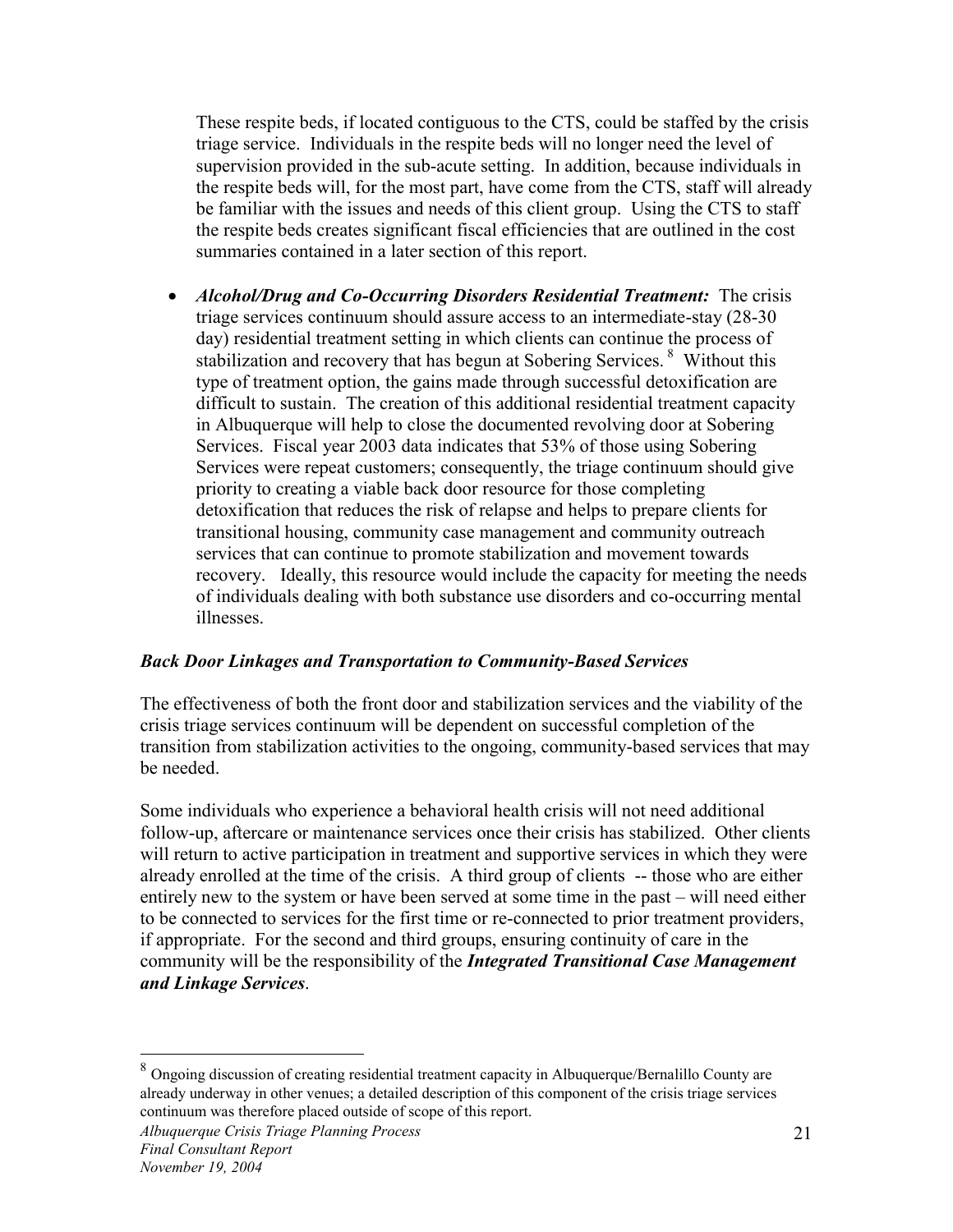This multi-disciplinary Integrated Transitional Case Management and Linkage Services would be available for individuals receiving stabilization services from the CTS, mental health respite beds, Sobering Services or residential treatment program. This service would function as the critical "glue" that helps clients to develop and implement service and treatment plans that successfully bridge the gap between the back doors of stabilization services and the front doors to the mainstream service systems that offer ongoing community-based support to fragile individuals in pursuit of recovery.

The Integrated Transitional Case Management and Linkages Services would, ideally, begin the planning process for linkage to community-based care from the point at which individuals enter stabilization services. A range of short-term services would be provided, including:

- Comprehensive assessment of ongoing treatment, housing and supportive service needs
- Collection of information and initiation of application processes for entitlements
- Linkage (or re-linkage) to ongoing community mental health and chemical dependency treatment services, as needed
- Linkage to supported housing options, as needed<sup>9</sup>
- Transitional case management services to provide support to individuals during any gap period between the client's exit from stabilization services and entry to community-based services

The transitional service would, ideally, do much more than simply devise a generic discharge plan and hand a client a card describing the location of the agency to which they have been referred and the time of their first appointment. Rather, the transitional service should provide a formal, physical link to the next identified service location, accompanying the client to their intake appointment(s) and ensuring that the necessary connections actually are made.

Effective *Transportation Services* will be a critical component of this linkage activity. The physical linkage to services will require either effective use of existing public transportation systems, and/or the creation of additional transport capacity for clients that may need to move between locations at a time when public transportation options may not be available.

The back door linkage process will require not only the active participation of the transitional service, but an "open door" policy among community-based providers to which the transitional service will be referring clients who have completed stabilization. Individuals exiting stabilization services should receive priority for access to the ongoing

 9 Access to affordable housing stock remains a critical cross-systems issue for Albuquerque/Bernalillo County communities. For example, the current Albuquerque Continuum of Care Narrative housing gaps analysis identifies unmet needs of 3,692 beds for individuals and 1,416 beds for persons in families with children. (*Continuum of Care Narrative*, Page 18.) Addressing these emergency, transitional and permanent housing needs will be critical to preventing the respite bed program from becoming another "bottleneck" point in the system for individuals who are homeless and awaiting housing placements.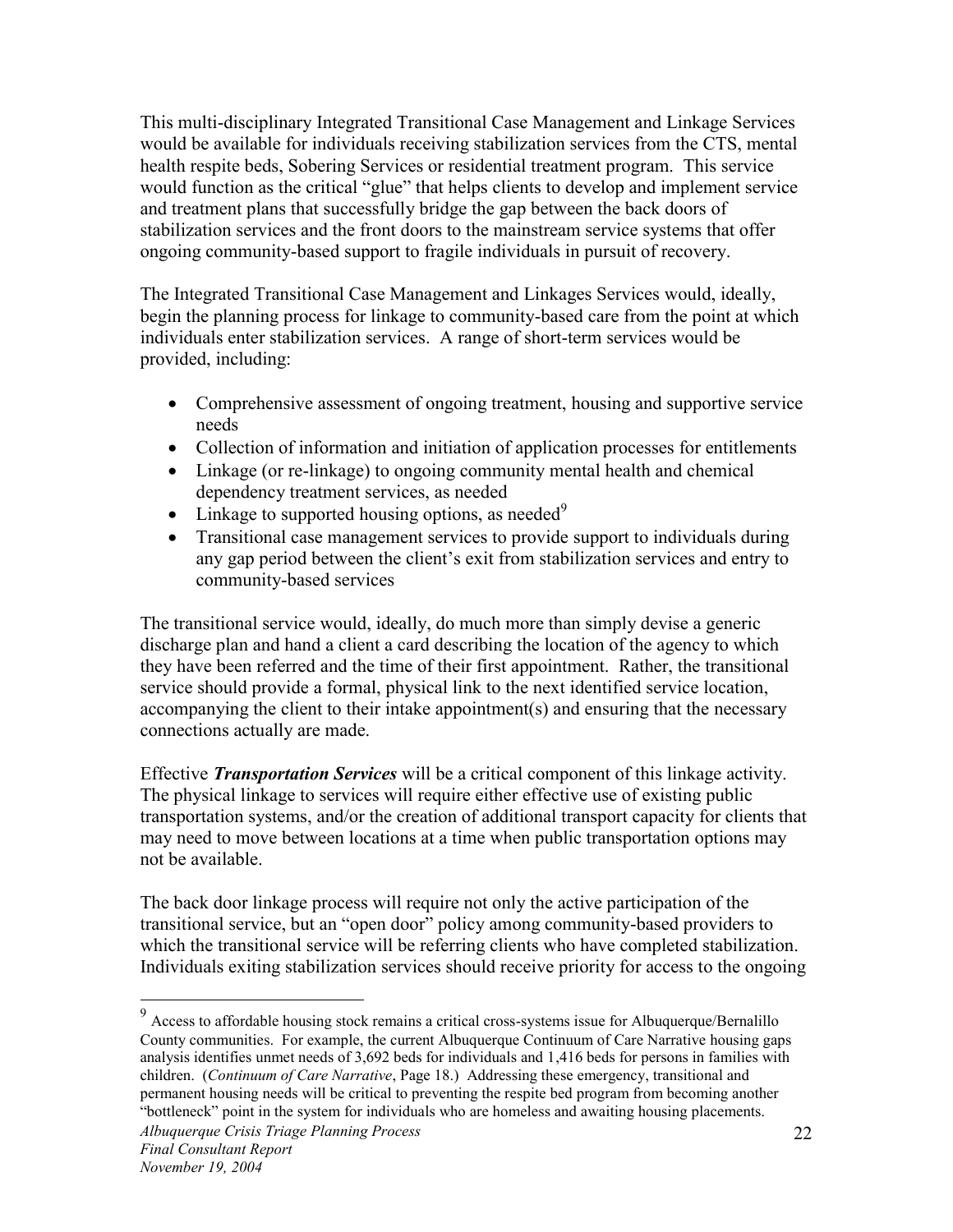treatment and supports that will help to prevent future crises. This priority status should be established through formal working agreements with community-based agencies and, if necessary, by obligations that are clearly stated in contracts from the entities that provide these agencies with their ongoing funding.

# **Creation of the Albuquerque/Bernalillo County Integrated Hub Facility**

One of the keys to a successful crisis triage services continuum that can manage the full range of behavioral health crises that can occur in a given community is the co-location and integration of a variety of stabilization services and activities.<sup>10</sup> Co-location not only permits fiscal efficiencies related to staff and facility configuration, but affords the colocated components of the system access to the broad array of skill sets, treatment disciplines and service modalities that are most beneficial to clients who often present with multiple problems and complex, co-occurring disorders. Co-located services can help to stimulate a centralized screening, assessment and intake process that increases communication across systems and minimizes the need to ask clients in crisis the same questions over and over again. Co-located services allow for ease of referral across programs and systems (e.g., from crisis triage services to sobering/detoxification and visa versa); for interdisciplinary cross-staffing of complex cases (e.g., comprehensive assessment of a client with co-occurring major mental illness and substance use disorders); and, careful and comprehensive discharge planning with the capacity to access the full array of community-based resources that may be needed, (e.g., clean and sober housing combined with intensive mental health case management).

The old Charter Hospital facility on Zuni SE, recently purchased by the County of Bernalillo, could become precisely the type of "hub facility" at which the full benefits of co-located services can be realized. The triage consultant strongly encourages the City and the County to expand joint planning to incorporate additional components of the crisis triage services continuum such that a complete array of stabilization services could be offered at this single location. Recommended components of the continuum to be incorporated into the "hub facility" would include:

- Albuquerque Metropolitan Community Sobering Services
- Expanded alcohol and drug (and co-occurring disorder) residential treatment programming
- Crisis triage services offering sub-acute stabilization services to persons experiencing a behavioral health crisis
- Respite housing accessible to clients whose crises are being resolved and are awaiting access to appropriate community referrals and placements

 $\overline{a}$ 

 $10$  For example, in the summer of 2004, Spokane County, Washington opened a "Triage Hub Facility" based on a services co-location model. When the facility is fully functional, it will combine mental health crisis triage services, sobering services, detoxification and a Federally Qualified Community Health Center providing an array of primary care services. For further information, see: file:///W:/ADMIN/External%20Newsletter%20-%2010-13-03.pdf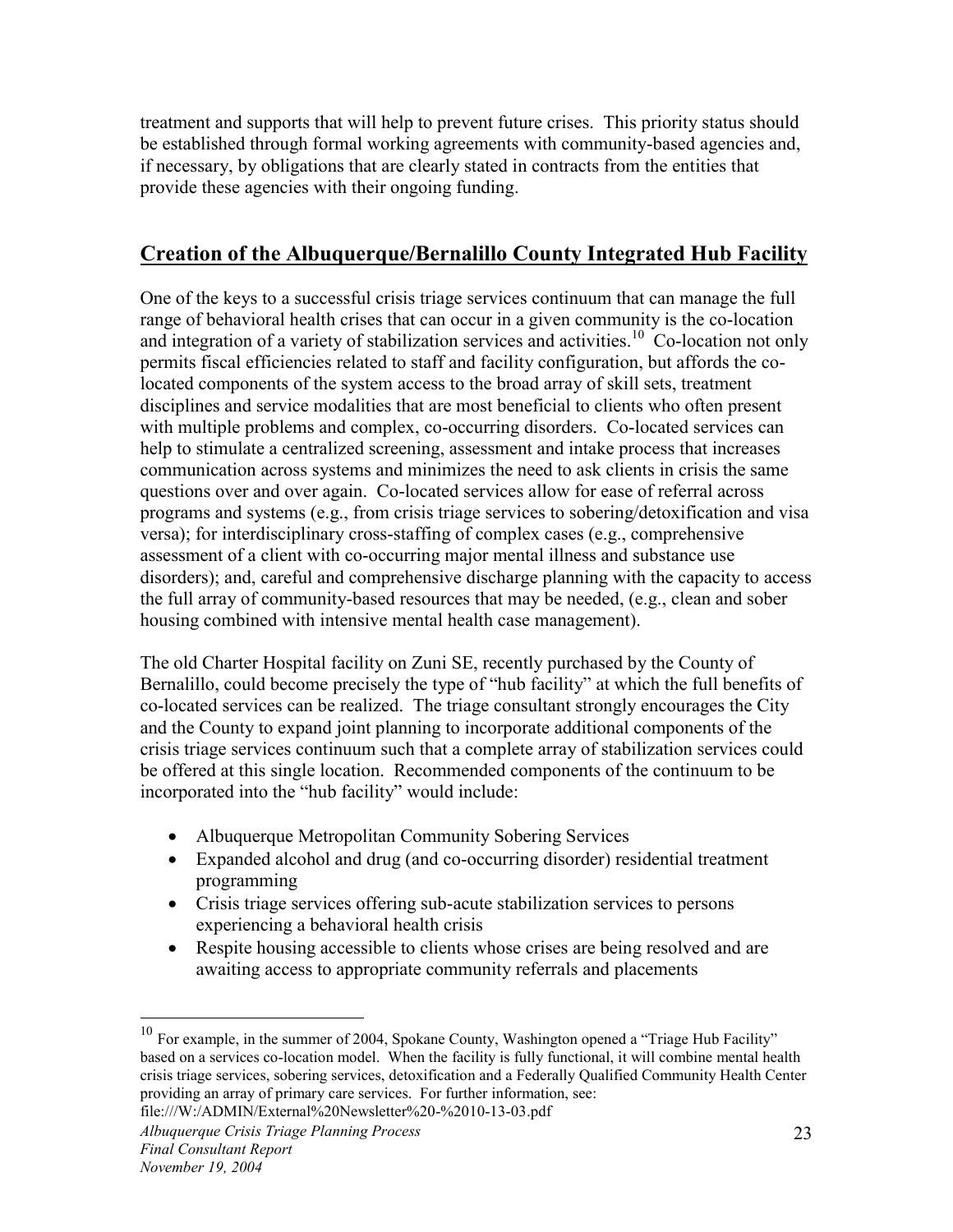- Transitional housing for individuals exiting residential chemical dependency and co-occurring disorders treatment
- Integrated transitional community case management, outreach and linkage services

In addition to these services, other components of the treatment system should either be physically located at the hub facility or ensure regular visits to the hub facility (e.g., "outstationed staff") to promote seamless linkages to community-based care. Components of this category could include:

- The proposed Assertive Community Treatment team
- Disability Determination/Entitlement Specialists
- Housing Placement Specialists
- Mental health and chemical dependency agency intake workers
- $\bullet$  Pre-trial services staff<sup>11</sup>

# **Determining Program Design, Staffing Configuration and Costs**

The following section of this report provides a preliminary set of cost projections related to the sub-acute triage unit, respite housing services and the transitional case management and linkage services. The cost projections that follow should be considered within the framework of core assumptions related to both fiscal issues and staff configuration.

#### *Core program and staff assumptions include the following:*

- The sub-acute triage unit is a 10-12 bed program responsible for the care and stabilization of clients who can be reasonably managed in a sub-acute setting. The anticipated length of stay is < 72 hours, but may be extended as deemed necessary based on the condition of each client. Clients who pose an active risk to themselves or others, or who are so gravely disabled as to require ongoing medical supervision, are not appropriate for a sub-acute environment and require a more intensive level of care, probably either in an inpatient psychiatric setting or at the UNM Psychiatric Emergency Service unit. Specific screening criteria to be used to determine placement in an acute versus sub-acute setting will need to be developed among the stakeholder systems responsible for the full range of triage services.
- The respite housing unit is a 10-12 bed program responsible for providing shortterm, highly supported residential placements for individuals who: 1) are exiting the sub-acute triage unit and have had their crisis situation stabilized to a significant degree; 2) may not yet ready or able to return to existing housing

 $\overline{a}$ 

 $11$  The triage work group was clear in recommending that pre-trial services representatives should not be stationed at the hub facility to screen or review every admission for outstanding court involvement, but should be available to assist clients identified by the hub facility programs when referrals of specific individuals are made from the on-site programs to pre-trial services.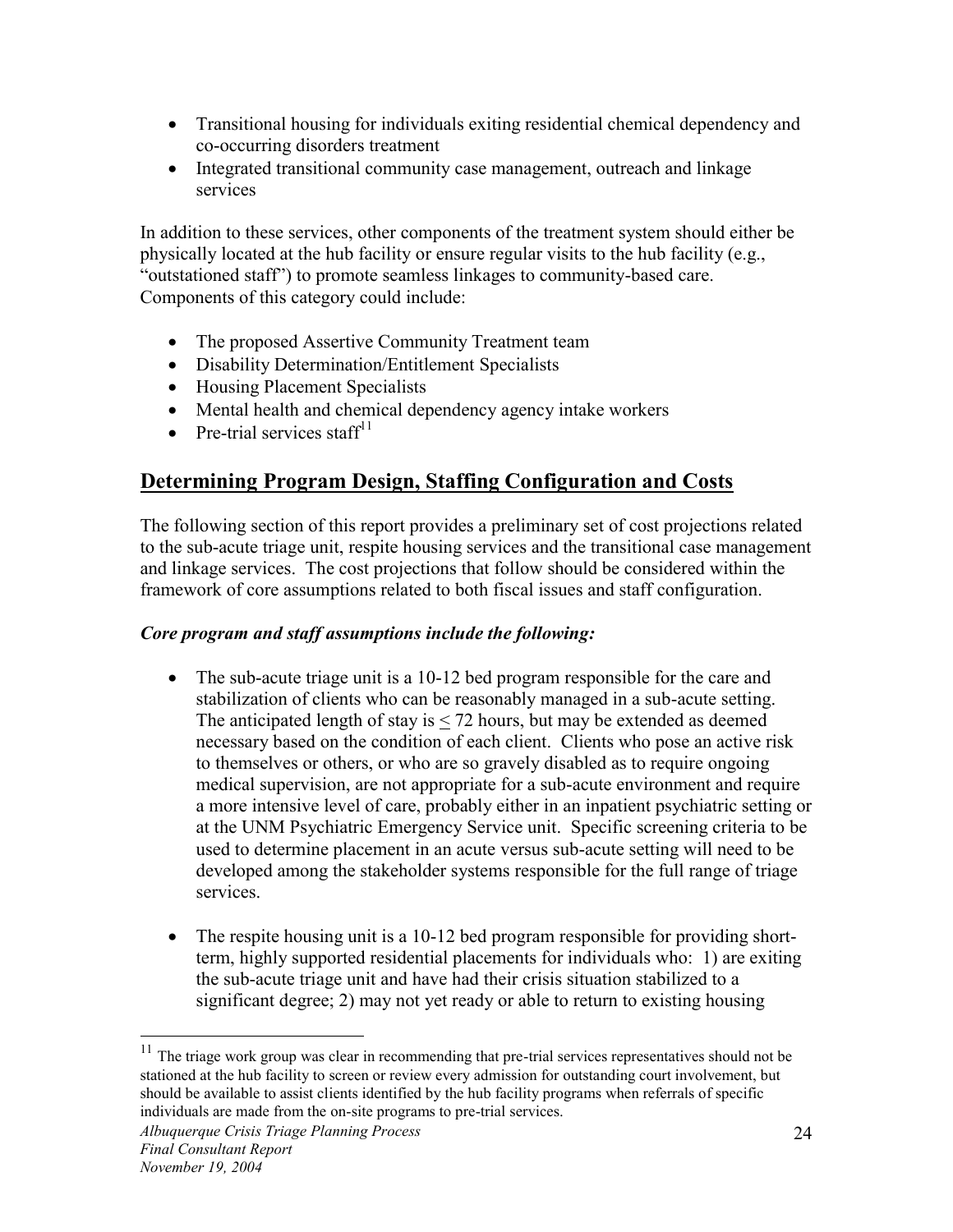placements; and/or, 3) may not have a housing plan in place. The anticipated length of stay is  $\leq$  2-3 weeks. Ideally, the respite unit would be located adjacent to the sub-acute triage unit within the hub facility. Clients in the respite unit would be jointly served by staff from the sub-acute triage unit, staff from provider agencies at which the clients may be receiving services, and members of the transitional case management and linkage services. Triage unit staff would be primarily responsible for maintaining an appropriate milieu within the respite unit; transitional case management and linkage staff would be primarily responsible for working with each client to develop and mobilize individualized, client-specific discharge plan. Discharge plans would include all needed housing and treatment components.

- The transitional case management and linkage services team is shared and funded jointly by the triage service and the sobering, detoxification and residential treatment programs co-located at the hub facility. The team would carry primary responsibility for developing housing and service plans for individuals being mobilized for discharge from all hub facility programs, and would provide active outreach and engagement services to promote successful linkages to the full array of housing and community-based services. As a shared team, the transitional case management and linkage services would include interdisciplinary members with the capacity to address mental illness, substance use disorders and co-occurring disorders. Ongoing cross-training in mental health and chemical dependency treatment issues would be provided.
- All staff from each of these services recognize that co-location at the hub facility carries with it the responsibility to develop multi-disciplinary capacities and offer supportive interactions to "sister" programs on an as-needed basis. Such interactions would include: 1) case consultations on the circumstances and needs of specific clients; 2) cross-program referrals as deemed appropriate; and, 3) participation in on-site crisis stabilization interventions at the hub facility should such interventions be required. All programs within the hub facility would be linked by an intercom system, with the capacity to request immediate assistance from "sister" programs. All hub facility staff would be trained in crisis response, client de-escalation and "show of force" skills.

#### *Core fiscal assumptions include the following:*

 Locating the sub-acute triage, respite services and transitional case management and linkage services within the hub facility that has been described can achieve significant cost efficiencies. For example, staff from the sub-acute unit can also oversee the respite program operations. Transitional case management and linkage services staff present on site at the hub can be used to augment the core staff group operating the sub-acute triage. The transitional case management and linkage staff can serve both the triage/respite client group, as well as those exiting detoxification and residential treatment services that operated at the hub facility.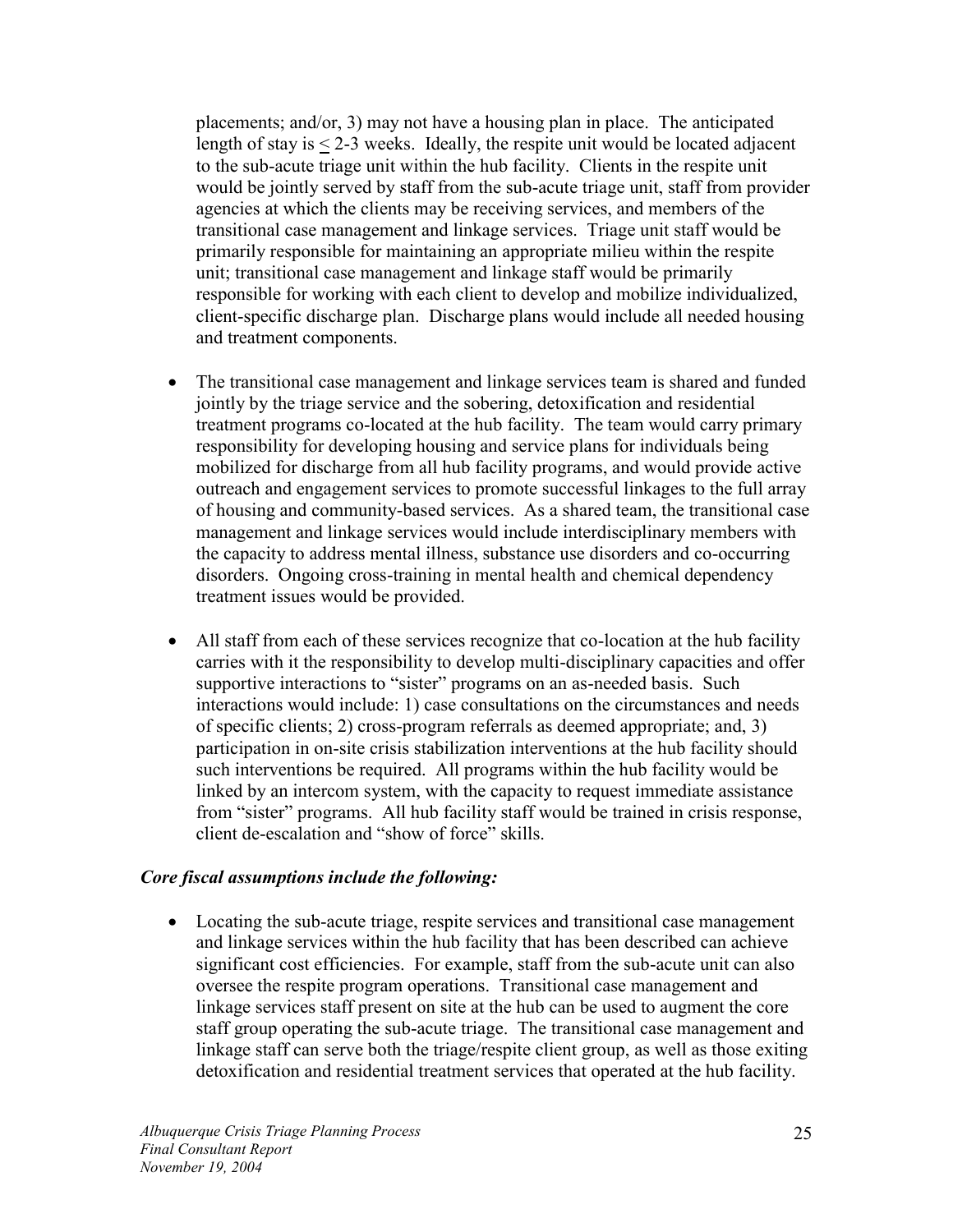- Given the high number of individuals that will be seen at the sub-acute triage program that have active substance use disorders as well as major mental illnesses, many of these individuals may move directly from triage to detoxification services. Because of its role as a "front door" to alcohol and drug services, it is reasonable to request that alcohol and drug resources be utilized to help support sub-acute triage staff and program expenses.
- It will be worthwhile to explore the feasibility of accessing Medicaid resources to help offset some of the staff and service costs at the sub-acute triage program. Many of the individuals served at triage will already be Medicaid enrolled; a range of services related to both staff expenses and residential costs may be billable under the terms of existing Medicaid contracts. In addition, if match dollars are not currently available to help capture these Medicaid resources, Albuquerque could exponentially increase the value of the dollars applied to Medicaid-eligible services by providing the required local match share.

The following tables provide initial financial projections related to the sub-acute triage unit, respite housing services and the transitional case management and linkage services.

#### *Estimated Salary Levels (Mid-Range on Existing Scales)*

Salaries for the staff positions at the sub-acute triage unit, respite housing programs and transitional case management and linkage services have been calculated based on information obtained from the University of New Mexico and Metropolitan Community Sobering Services. See Table 1, below.

| <b>Position</b>                            | <b>Base Salary</b> | <b>Benefits</b> | Total Cost (1.0 FTE) |
|--------------------------------------------|--------------------|-----------------|----------------------|
| Nurse Practitioner (with prescriptive      |                    |                 |                      |
| authority)                                 | \$68,848.00        | \$17,900.48     | \$86,748.48          |
| Registered Nurse                           | 47,569.60          | 12,368.00       | 59,937.60            |
| MA Counselor (licensed)                    | 50,648.00          | 13,168.00       | 63,816.00            |
| Mental Health Counselor/Case               |                    |                 |                      |
| Manager/Housing Specialist                 | 35,193.60          | 9,150.00        | 44, 343.60           |
| <b>Substance Abuse Treatment Counselor</b> | 34,538.00          | 12,026.13       | 46,564.13            |

#### **Table 1: Salaries for Triage, Respite and Transitional Services Staff Positions**

#### *Recommended Minimal Staff Configuration*

Table 2, below provides information on minimal recommended staffing patterns for the sub-acute triage, respite housing and transitional case management and linkage services. The calculations in the table are based on the following assumptions:

Sub-acute triage and respite services require 24 hour a day, 7 day-a-week staff coverage. The precise configuration of the staffing required varies by shift. The transitional case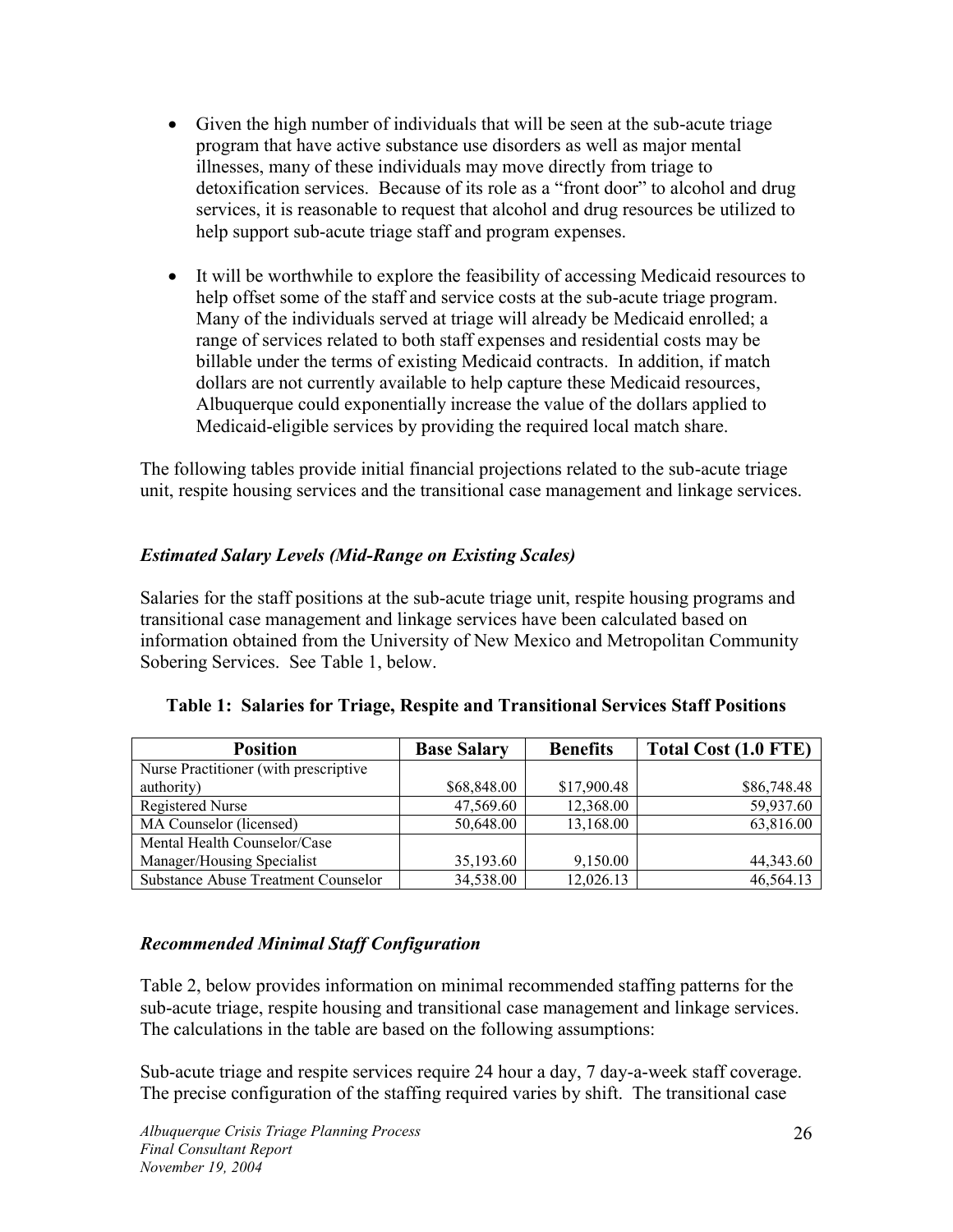management and linkage services are primarily provided during regular weekday shifts, with limited coverage in the evenings. The costs for transitional case management and linkage services would ideally be shared between the mental health and substance abuse services all operating at the hub facility.

| <b>Staff Position</b>         | Day Shift | <b>Evening Shift</b> | <b>Night Shift</b> | $Cost***$    |
|-------------------------------|-----------|----------------------|--------------------|--------------|
| Sub-Acute Triage & Respite    |           |                      |                    |              |
| Housing                       |           |                      |                    |              |
| Nurse Practitioner/Program    | 1.0 FTE   |                      |                    |              |
| Director                      |           |                      |                    | \$86,748.48  |
| Registered Nurse              |           | 1.0 FTE              | 1.0 FTE            | 167,825.28   |
| <b>MA-Level Mental Health</b> |           |                      |                    |              |
| Clinician (Licensed)          | 1.0 FTE   |                      |                    | 89,342.40    |
| Mental Health Counselor       |           | 1.0 FTE              | 1.0 FTE            | 124,162.08   |
| Unit Clerk/Data Entry and     |           |                      |                    |              |
| Back-Up Counselor**           |           | 1.0 FTE              |                    | 44,343.60    |
| Subtotal for Triage & Respite |           |                      |                    |              |
| <b>Housing Staff</b>          |           |                      |                    | \$512,421.84 |
|                               |           |                      |                    |              |
| <b>Transitional Case</b>      |           |                      |                    |              |
| <b>Management and Linkage</b> |           |                      |                    |              |
| Services*                     |           |                      |                    |              |
| Mental Health Counselor*      | 1.0 FTE   | 0.5 FTE              |                    | \$93,121.56  |
| Chemical Dependency           |           |                      |                    |              |
| Counselor*                    | 1.0 FTE   | $0.5$ FTE            |                    | 97,784.67    |
| Housing Specialist*           | 1.0 FTE** |                      |                    | 44,343.60    |
| Subtotal for Transitional &   |           |                      |                    |              |
| Linkage Services Staff*       |           |                      |                    | \$235,249.83 |
|                               |           |                      |                    |              |
| <b>Total for All Staff</b>    |           |                      |                    | \$747,671.61 |

**Table 2: Staff Configuration and Costs for Triage, Respite and Transitional Services**

\* Staff and expenses to be shared with other hub facility programs

\*\* Weekdays only

\*\*\* Staff costs are calculated as follows:

- 1.0 FTE x 3 shifts x 7 days/week =  $4.2$  FTE
- 1.0 FTE x 2 shifts x 7 days/week =  $2.8$  FTE
- 1.0 FTE x 1 shift x 7 days/week =  $1.4$  FTE
- 1.0 FTE x 1 shift x 5 days/week =  $1.0$  FTE

#### *Occupancy and Client-Related Expenses*

Table 3, below, seeks to identify occupancy and client-related expenses associated with the sub-acute crisis triage and respite bed services. The calculations are based on the following assumptions:

• Space costs at the hub facility (old Charter Hospital) are calculated at a rate comparable to those currently being paid by the Metropolitan Community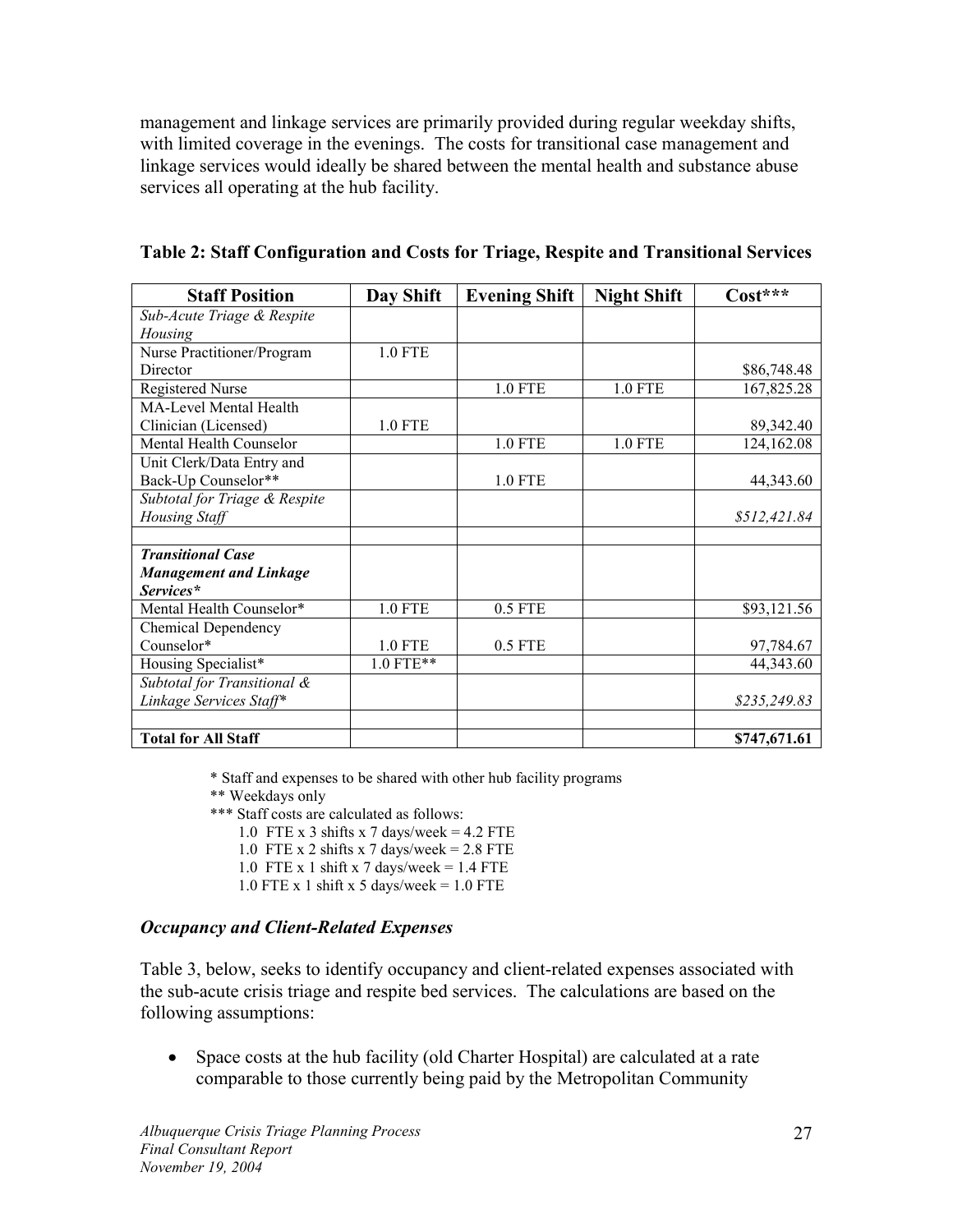Sobering Services unit: \$9.50 per square foot. Each of the 12-bed units (one for triage, a second for respite) is estimated at approximately 3,000 square feet.

• Client-related costs are calculated at \$20.00 per client per day, based on full occupancy of 24 beds, 365 days a year (8,760 bed days). Although all triage and respite beds will not be occupied at all times, this figure provides for food and voucher funds to cover modest one-time expenses for program clients on an asneeded basis.

### **Table 3: Occupancy and Client-Specific Expenses for Triage and Respite Services**

| Occupancy Costs for Triage<br>$(3000 \text{ s.f. } $9.50/\text{s.f.})$ |  | 28,500.00    |
|------------------------------------------------------------------------|--|--------------|
| Occupancy Costs for Respite                                            |  |              |
| (3000 s.f. \$9.50/s.f.)                                                |  | 28,500.00    |
| Food, voucher funds, misc.<br>expenses (estimated at \$20.00)          |  |              |
| per day per person for 24 beds)                                        |  | 175,200.00   |
|                                                                        |  |              |
| <b>Total for Occupancy and</b><br><b>Client Specific Costs</b>         |  | \$232,200.00 |

Table 4, below, provides summary information for the total estimated costs for mobilization of the co-located sub-acute triage, respite and transitional services programs as described above. Also included are the estimated per-bed day costs, calculated both with and without the addition of the respite unit program.

#### **Table 4: Table Summary Table of Triage, Respite and Transitional Services Costs**

| Cost for Sub-Acute Triage & Respite Staff                                                | \$512,421.84 |
|------------------------------------------------------------------------------------------|--------------|
|                                                                                          |              |
| Cost for Sub-Acute Triage Occupancy and Client Care                                      | 116,100.00   |
| Cost for Crisis Respite Occupancy and Client Care                                        | 116,100.00   |
|                                                                                          |              |
| <b>Total Cost for Triage Services without Respite Beds</b>                               | \$628,521.84 |
| <b>Total Cost for Triage Services with Respite Beds</b>                                  | \$744,621.84 |
|                                                                                          |              |
| Cost for Transitional Case Management and Linkage Services Staff                         | 235,249.83   |
|                                                                                          |              |
| <b>Total Costs: All Sub-Acute Triage, Respite and Transitional Services</b>              | \$979,871.67 |
|                                                                                          |              |
| Estimated per bed day costs $(a)$ 24 beds for 12 sub-acute triage and 12 respite beds,   |              |
| not including financial contribution or extra work load associated with transitional     |              |
| services for detoxification and residential treatment clients: 8,760 bed days divided    | \$118.86     |
| by \$979,871.67.                                                                         |              |
| Estimated per bed day costs $\omega$ 12 beds for 12 sub-acute triage only, not including |              |
| financial contribution or extra work load associated with transitional services for      |              |
| detoxification and residential treatment clients: 4,380 bed days divided by              | \$223.71     |
| \$979,871.67.                                                                            |              |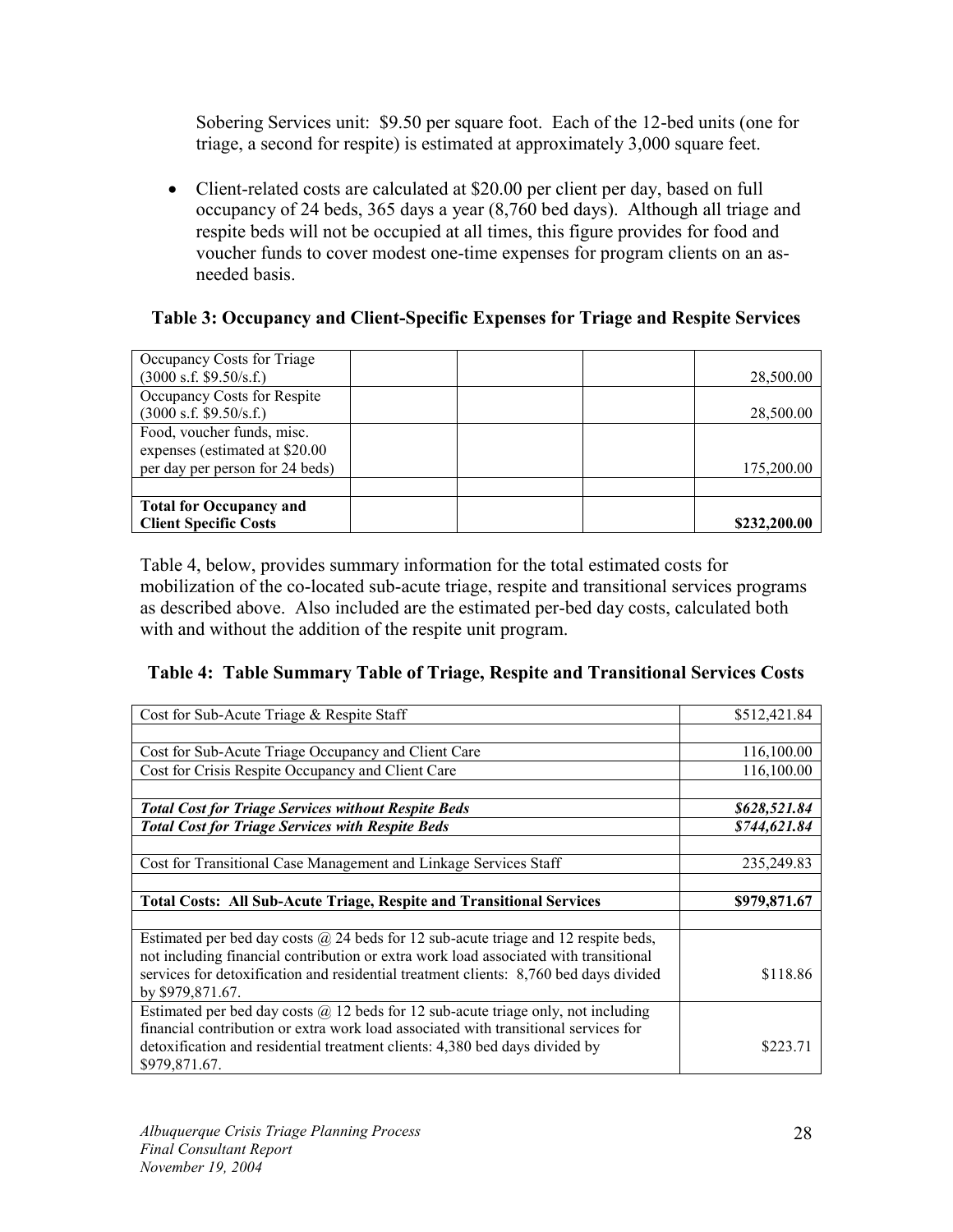# **Facilitating a Staged Approach to Triage Services and the Hub Facility**

The crisis triage services continuum that is described in this report would be comprised of a combination of both existing services, services that have been proposed for funding under the auspices of the Public Safety Tax, and services that have been identified as needed but have not yet been assigned to any specific funding stream. Recognizing that not all of the desired components of the triage services continuum will be funded and/or achievable at a single given point in time, the consultant recommends careful "staging" of the mobilization of triage services that insures the overall plan for the triage services and the hub facility anticipates and incorporates the expectation of expansion of its multiple components over time.

This section of the report describes how some components of this staging process might unfold based on the use of existing services, currently anticipated resources and potential future revenues.

# *Existing Services*

Existing, funded programs and services that would become full partners in the crisis triage continuum would include:

- The Albuquerque Police Department Crisis Intervention Team
- The University of New Mexico Health Sciences Center Emergency Department
- The University of New Mexico Health Sciences Center Psychiatric Emergency Service
- The Albuquerque Metropolitan Community Sobering Services
- The Albuquerque Metropolitan Central Intake
- Community mental health treatment providers (who will be receiving "back door" referrals)
- Community substance abuse treatment providers (who will also be receiving "back door" referrals)

# *New Services Funded with Public Safety Tax Revenues*

Several components of the stabilization service could be funded, at least in part, with revenues generated by the new Albuquerque Public Safety Tax. These include:

- The Crisis Triage Services (sub-acute services co-located at the hub facility)
- Mental Health Respite Housing (co-located at the hub facility)

In addition, it is anticipated that other programs funded by Public Safety Tax revenues will also become extensively involved in receiving referrals from the crisis triage and respite programs. Planning is already underway for dedicating Public Safety Tax resources to both an Assertive Community Treatment Team and a housing program based in the evidence-based practice model known as "housing first." Both the ACT team and the housing program should be developed with the expectation that a significant number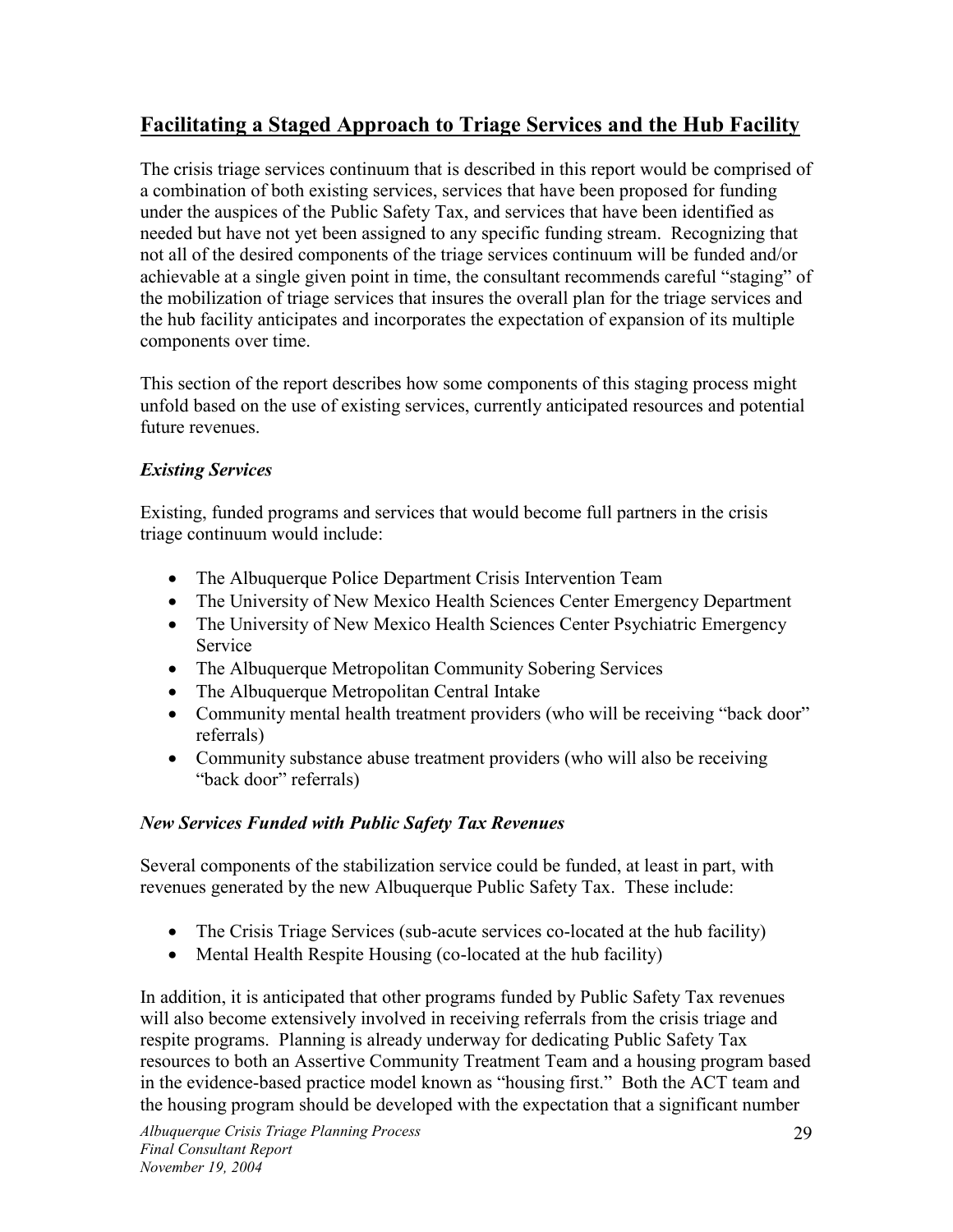of referrals – particularly those involving the highest users of the most expensive and restrictive services in the region – will be coming from the crisis triage and stabilization services.

### *Potential Future Revenues and Treatment System Growth*

As significant and important as the ACT Team and "housing first" program will become, it is unlikely that the limited capacity being created in these programs will be able to accommodate the full demand for services that will be identified at the front door and stabilization components of the system over time. The local system will need to study carefully who is coming through its front doors, what the nature of their ongoing treatment, supportive service and housing needs are and the extent to which these individuals are eligible for publicly funded services and housing.

Albuquerque should anticipate that additional resources will be required in the future to meet the full range of needs identified in the populations that come in through the newly integrated front doors to the system, including:

- Additional capacity to provide community-based mental health services at varying intensities
- Additional capacity to provide residential treatment for chemical dependency and co-occurring disorders
- Additional housing capacity of several different varieties, including clean and sober living and low-barrier, service enriched housing that utilizes a "housing first" or "harm reduction" model of care

As the system captures critical demographic and statistical information about the needs of individuals identified by new triage and stabilization programming, system planners will need to begin to identify the revenue streams that can be utilized to support these new client groups.

#### *Strategies to Begin Mobilizing a Crisis Services Continuum Before All Available Resources Are In Place*

Recognizing that there is significant local interest in mobilizing as many of the components of the crisis triage services continuum as possible within the constraints of the resources that are available at the present time, the following strategy, with a preliminary service model and related cost estimates, is offered as an interim configuration of services that can begin to move the system towards a comprehensive hub facility model. This interim configuration is predicated on the assumption that sobering services will move to the old Charter Hospital facility sometime during the next calendar year.

1. Provide mental health staff enhancements at sobering/detoxification services in the form of an on-site mental health professional, 24 hours a day, 7 days a week. The daytime shift would consist of a nurse practitioner (with prescriptive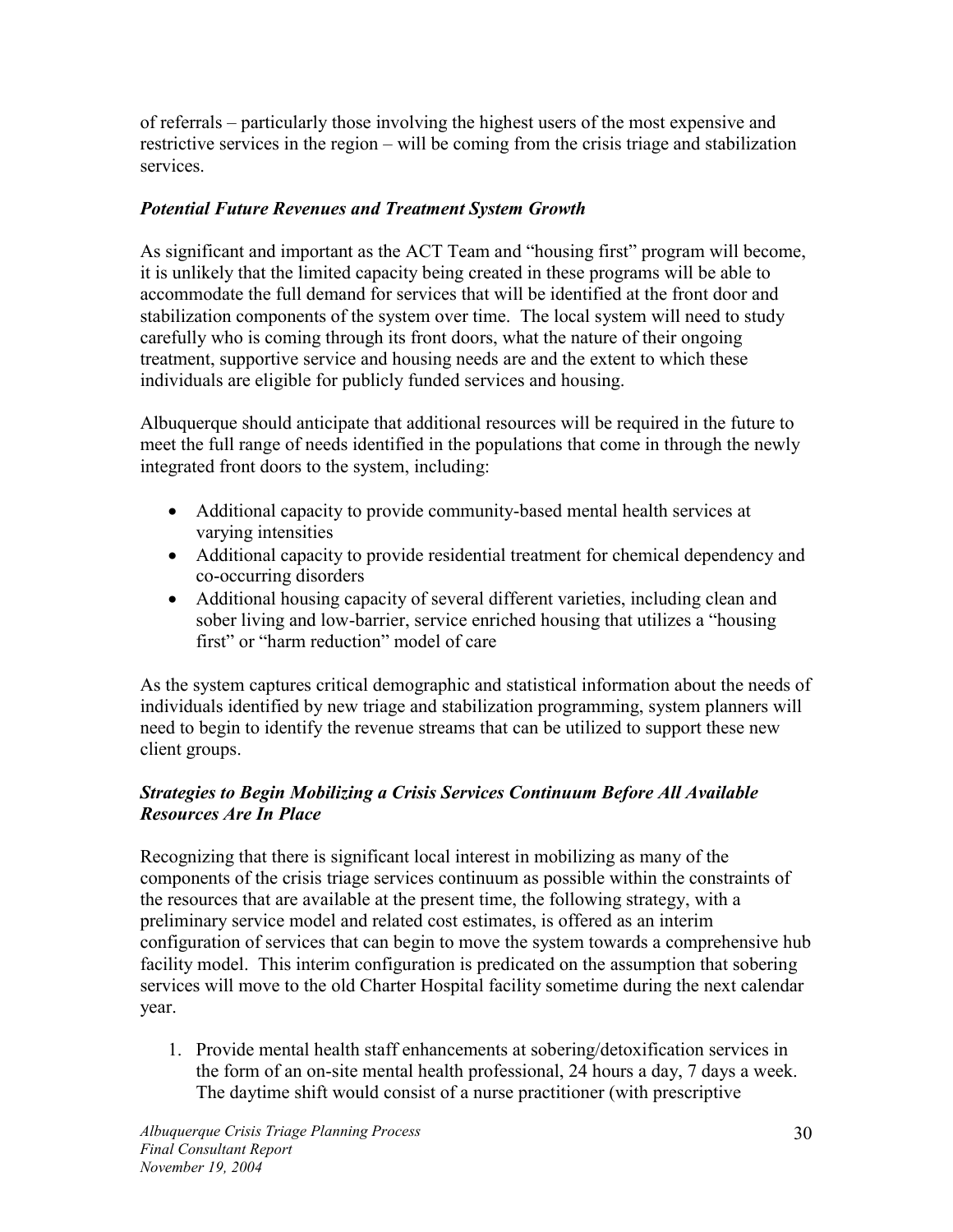authority), with mental health counselors filling the other two shifts. The expectation for sobering/detoxification that would accompany this enhancement is an increased willingness to admit and work with clients manifesting more acute symptoms of mental illness, including suicidal ideation.

- 2. Mobilize a 12-bed respite program at the hub facility for persons with cooccurring substance use and mental health disorders who have completed their treatment at sobering/detoxification and/or any residential treatment program developed to serve clients leaving the sobering/detoxification program. These beds would be utilized to provide an alternative to a return to the streets for those clients who do not have housing options at the time they would be discharged from care.
- 3. Provide staffing of the co-occurring disorders respite program with 1.0 FTE mental health counselor and 1.0 FTE chemical dependency counselor, 24 hours a day, 7 days a week. These staff positions would oversee operations of the respite program, as well as share responsibility for working with respite clients to secure housing and treatment placements in the community.
- 4. Reserve an additional 12-bed unit at the hub facility, contiguous to the respite bed program, for future development of the sub-acute mental health triage program. Once funded and mobilized, the sobering/detoxification mental health enhancement staff would relocate to the triage program (while continuing on a consulting basis with the co-located sobering/detoxification services), and respite program staff would become part of the core staff for the sub-acute triage program, while continuing to staff the respite program clients.
- 5. As resources become available, further enhance the work of all hub facility programs with the addition of the outreach, engagement and transition services described in earlier this report. These services would also be based at the hub facility, and would assist sobering/detoxification, residential treatment, sub-acute triage and respite bed program staff in securing community placements for clients exiting the hub facility programs.

Cost estimates for the first three components of the interim service configuration described above are provided in Table 5, below:

| <b>Cost Centers</b>                 | Day Shift | <b>Evening Shift</b> | <b>Night Shift</b> | Cost        |
|-------------------------------------|-----------|----------------------|--------------------|-------------|
| <b>Sobering/Detox Mental Health</b> |           |                      |                    |             |
| <b>Enhancement</b>                  |           |                      |                    |             |
| Nurse Practitioner                  | $.0$ FTE  |                      |                    | \$86,748.48 |
| Mental Health Counselor             |           | 10 FTE               | 10 FTE             | 124.162.08  |

#### **Table 5: Interim Configuration Cost Estimates**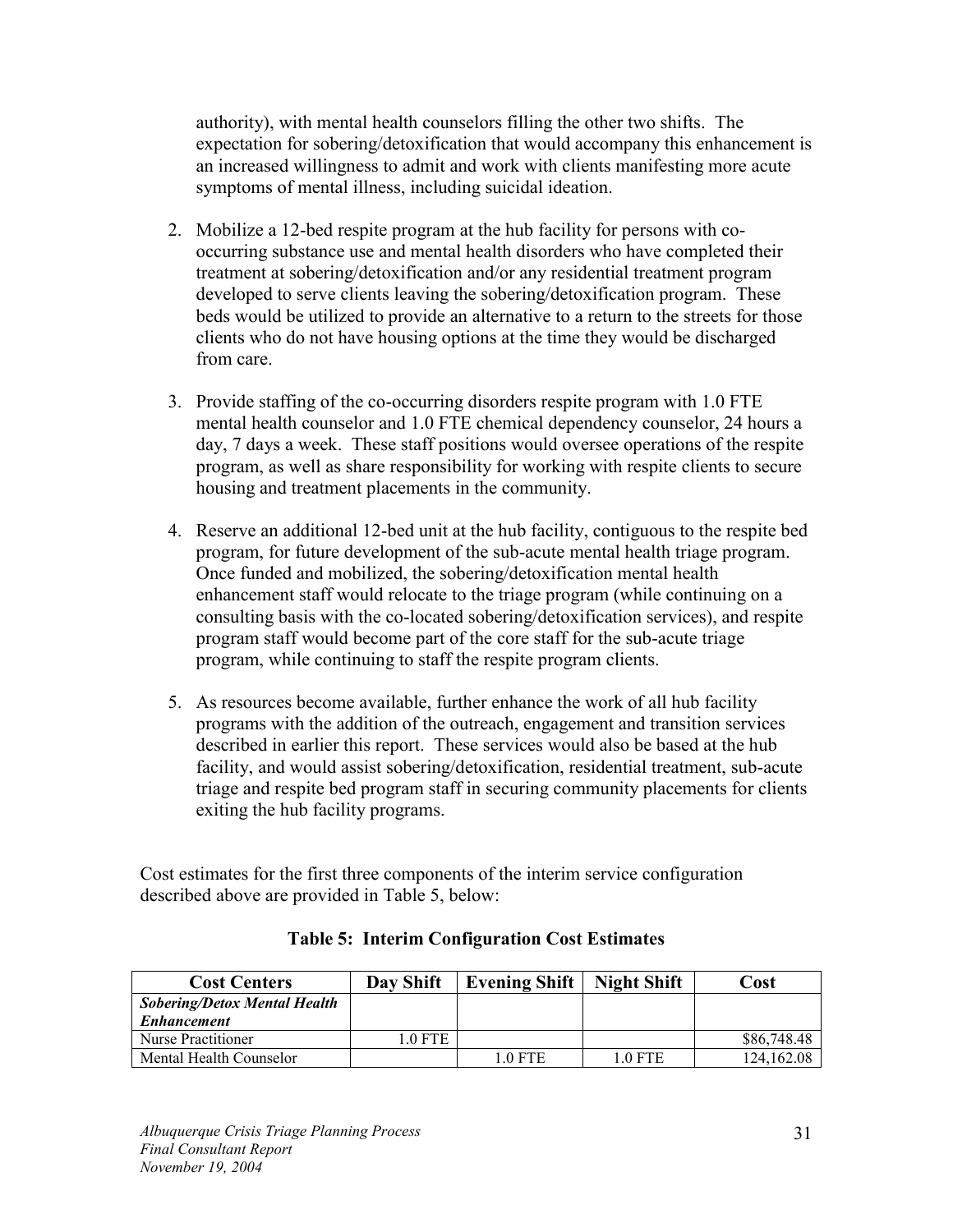| <b>Respite Bed Staff</b>          |         |         |         |              |
|-----------------------------------|---------|---------|---------|--------------|
| <b>MH</b> Counselor               | 1.0 FTE | 1.0 FTE | 1.0 FTE | 186,243.12   |
| CD Counselor                      | 1.0 FTE | 1.0 FTE | 1.0 FTE | 195,569.35   |
| <b>Subtotal: Staff Costs</b>      |         |         |         | \$592,723.03 |
| <b>Other Operating Costs</b>      |         |         |         |              |
| Occupancy (3000 s.f. \$9.50/s.f.) |         |         |         | \$28,500.00  |
| Food, voucher funds, misc.        |         |         |         |              |
| expenses (estimated at \$20.00)   |         |         |         |              |
| per day per person for 12 beds)   |         |         |         | 87,600.00    |
| <b>Total Cost</b>                 |         |         |         | \$708,823.03 |

# **Creating a Hub Facility Master Plan**

Through both the current triage planning process and the acquisition of the old Charter Hospital facility, the City of Albuquerque and County of Bernalillo have embarked on important planning and program development activities related to the configuration of "front end" services to persons dealing with behavioral health crises. These planning efforts are particularly significant in that they are or and should be informing the rich array of services and supports that could be co-located in a central hub facility.

The City, County and allied stakeholders would benefit from the creation of a single, integrated discussion of how best to configure and mobilize a comprehensive array of crisis stabilization services, including those located at the Charter Hospital/hub facility. Ideally, a Hub Facility Master Plan will emerge that maximizes the enormous potential of this 86-bed resource and the array of services that are already in place or planned for development and mobilization in the near future.

The consultant strongly recommends the creation of a detailed Hub Facility Master Plan to maximize the opportunity to identify and address both current and future service system needs. Key components of this master planning process would be focused on both the physical configuration of the facility and the cross-system relationships that would need to be established to ensure effective hub operations. Work groups of the master planning process could include:

*Physical plant configuration and management:* This group would determine what services/programs should be co-located at the hub facility, how the physical plant should be configured to maximize the use of available space, etc.

*Program design and cross-system relationships:* This work group would examine the nature of the programmatic relationships that are needed to ensure the delivery of seamless, integrated services, including the construction of MOUs and QSOAs, the feasibility of creating a centralized screening, assessment and intake process, which programs/services should be invited to send out-stationed representatives to hub on a regular basis, etc.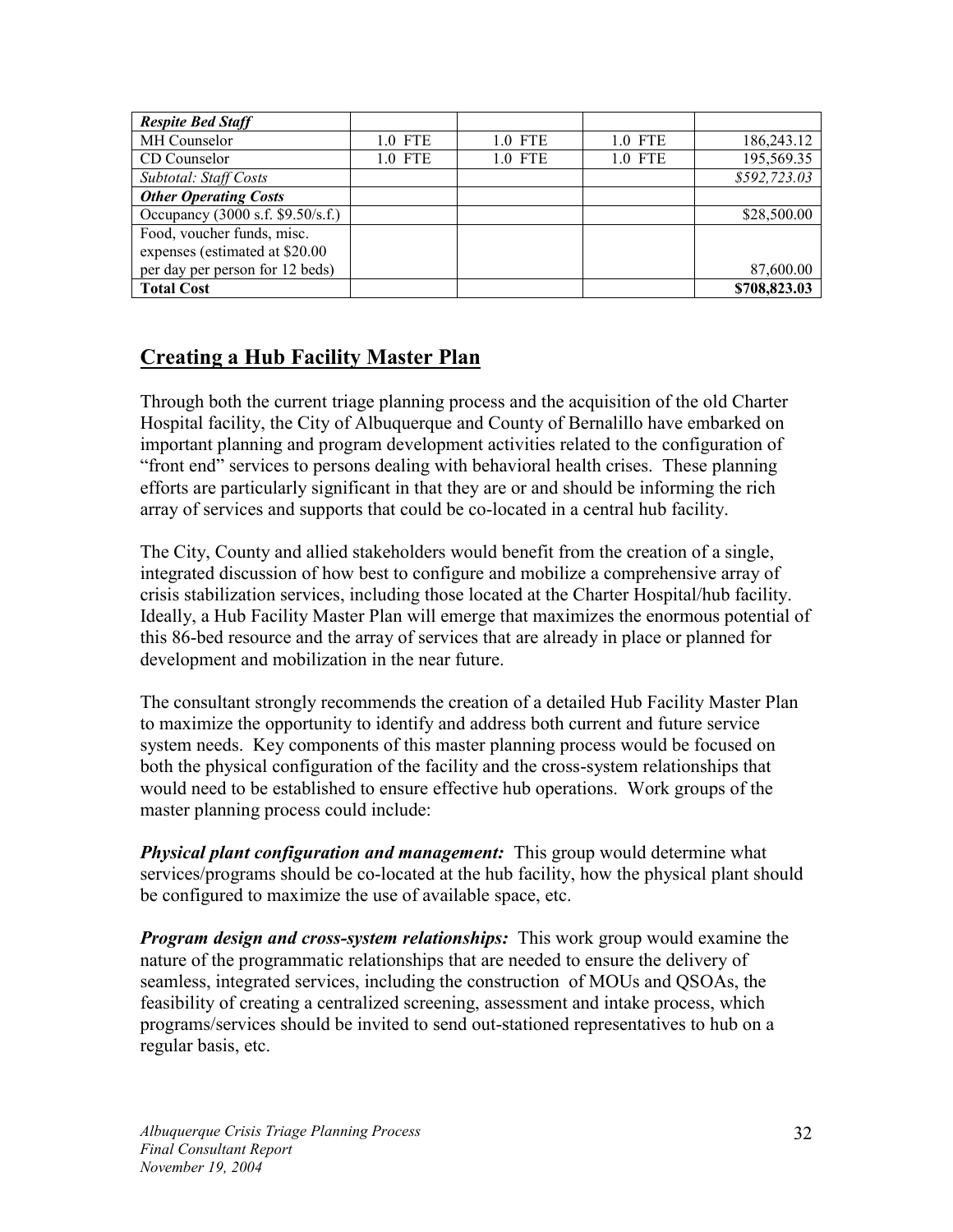*Long-range site development:* Because the old Charter Hospital property includes a large amount of space that is not currently developed or in use, this work group would explore options for future development of the facility, including the feasibility of locating transitional housing units in immediate proximity to the full array of hub facility programs.

*Evaluation:* This work group would define specific client and system level goals for the hub facility and design an evaluation process to help all involved stakeholders to determine the extent to which the programs and hub facility are meeting community expectations and desired outcomes.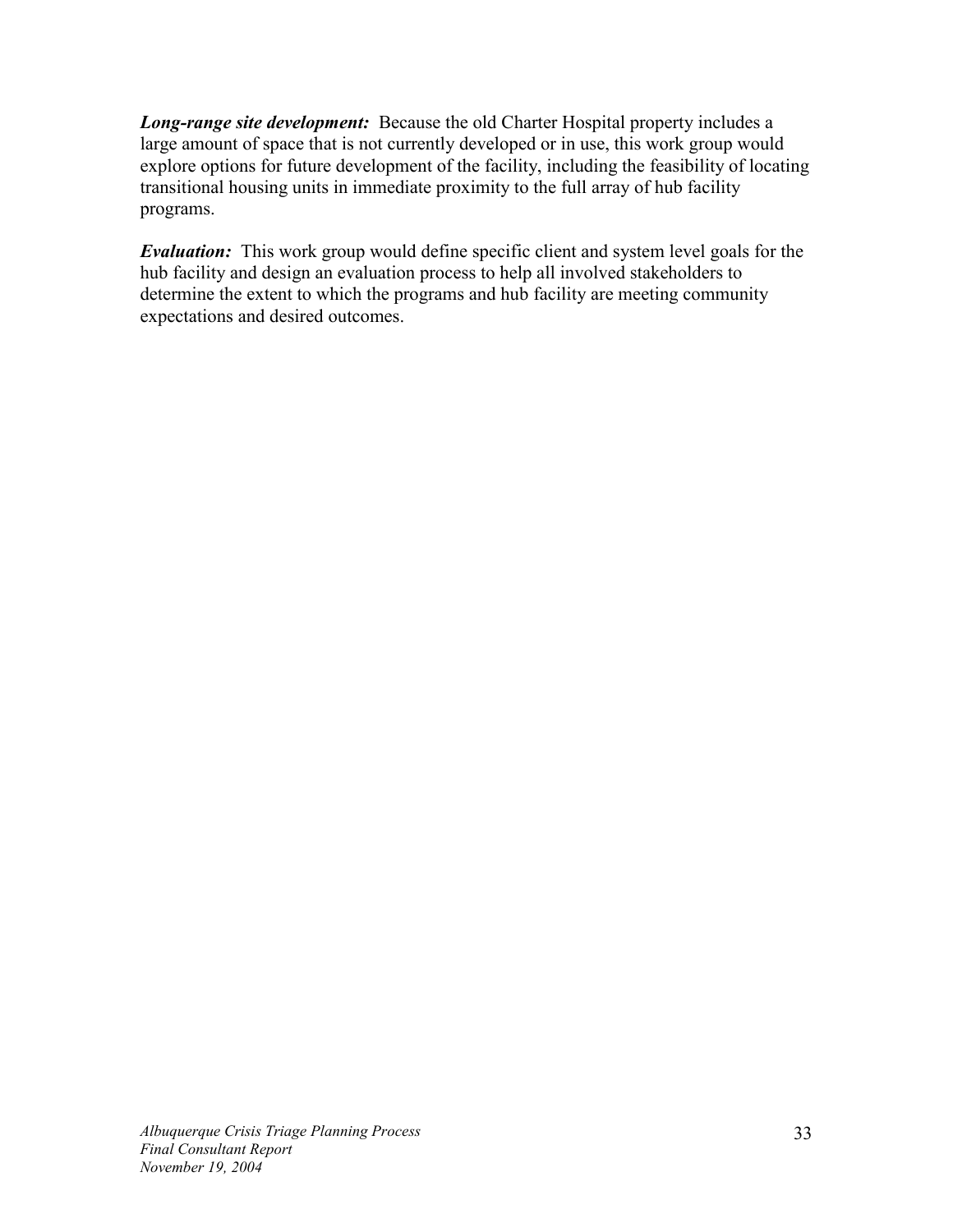# **Attachment 1**

# **Albuquerque Systems Mapping Exercise June 7-8, 2004**

# *Potential Strategies Identified for Specified System Intercept Points*

### **INTERCEPT 1: Law Enforcement**

- 1. More CIT training increase knowledge of how to get help
- 2. Create mobile crisis team civilian members an option
- 3. 24 hr. crisis triage facility with information system sharing capacity accessible to all referrals.

e.g., crisis bed availability at old Charter Hospital with triage for medical problems and MH/AOD assessment function and referral services, including eligibility review and linkage to ICM/PSU Team.

### **INTERCEPT 2: Jail/Booking/Initial Determination**

- 1. Determination of previous/current benefits at point of intake
- 2. Real time jail notification of MH status, with involvement of pre-trial services (including metro court computer system summons record).
- 3. Coordinated, centralized, 24/7, system of care and intensive case management (reaches into areas 1, 3, & 4) (perhaps) for individuals known to PSU. Has jail-based MH component, linked to primary care and related services (e.g., HCH) offers early link to continuum of care (could be ACT Team).
- 4. More case management and pre-trial services  $(2 \& 3)$

#### **INTERCEPT 3: Jail/Court Forensic Evaluation**

1. Create ACT program for those found incompetent and prioritization of treatment for this group (ACT Team and others)

# **INTERCEPT 4: Re-Entry**

- 1. Expedite reconnection to entitlements/benefits for those returning to community
- 2. Pre-release case management for those transitioning to community (and/or problem)

# **INTERCEPT 5: Community Support**

- 1. Downtown ambassadors (Downtown Action Team) have information on range of housing and support and services.
- 2. Information clearinghouse for criminal justice system use on services, supports and housing resources available.
- 3. Frequent flier information system and resources network for contact information to re-link consumers to services.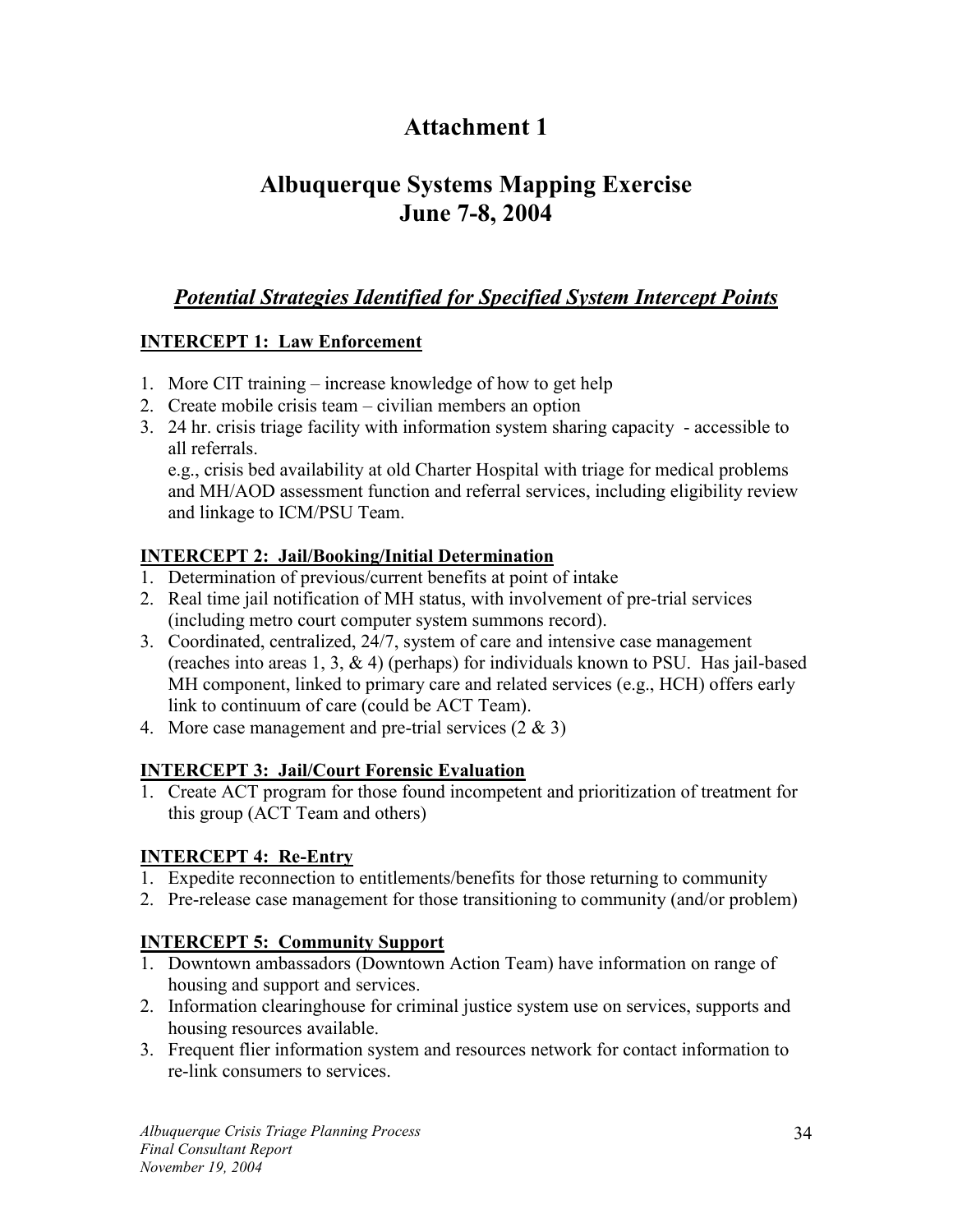#### **CROSS INTERCEPT RECOMMENDATIONS**

- 1. Access to permanent supportive housing = Housing First (independent housing with supports that follow.
- 2. Transitional supportive housing (ability to stay longer, whatever is most appropriate).
- 3. Emergency shelter/housing with supports

GAP Funding while waiting for benefits – diverted or

# *Summary of Action Steps for Intercept Point 1: Law Enforcement/Front Door*

#### **Desired Action Step: Crisis Triage Services**

*Goal: Creation of 24 hr. crisis triage facility with information system sharing capacity accessible to all referrals. (e.g., crisis bed availability at old Charter Hospital with triage for medical problems and MH/AOD assessment function and referral services, including eligibility review and linkage to ICM/PSU Team.)*

#### **1. What should the program look like?**

- On-site services in order to stabilize and transition to service referrals
- Social and medical detox, providing basic medical triage
- Co-located services, as needed
- Methadone services (controlled substances), as needed
- Psychiatric crisis services
- Assessment and referral (screening for needed services)
- Connection to housing
- Gender specific services, as needed
- Connects people to services (including public benefits)

#### **2. Who is eligible for it?**

- Primarily individuals 18 years & older with mental health or co-occurring disorders, but create appropriate connection to services for youth.
- Anyone who encounters law enforcement **(Give law enforcement priority placement for individuals they refer to triage.)**
- Anyone who asks for help
- Anyone accessed by law enforcement as appropriate for triage services
- Also, anyone in the community (people with psychiatric crisis, cooccurring crisis, and substance abuse.
- Develop prioritization system, but serve everyone.

#### **3. How is the program accessed?**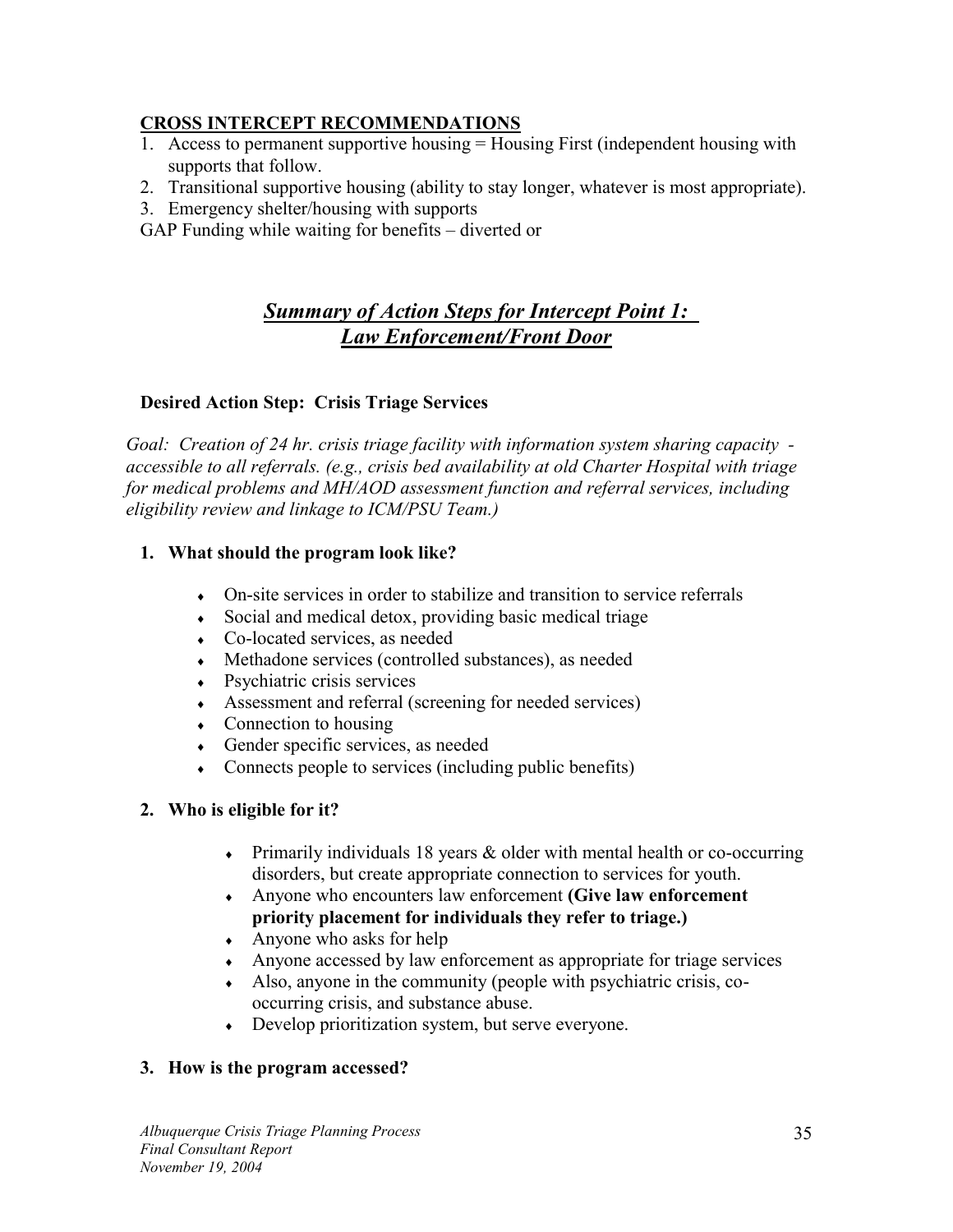- Referrals from "everywhere" law enforcement, outreach team, ER, downtown ambassadors, family, general community
- Create ability to pick up clients and transport potential clients to appropriate services.

# **4. How long do services/housing last? What happens then?**

 Evaluate case by case to determine length of stay, but long enough to connect to appropriate services.

### **5. What are the desired outcomes?**

- Connected to appropriate services at time of discharge
- Diversion from jail

### **6. How will the program's success be evaluated?**

- Immediate stabilization, so no longer in crisis
- Connection to appropriate services
- $\rightarrow$  Population in jail is lowered
- Evaluate volume of referrals and condition of clients at time of referrals over time
- Decrease in frequent flyers and access if "frequent flyers" are filtering through connected services (are they accessing services)

# **NEXT STEPS**

# **1. What is required to make your program happen?**

- Need a building and campus big enough to co-locate services
- 24/7 staff, including medical personnel and case managers
- $\bullet$  Integrated information system
- New \$\$\$\$, plus evaluate use of existing \$\$\$\$ to insure that funds are being spent in the appropriate places.

#### **2. What the steps in the process?**

- Define what type of place is needed (space, accessibility, co-location of services)
- $\leftarrow$  Find a "home" that is accessible
- Identify staffing needs and match staffing patterns to services that will be provided
- Identify existing service providers to insure that services created at 24 hour triage does not duplicate existing services)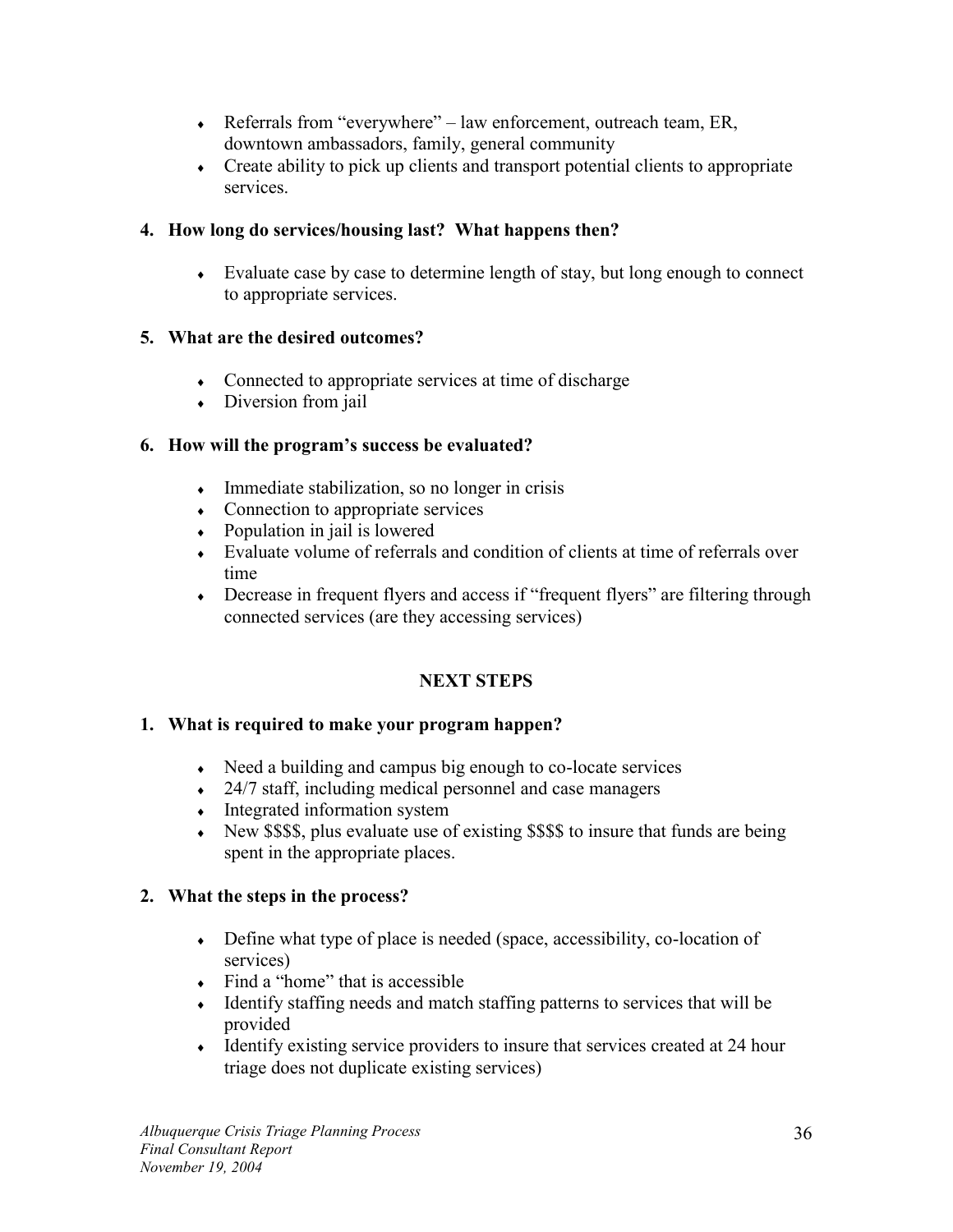#### **3. Who needs to be at the table?**

- Providers of existing services (i.e., detox, psychiatric services, case management, ER, community-based service providers)
- Salud
- Housing
- UNMH and other hospitals
- Neighborhood associations
- City/County (\$\$\$\$)
- $\bullet$  Law enforcement (CIT Crisis Intervention Team)
- Consumers
- EMS and other public safety
- Foundations

### **4. Who could/should/will take responsibility for moving the program forward?**

- City of Albuquerque Mayor's Office, Department of Family and Community Services, City Council
- $\leftarrow$  County Jail
- Criminal Justice System
- State Agencies (DOH, HSD, etc.,)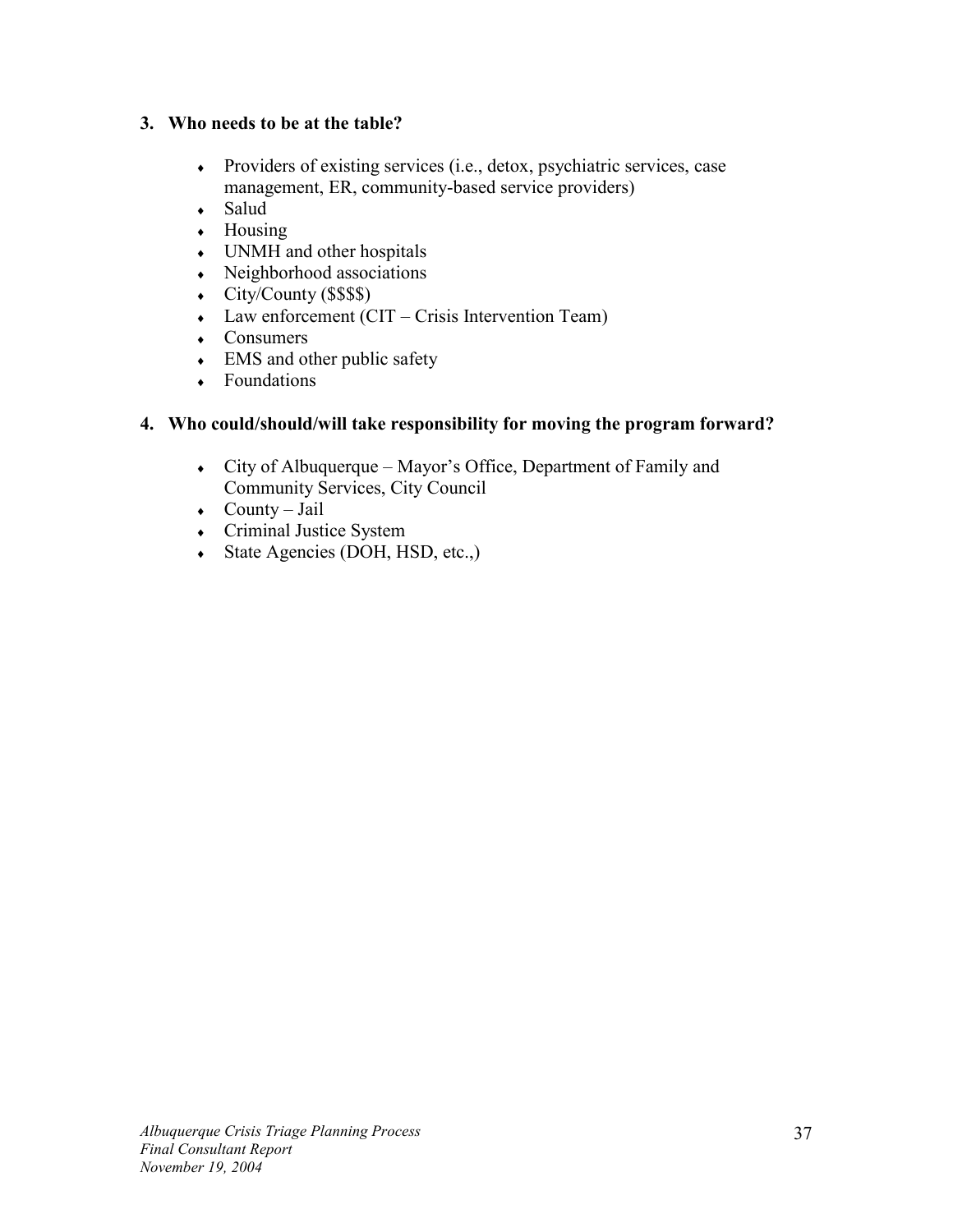# **Attachment 2**

# **Crisis Triage Work Group Participants**

#### **Name Organization/Agency**

| Edwina Abeyta        | <b>FIC</b>                                |
|----------------------|-------------------------------------------|
| Peter Boyles         | <b>Pretrial Services</b>                  |
| Adan Carriaga        | Metropolitan Detention Center DWI Program |
| John Dantis          | <b>Bernalillo County</b>                  |
| Dwight Dias          | <b>Sobering Services</b>                  |
| Elizabeth Endean     | <b>UNM Psychiatric Center</b>             |
| Judie Harris         | St. Martin's Hospitality                  |
| Gary Jackson         | TLS, Inc.                                 |
| Kevin Kinzie         | Bernalillo County DWI Program             |
| Nancy Koenigsberg    | Protection and Advocacy                   |
| Larry Kronen         | Attorney                                  |
| Maurice Martin       | HAC/ADAPT                                 |
| Rodney McNease       | <b>UNM Hospitals</b>                      |
| Joseph Miller        | Southwest Center for Family Development   |
| Sigrid Olson         | Health Care for the Homeless              |
| Jan Olstad           | Albuquerque Police Department             |
| <b>Sherry Pabich</b> | <b>NAMI</b>                               |
| Michael Passi        | Department of Family & Community Services |
| Lee Pattison         | St. Martin's Hospitality Center           |
| Barbara Quintana     | Albuquerque Division of Behavioral Health |
| Michael Robertson    | Homeless Advocacy Coalition               |
| Kelly Camlin Shinger | TLS, Inc.                                 |
| Lisa Simpson         | The Crossroads                            |
| Mary Stiel           | <b>COA/FCS</b>                            |
| David Trembath       | <b>COA</b>                                |
| Valorie Vigil        | Department of Family & Community Services |
| Cyndi Yahn           | Health Care for the Homeless              |

*David Wertheimer Consultant/Facilitator*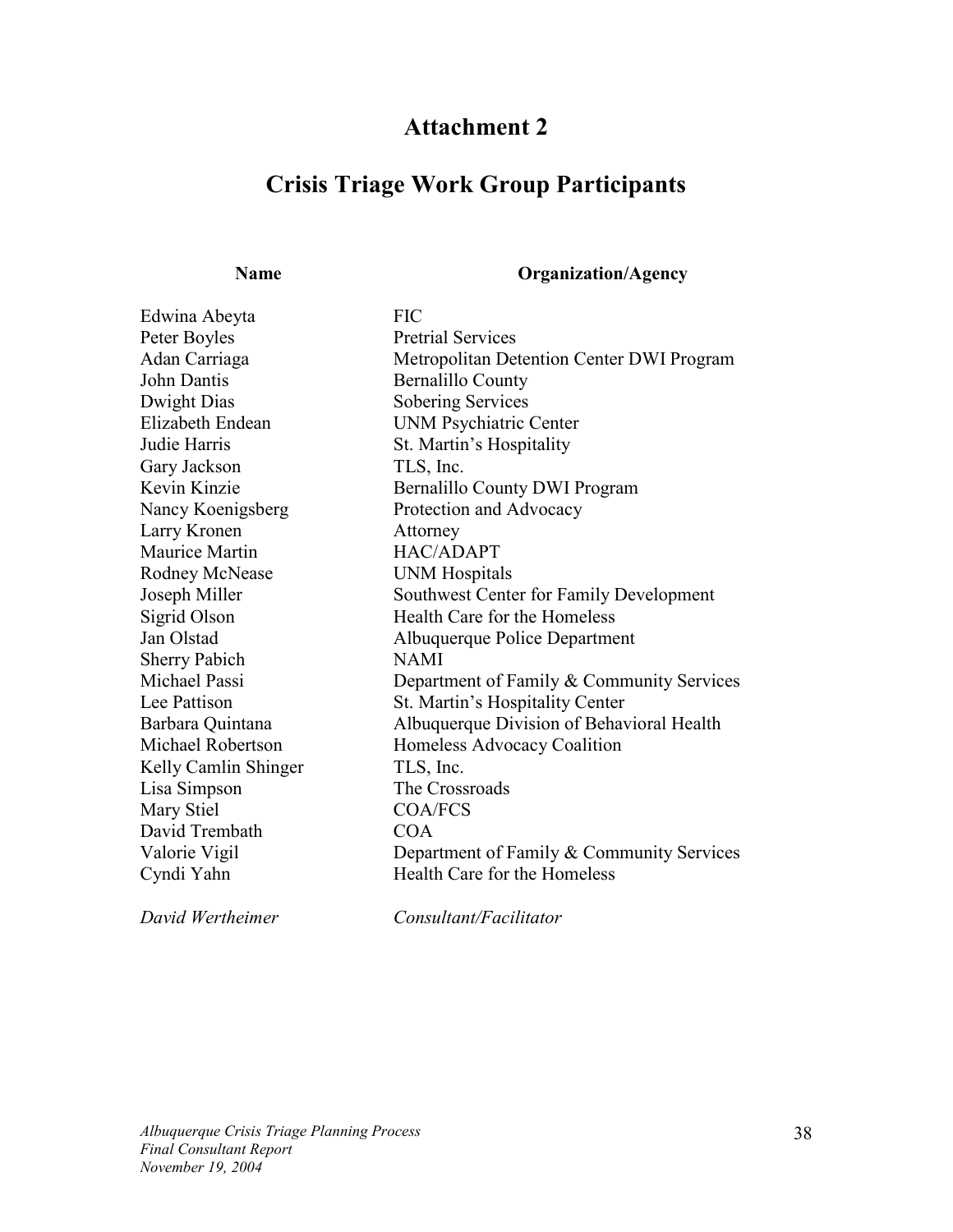# **Attachment 3**

# **Summary of Available Data**

*This attachment briefly summarizes data sets from Bernalillo County Sobering Services, the University of New Mexico Health Sciences Center Psychiatric Emergency Services and Albuquerque Health Care for the Homeless that were provided to assist the triage planning process. These data sets summarize basic demographic information related to client admissions to these programs.* 

#### **Bernalillo County Sobering Services June 2003 – June 2004**

#### *Admissions*

Sobering recorded a total of 2204 admissions. Of these admissions:

- 83% were male, 17% female
- 86% were between the ages of 25 and 54
- 92% have incomes of less than \$10,000 per year
- $\bullet$  21% were veterans
- 34% were Hispanic (the largest single group, followed by Whites at 33% and Native American at 22%)
- 55% (partial year data) were homeless
- 40% (partial year data) were taking some form of medication
- 53% were readmissions, individuals already known to sobering

The largest sources of referrals (35%/n=768) were from local hospitals, and most of these came from University of New Mexico Health Sciences Center. Of these, approximately 95% came from the UNM Emergency Room, and 5% from the UNM Psychiatric Emergency Services.

The second largest group of referrals to sobering services is self/relative referrals  $(34\%/n=748)$ , followed by referrals from other agencies  $(19\%/n=414)$ . Referrals from local law enforcement comprise  $8\%$  (n=170) of the total referrals. These individuals are transported to sobering by the officers themselves, or are picked up by a sobering services driver once referred by the police.

#### *Discharges*

The majority of individuals discharged from sobering (56%/n=1227) are referred to 12 step programs in the community. The second largest group (21%/n=456) is referred to inpatient services. Eighteen percent (n=386) are referred to various outpatient programs.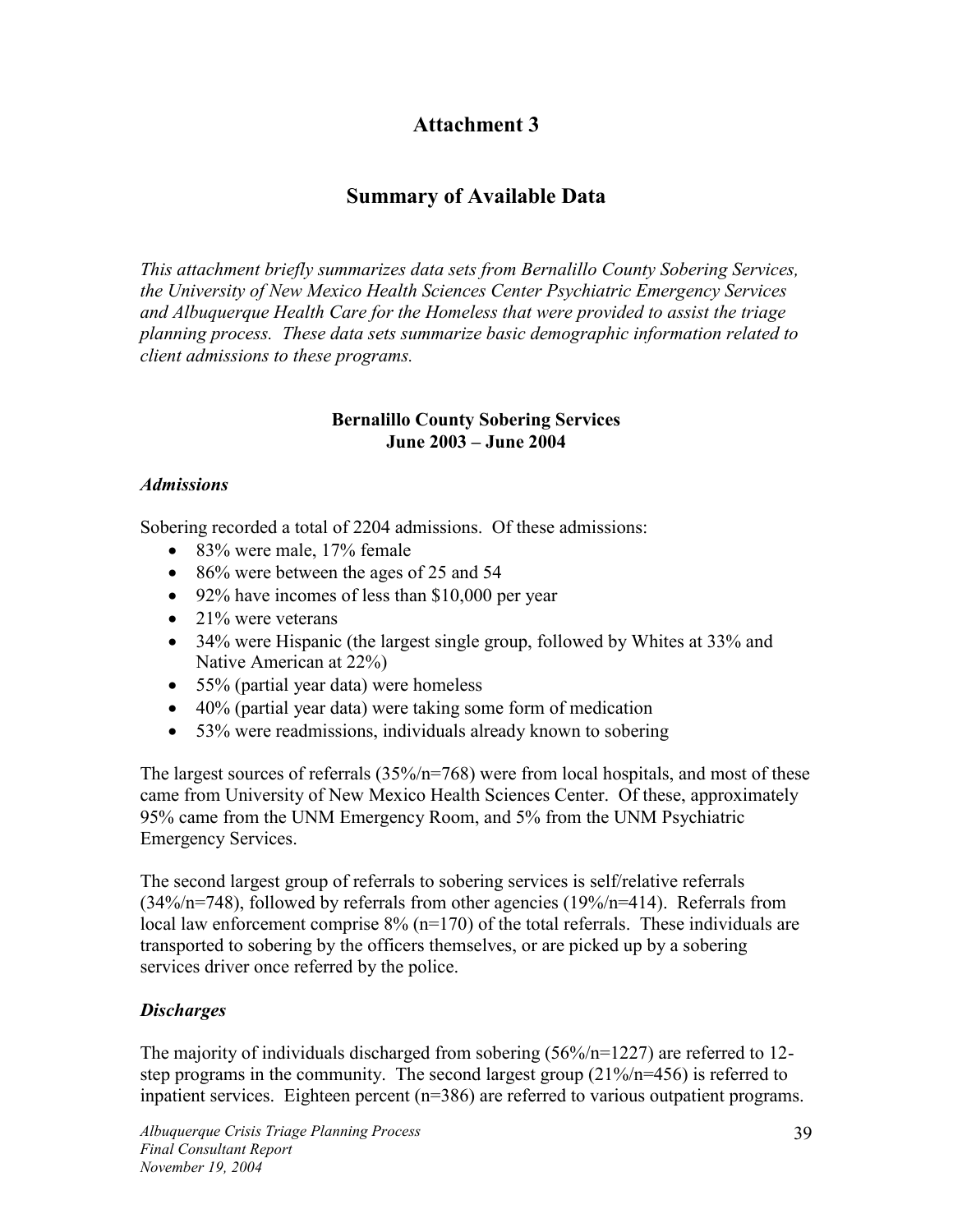#### **University of New Mexico Health Sciences Center Mental Health Psychiatric Emergency Services January 2004 – August 2004**

#### *Admissions*

The MHPE reported a total of 5,064 encounters between January and August. This is an average of 633 encounters per month. Of these encounters:

- 45% were male, 55% were female
- 38% were Caucasian/White (the largest single group, followed by Hispanic at 34%). Unlike sobering services, Native Americans comprised only 3.6% of the total sample.

In relation to method of reimbursement:

- The largest plurality of the sample  $(38\%/n=1913)$  was Medicaid or Medicare eligible.
- The second largest group in the sample  $(30\%/n=1509)$  was "self pay" (virtually 100% uncompensated care)
- 22% ( $n=1132$ ) were covered by UNMcare
- $\bullet$  8% (n=395) had private insurance

In relation to time of admission ("time registered"):

- $\bullet$  13.9% (n=704) of admissions were made between midnight and 8:00 a.m.
- $\bullet$  54.71% (n=2771) of admissions were made between 8:00 a.m. and 4:00 p.m.
- $\bullet$  31.38% (n=1589) of admissions were made between 4:00 p.m. and midnight
- 63.99% of the admissions were made between the hours of  $7:00$  a.m. and  $5:00$ p.m.

The top five specific diagnostic categories assigned to those admitted were:

- 12.59% Depressive Disorder NEC
- 8.03% Affective Psychosis NOS
- 5.88% Psychosis NOS
- 5.15% Paranoid Schizophrenia-Unspecified
- 5.12% Prolonged Post-Traumatic Stress

When all of the various alcohol and drug related diagnoses assigned as primary are added together, they represent a total of 15.12% of the individuals admitted.

#### **Albuquerque Health Care for the Homeless Behavioral Health Program July 2003 – June 2004**

#### *Behavioral Health Program Encounter Information*

HCH reported 6, 425 encounters and contacts in the behavioral health program, with an unduplicated count of 793 users. Of this group: